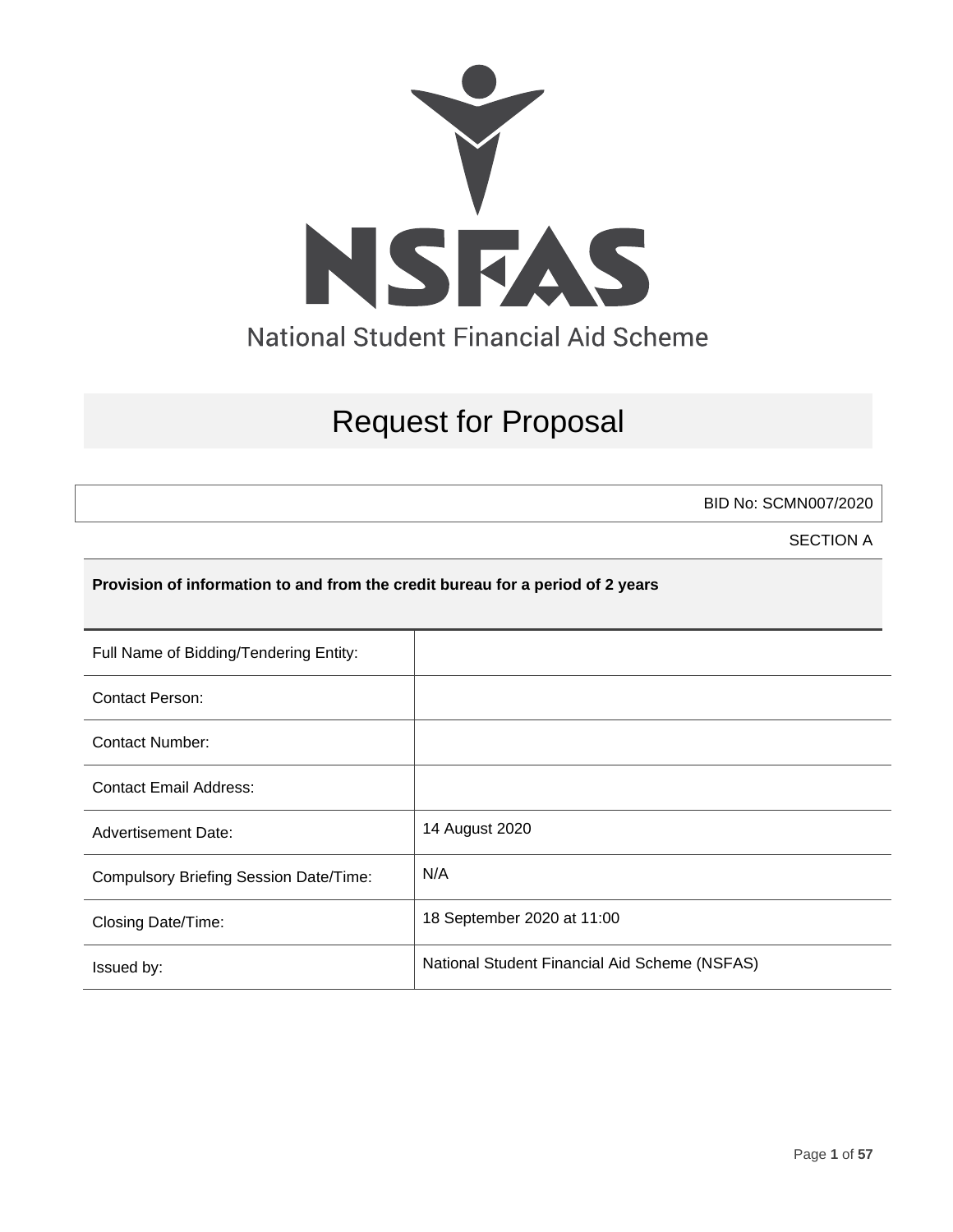

## **Bidder's Authorised Signatory:**

Initials and Surname: Signature: Signature:

..…………………………………………… ..……………………………………………

| Please indicate whether it is the original or copy, tick the applicable block |  |             |  |                          |  |
|-------------------------------------------------------------------------------|--|-------------|--|--------------------------|--|
| <b>ORIGINAL</b>                                                               |  | <b>COPY</b> |  | <b>NUMBER SUBMITTED:</b> |  |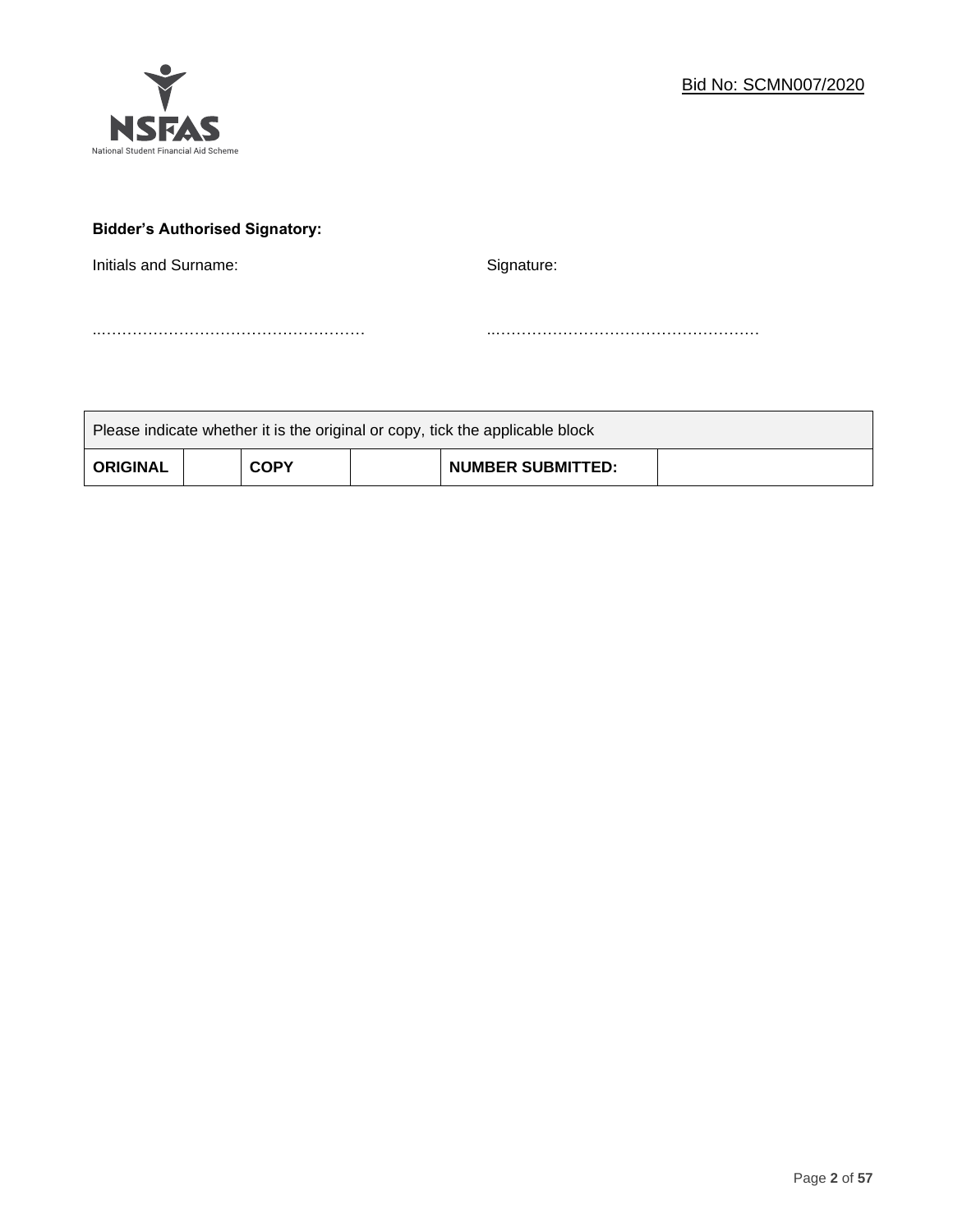

## **Glossary**

| Award                   | Conclusion of the procurement process and final notification to the successful bidder                                                                                                                                               |
|-------------------------|-------------------------------------------------------------------------------------------------------------------------------------------------------------------------------------------------------------------------------------|
| <b>B-BBEE</b>           | Broad-based Black Economic Empowerment (BBBEE) Act, 2003 (Act No. 53 of 2003) and BBBEE<br>Amended Act, 2013 (Act No. 46 of 2013) and the Codes of Good Practice issued thereunder by the<br>Department of Trade and Industry (DTI) |
| <b>Bid</b>              | Written offer in a prescribed or stipulated form in response to an invitation by NSFAS for the<br>provision of goods, works or services                                                                                             |
| Contractor              | Organization with whom NSFAS will conclude a contract and potential service level agreement<br>subsequent to the final award of the contract based on this Request for Bid                                                          |
| Core Team               | Team members who fill the non-administrative positions against which the experience will be<br>measured.                                                                                                                            |
| DTI                     | Department of Trade and Industry                                                                                                                                                                                                    |
| EME                     | <b>Exempted Micro Enterprise</b>                                                                                                                                                                                                    |
| QSE                     | <b>Qualifying Small Enterprise</b>                                                                                                                                                                                                  |
| <b>NSFAS</b>            | National Student Financial Aid Scheme                                                                                                                                                                                               |
| GCC                     | <b>General Conditions of Contract</b>                                                                                                                                                                                               |
|                         | Original Bid Original document signed in ink, or Copy of original document signed in ink                                                                                                                                            |
| Originally<br>certified | To comply with the principle of originally certified, a document must be both stamped and signed in<br>original ink by a commissioner of oaths.                                                                                     |
| <b>SCM</b>              | Supply Chain Management                                                                                                                                                                                                             |
| <b>SLA</b>              | Service Level Agreement                                                                                                                                                                                                             |
| <b>TOR</b>              | <b>Terms of Reference</b>                                                                                                                                                                                                           |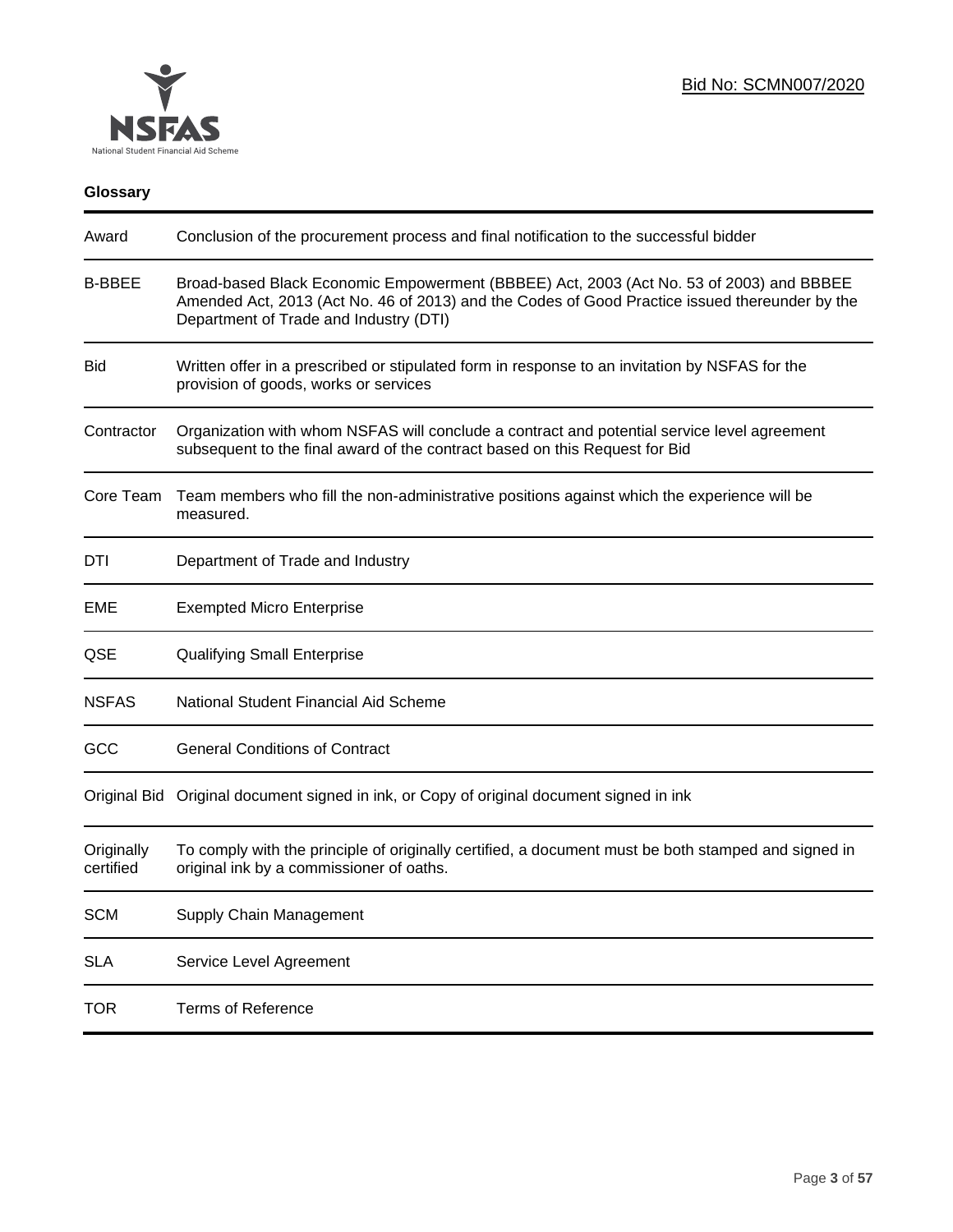## **Documents in this Bid Document Pack**

Bidders are to ensure that they have received all pages 1 to 57 of this document, which consist of the following sections:

## **SECTION A**

#### **Note: Documents in this section must be completed and returned or supplied with bids as prescribed.**

- □ Section A1: SBD1: Invitation to Bid
- $\Box$  Section A2: Executive Summary and Bid submission conditions and Instructions
- □ Section A3: Terms of Reference

#### **SECTION B**

**Note: Documents in this section must be completed and returned or supplied with bids as prescribed.**

- **J** Section B1: Pricing schedule (SBD 3)
- □ Section B2: Declaration of Interest (SBD 4)
- Section B3: Preference Points Claim form in terms of the PPFA 2017 regulations (SBD 6.1)
- □ Section B4: Declaration of bidder's past SCM practices (SBD 8)
- □ Section B5: Certificate of Independent Bid Determination (SBD 9)
- □ Section B6: General Conditions of Contract
- □ Section B7: Local content requirements (SBD 6.2) (not applicable)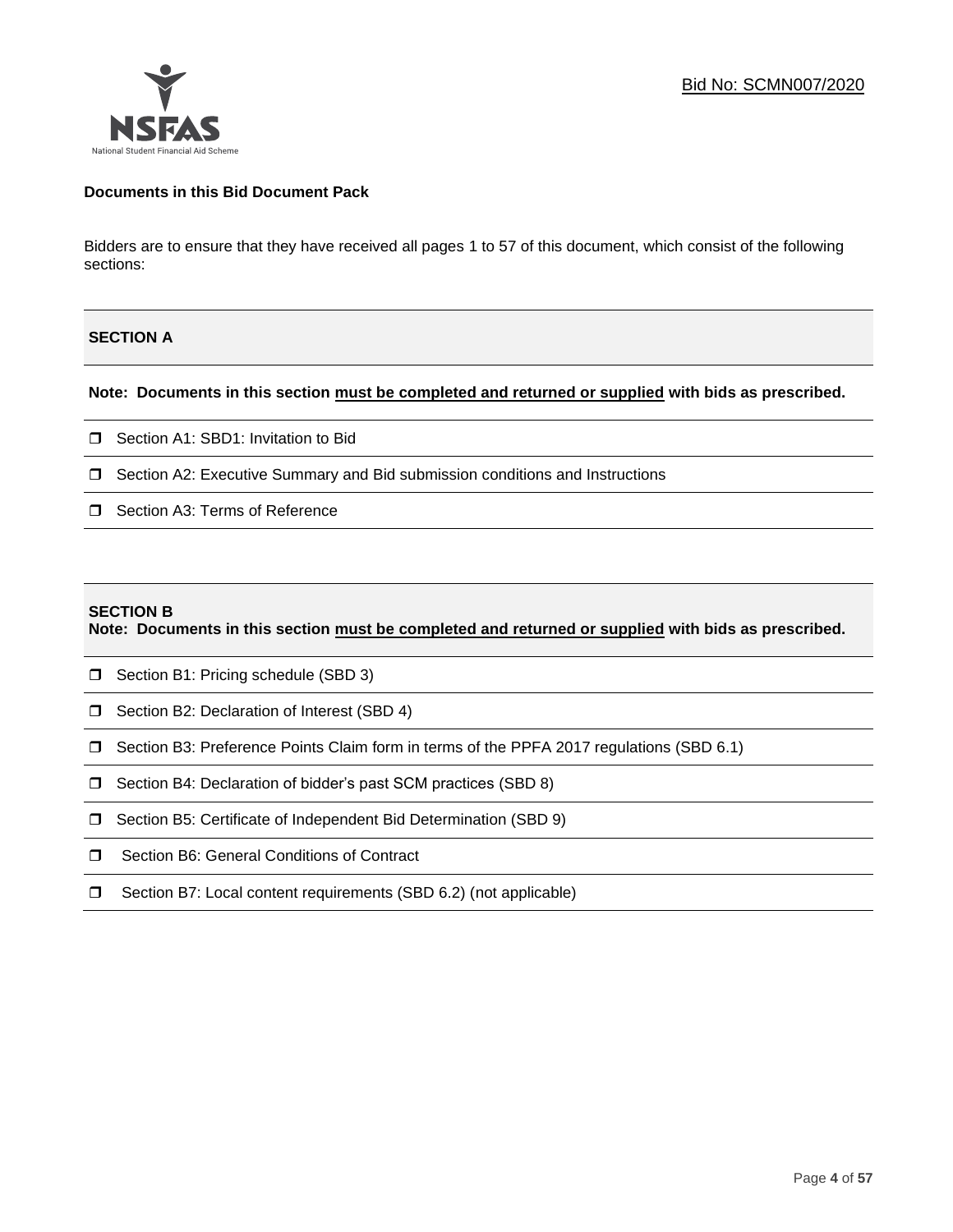

#### **SECTION A 1 PART A INVITATION TO BID (SBD1)**

|                                                 |                             |                                             | YOU ARE HEREBY INVITED TO BID FOR REQUIREMENTS OF THE NATONAL STUDENT FINANCIAL AID SCHEME (NSFAS)                                                                   |                                                                  |                                         |  |                      |         |
|-------------------------------------------------|-----------------------------|---------------------------------------------|----------------------------------------------------------------------------------------------------------------------------------------------------------------------|------------------------------------------------------------------|-----------------------------------------|--|----------------------|---------|
| <b>BID NUMBER:</b>                              |                             | <b>SCMN007/2020</b>                         | <b>CLOSING DATE:</b>                                                                                                                                                 |                                                                  | 18 September 2020                       |  | <b>CLOSING TIME:</b> | 11:00AM |
| <b>DESCRIPTION</b>                              |                             |                                             | PROVISION OF INFORMATION TO AND FROM THE CREDIT BUREAU FOR A PERIOD OF TWO (2) YEARS                                                                                 |                                                                  |                                         |  |                      |         |
|                                                 |                             |                                             | BID RESPONSE DOCUMENTS MAY BE DEPOSITED IN THE BID BOX SITUATED AT (STREET ADDRESS)                                                                                  |                                                                  |                                         |  |                      |         |
| NSFAS Office, 10 Brodie Road                    |                             |                                             |                                                                                                                                                                      |                                                                  |                                         |  |                      |         |
| 1 <sup>st</sup> Floor, House Vincent Building   |                             |                                             |                                                                                                                                                                      |                                                                  |                                         |  |                      |         |
| Wynberg, Cape Town                              |                             |                                             |                                                                                                                                                                      |                                                                  |                                         |  |                      |         |
| 7801                                            |                             |                                             |                                                                                                                                                                      |                                                                  |                                         |  |                      |         |
|                                                 |                             |                                             | <b>BIDDING PROCEDURE ENQUIRIES MAY BE DIRECTED TO</b>                                                                                                                |                                                                  | TECHNICAL ENQUIRIES MAY BE DIRECTED TO: |  |                      |         |
| <b>CONTACT PERSON</b>                           |                             | <b>SCM</b>                                  |                                                                                                                                                                      | <b>CONTACT PERSON</b>                                            |                                         |  | <b>SCM</b>           |         |
| <b>TELEPHONE NUMBER</b>                         |                             | 021 763 3200                                |                                                                                                                                                                      | <b>TELEPHONE NUMBER</b>                                          |                                         |  | 021 763 3200         |         |
| <b>FACSIMILE NUMBER</b>                         |                             | N/A                                         |                                                                                                                                                                      | <b>FACSIMILE NUMBER</b>                                          |                                         |  | N/A                  |         |
| <b>E-MAIL ADDRESS</b>                           |                             | SCM@NSFAS.ORG.ZA<br><b>E-MAIL ADDRESS</b>   |                                                                                                                                                                      |                                                                  | SCM@NSFAS.ORG.ZA                        |  |                      |         |
|                                                 | <b>SUPPLIER INFORMATION</b> |                                             |                                                                                                                                                                      |                                                                  |                                         |  |                      |         |
| NAME OF BIDDER                                  |                             |                                             |                                                                                                                                                                      |                                                                  |                                         |  |                      |         |
| POSTAL ADDRESS                                  |                             |                                             |                                                                                                                                                                      |                                                                  |                                         |  |                      |         |
| <b>STREET ADDRESS</b>                           |                             |                                             |                                                                                                                                                                      |                                                                  |                                         |  |                      |         |
| <b>TELEPHONE NUMBER</b>                         |                             | CODE                                        |                                                                                                                                                                      |                                                                  | <b>NUMBER</b>                           |  |                      |         |
| <b>CELLPHONE NUMBER</b>                         |                             |                                             |                                                                                                                                                                      |                                                                  |                                         |  |                      |         |
| <b>FACSIMILE NUMBER</b>                         |                             | CODE                                        |                                                                                                                                                                      |                                                                  | <b>NUMBER</b>                           |  |                      |         |
| <b>E-MAIL ADDRESS</b>                           |                             |                                             |                                                                                                                                                                      |                                                                  |                                         |  |                      |         |
| VAT REGISTRATION NUMBER                         |                             |                                             |                                                                                                                                                                      |                                                                  |                                         |  |                      |         |
| <b>SUPPLIER</b><br><b>COMPLIANCE STATUS</b>     |                             | <b>TAX COMPLIANCE</b><br><b>SYSTEM PIN:</b> |                                                                                                                                                                      | <b>OR</b>                                                        | <b>CENTRAL SUPPLIER</b><br>DATABASE No: |  | <b>MAAA</b>          |         |
| <b>B-BBEE STATUS</b>                            |                             |                                             | <b>TICK APPLICABLE BOXI</b>                                                                                                                                          | <b>[TICK APPLICABLE BOX]</b><br><b>B-BBEE STATUS LEVEL SWORN</b> |                                         |  |                      |         |
| <b>LEVEL VERIFICATION</b><br><b>CERTIFICATE</b> |                             | $\Box$ Yes                                  | $\Box$ No                                                                                                                                                            | <b>AFFIDAVIT</b>                                                 |                                         |  | $\Box$ Yes           | No<br>× |
|                                                 |                             |                                             |                                                                                                                                                                      |                                                                  |                                         |  |                      |         |
|                                                 |                             |                                             | [A B-BBEE STATUS LEVEL VERIFICATION CERTIFICATE/ SWORN AFFIDAVIT (FOR EMES & QSEs) MUST BE SUBMITTED IN<br><b>ORDER TO QUALIFY FOR PREFERENCE POINTS FOR B-BBEET</b> |                                                                  |                                         |  |                      |         |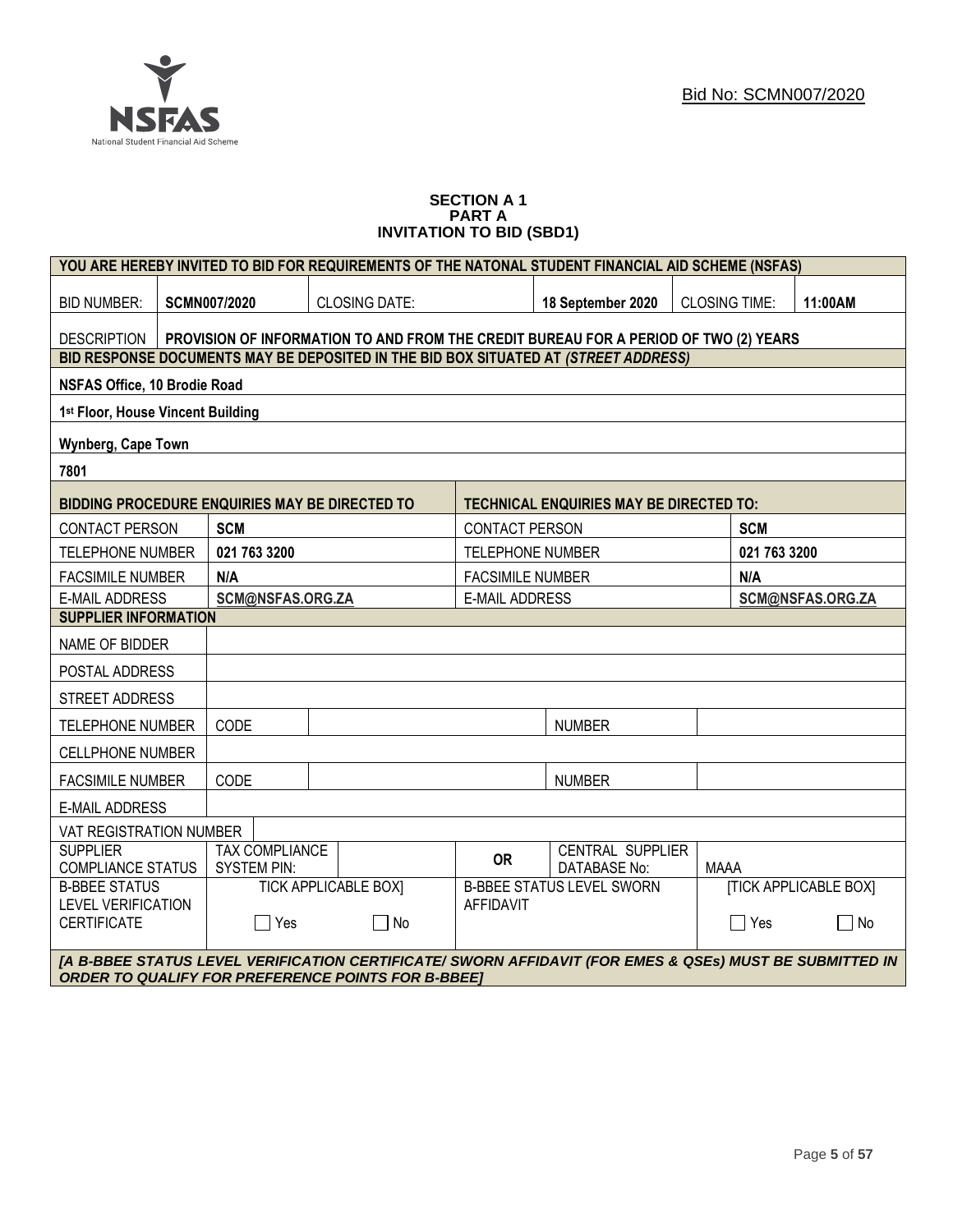

| ARE YOU THE<br>ACCREDITED<br>REPRESENTATIVE IN SOUTH<br>AFRICA FOR THE GOODS<br>/SERVICES /WORKS OFFERED?                                                                                                                                                                                        | ∏ No<br>lYes<br><b>IF YES ENCLOSE PROOFI</b>                         | 2<br>ARE YOU A FOREIGN<br>BASED SUPPLIER FOR THE GOODS<br><b>/SERVICES/WORKS OFFERED?</b> | No<br>  Yes<br><b>IF YES, ANSWER THE</b><br><b>QUESTIONNAIRE BELOW 1</b> |  |  |
|--------------------------------------------------------------------------------------------------------------------------------------------------------------------------------------------------------------------------------------------------------------------------------------------------|----------------------------------------------------------------------|-------------------------------------------------------------------------------------------|--------------------------------------------------------------------------|--|--|
| QUESTIONNAIRE TO BIDDING FOREIGN SUPPLIERS                                                                                                                                                                                                                                                       |                                                                      |                                                                                           |                                                                          |  |  |
| YES $\Box$ NO<br>IS THE ENTITY A RESIDENT OF THE REPUBLIC OF SOUTH AFRICA (RSA)?                                                                                                                                                                                                                 |                                                                      |                                                                                           |                                                                          |  |  |
|                                                                                                                                                                                                                                                                                                  | YES □ NO<br>DOES THE ENTITY HAVE A BRANCH IN THE RSA?                |                                                                                           |                                                                          |  |  |
|                                                                                                                                                                                                                                                                                                  | YES NO<br>DOES THE ENTITY HAVE A PERMANENT ESTABLISHMENT IN THE RSA? |                                                                                           |                                                                          |  |  |
| YES   NO<br>DOES THE ENTITY HAVE ANY SOURCE OF INCOME IN THE RSA?                                                                                                                                                                                                                                |                                                                      |                                                                                           |                                                                          |  |  |
| IS THE ENTITY LIABLE IN THE RSA FOR ANY FORM OF TAXATION?<br>YES I INO<br>IF THE ANSWER IS "NO" TO ALL OF THE ABOVE, THEN IT IS NOT A REQUIREMENT TO REGISTER FOR A TAX COMPLIANCE STATUS<br>SYSTEM PIN CODE FROM THE SOUTH AFRICAN REVENUE SERVICE (SARS) AND IF NOT REGISTER AS PER 2.3 BELOW. |                                                                      |                                                                                           |                                                                          |  |  |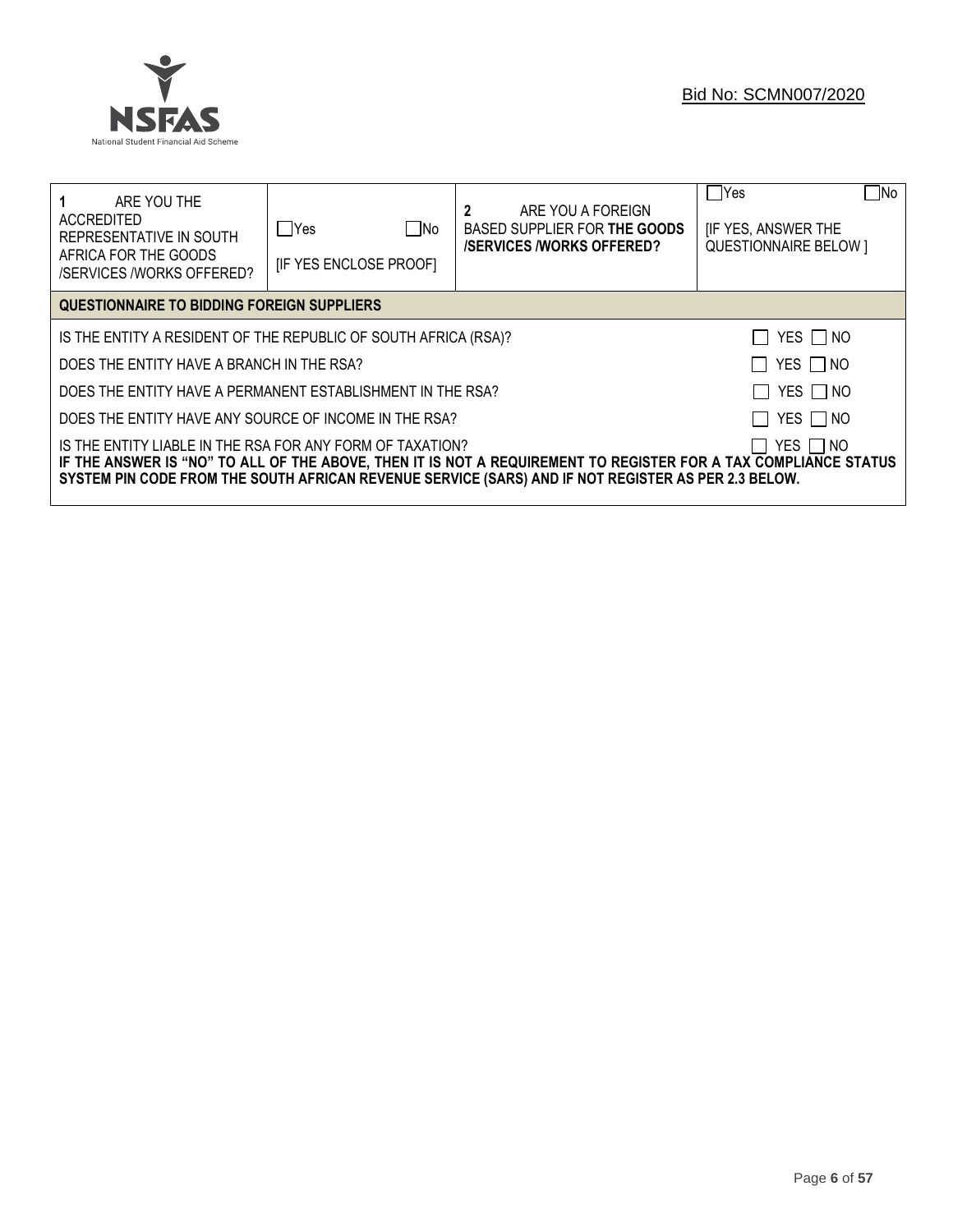

## **PART B TERMS AND CONDITIONS FOR BIDDING**

| $\overline{1}$ . | <b>BID SUBMISSION:</b>                                                                                    |
|------------------|-----------------------------------------------------------------------------------------------------------|
|                  | 1.1. BIDS MUST BE DELIVERED BY THE STIPULATED TIME TO THE CORRECT ADDRESS. LATE BIDS WILL NOT BE ACCEPTED |
|                  | FOR CONSIDERATION.                                                                                        |
|                  | 1.2. ALL BIDS MUST BE SUBMITTED ON THE OFFICIAL FORMS PROVIDED-(NOT TO BE RE-TYPED) OR IN THE MANNER      |
|                  | PRESCRIBED IN THE BID DOCUMENT.                                                                           |
|                  | 1.3. THIS BID IS SUBJECT TO THE PREFERENTIAL PROCUREMENT POLICY FRAMEWORK ACT, 2000 AND THE PREFERENTIAL  |
|                  | PROCUREMENT REGULATIONS, 2017, THE GENERAL CONDITIONS OF CONTRACT (GCC) AND, IF APPLICABLE, ANY           |
|                  | OTHER SPECIAL CONDITIONS OF CONTRACT.                                                                     |
|                  | 1.4. THE SUCCESSFUL BIDDER WILL BE REQUIRED TO FILL IN AND SIGN A WRITTEN CONTRACT FORM (SBD7).           |
|                  |                                                                                                           |
| $\overline{2}$ . | <b>TAX COMPLIANCE REQUIREMENTS</b>                                                                        |
| 2.1              | BIDDERS MUST ENSURE COMPLIANCE WITH THEIR TAX OBLIGATIONS.                                                |
| $2.2^{\circ}$    | BIDDERS ARE REQUIRED TO SUBMIT THEIR UNIQUE PERSONAL IDENTIFICATION NUMBER (PIN) ISSUED BY SARS TO        |
|                  | ENABLE THE ORGAN OF STATE TO VERIFY THE TAXPAYER'S PROFILE AND TAX STATUS.                                |
| 2.3              | APPLICATION FOR TAX COMPLIANCE STATUS (TCS) PIN MAY BE MADE VIA E-FILING THROUGH THE SARS WEBSITE         |
|                  | WWW.SARS.GOV.ZA.                                                                                          |
| 2.4              | BIDDERS MAY ALSO SUBMIT A PRINTED TCS CERTIFICATE TOGETHER WITH THE BID.                                  |
| 2.5              | IN BIDS WHERE CONSORTIA / JOINT VENTURES / SUB-CONTRACTORS ARE INVOLVED, EACH PARTY MUST SUBMIT A         |
|                  | SEPARATE TCS CERTIFICATE / PIN / CSD NUMBER.                                                              |
| 2.6              | WHERE NO TCS PIN IS AVAILABLE BUT THE BIDDER IS REGISTERED ON THE CENTRAL SUPPLIER DATABASE (CSD), A      |
|                  | CSD NUMBER MUST BE PROVIDED.                                                                              |
| 2.7              | NO BIDS WILL BE CONSIDERED FROM PERSONS IN THE SERVICE OF THE STATE, COMPANIES WITH DIRECTORS WHO         |
|                  | ARE PERSONS IN THE SERVICE OF THE STATE, OR CLOSE CORPORATIONS WITH MEMBERS PERSONS IN THE SERVICE        |
|                  | OF THE STATE."                                                                                            |
|                  | NB: FAILURE TO PROVIDE / OR COMPLY WITH ANY OF THE ABOVE PARTICULARS MAY RENDER THE BID INVALID.          |
|                  |                                                                                                           |

SIGNATURE OF BIDDER: ……………………………………………

CAPACITY UNDER WHICH THIS BID IS SIGNED: …………………………………………… (Proof of authority must be submitted e.g. company resolution)

DATE: …………………………………………...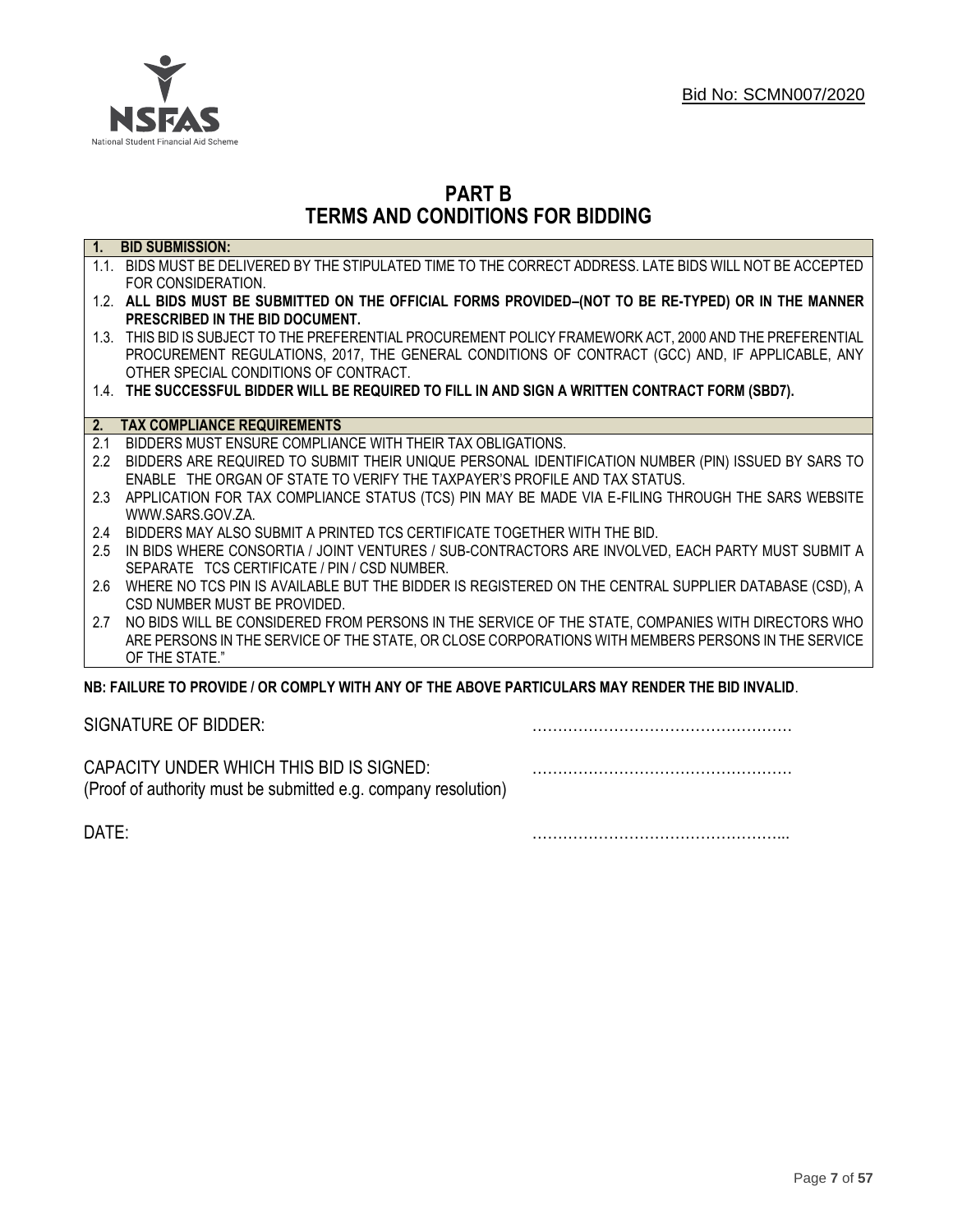

## **Executive Summary**

The National Student Financial Aid Scheme (NSFAS) is a statutory body providing financial aid to eligible students who wish to study at public universities and Technical Vocational Education and Training (TVET) colleges. NSFAS is mandated to manage and distribute funds in accordance with the provisions of the NSFAS Act (Act 56 of 1999).

## **Fraud and Corruption**

All providers are to take note of the implications of contravening the Prevention and Combating of Corrupt Activities Act, Act No 12 of 2004 and any other Act applicable.

## **Clarifications / Additional information / Rights / Appeals**

## **Clarification**

Any clarification required by a bidder regarding the meaning or interpretation of the TOR, or any other aspect concerning the bid, are to be requested in writing by email from scm@nsfas.org.za. The bid number should be mentioned in all correspondence. Telephonic requests for clarification will not be accepted. If appropriate, the clarifying information will be made available to all bidders by e-mail only.

## **Additional Information**

During the evaluation of the bids, additional information may be requested in writing from bidders, for clarity. Replies to such requests must be submitted, within 5 (five) working days from the date of request, or as otherwise indicated. Failure to comply, may lead to your bid being disregarded.

## **Rights**

NSFAS reserves the right to appoint more than one (1) service provider. NSFAS further reserves the right to engage with the short-listed bidders for price negotiation and a site inspection where necessary. NSFAS in addition reserves the right to invite the shortlisted for a presentation as part of the bid process. NFAS reserves the right to not select the lowest price. In addition, NSFAS reserves the right to consider the performance of bidders in past contracts/services delivered to NSFAS in the determination of the award outcome. NSFAS reserves the right to award the contract in whole or in parts.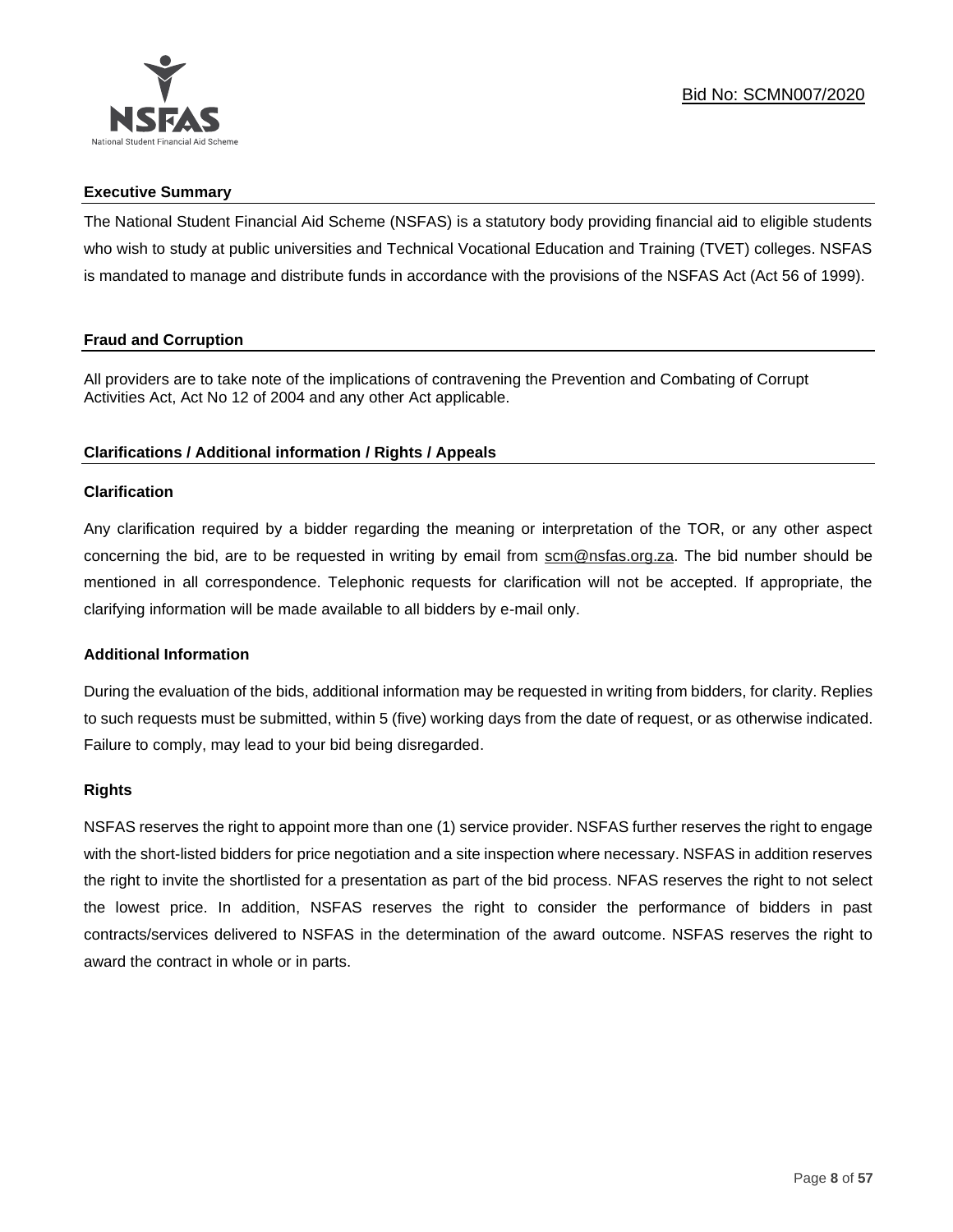

## **Appeals**

The unsuccessful bidder (s) has a period of fourteen (14) working days following the date of the letter of regret to formally lodge an appeal. The appeal should include the reasons of the appeal, the way in which the bidder's rights have been affected, and how the bidder would like the matter to be fixed. All formal appeals should be forwarded to [scm@nsfas.org.za](mailto:scm@nsfas.org.za)

## **Consent**

By responding to this tender, both the entity and its directors provide consent to NSFAS to perform background checks which would include amongst others, the relevant Transunion checks.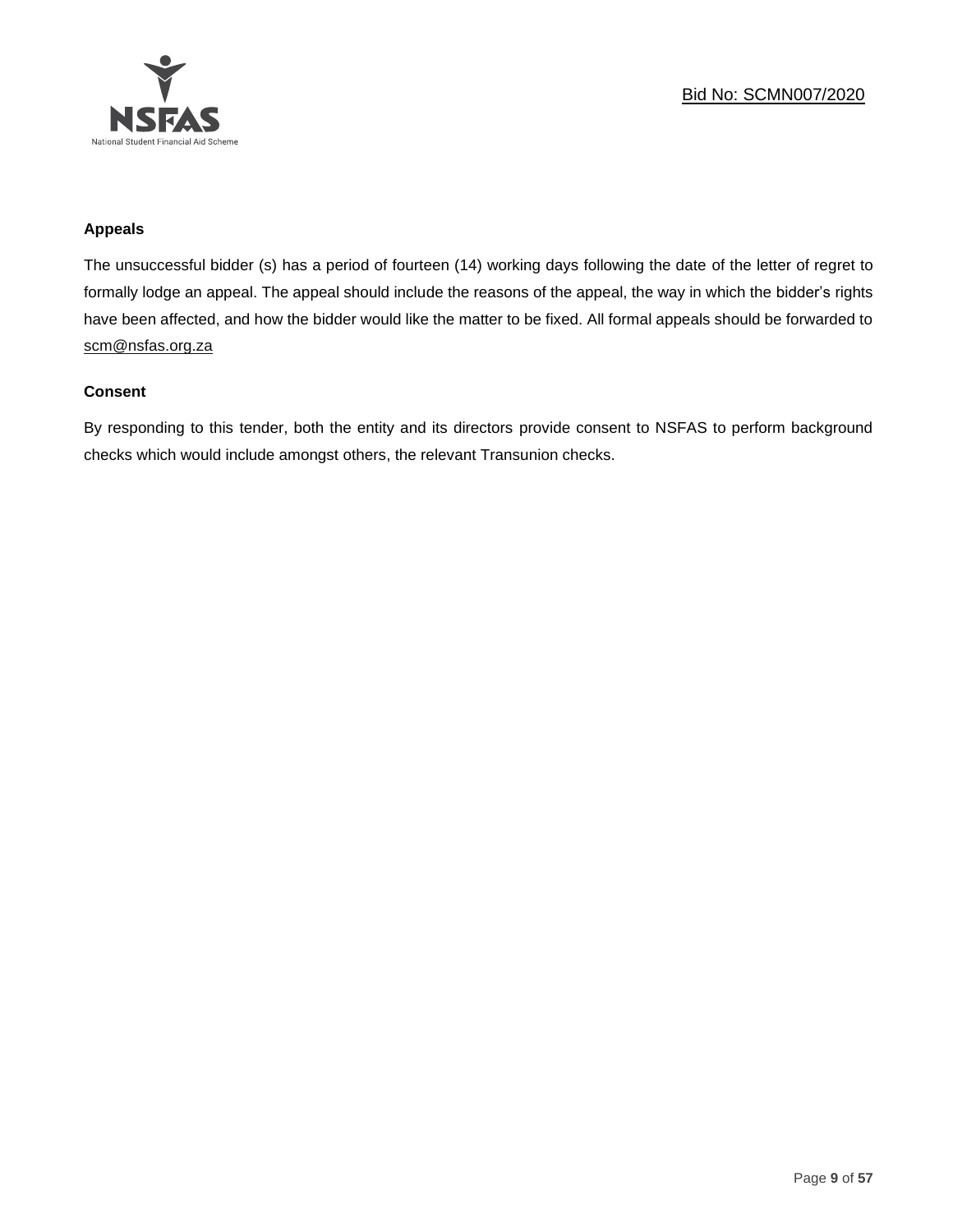

## **Submitting Bids**

**One (1) original and one (1) hard copy**, i.e. two documents must be handed in/delivered to:

The deposit box situated at: 1st Floor, House Vincent Brodie Road Wynberg 7801

Tenders can be delivered and deposited into the tender box between 08:30 and 17:00, Mondays to Fridays and, prior to the closing date, and between 08:30 and 11:00 on the closing date.

No faxed or e-mailed quotations will be accepted. All tenders must be submitted on the official forms (not to be re typed).

## **Only bids that are submitted as one (1) original and one (1) copy will be accepted as valid and responsive.**

The original and copies will be distributed to the bid evaluation committee and must contain the same information; and must all be nearly marked and professionally presented. All bid documents should be referenced.

Respondents should ensure that tender documents are delivered to NSFAS before the closing date and time to the correct physical address. If the tender document is late, it will not be accepted and will be disregarded.

Any tender submitted shall remain valid, irrevocable and open for written acceptance by NSFAS for a period of 120 (one hundred and twenty) days. A tender submitted shall further be deemed to remain valid after the expiry of the above mentioned 120-day period until formal acceptance by NSFAS, unless NSFAS is notified in writing by the tenderer of anything to the contrary (including any further conditions the tender may introduce). Any further conditions that the tenderer may introduce will be considered at the sole discretion of NSFAS.

Bidders must indicate on the cover of each document whether it is the original or a copy. Copies must be numbered, e.g. Copy 1. Bids should be submitted in a sealed envelope, marked with:

- Bid number **SCMN007/2020**
- Closing date and time **18 September 2020 at 11:00**
- The name and address of the bidder

Documents submitted on time by bidders shall not be returned.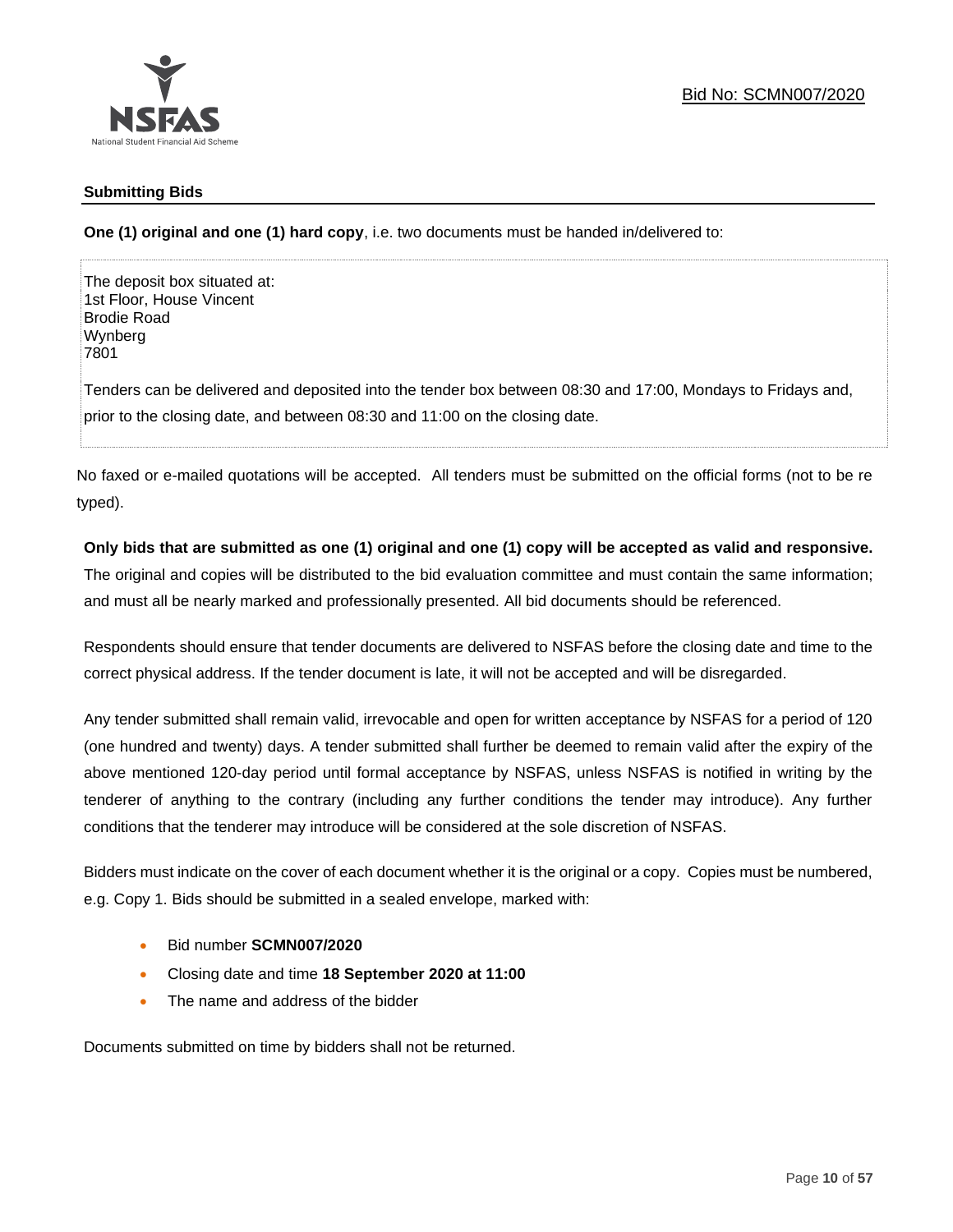

## **LATE BIDS**

Bids received late will not be considered for evaluation purposes. A bid will be considered late if it arrived even one second after 11:00 am or any time thereafter. The tender (bid) box shall be locked at exactly 11:00 am and bids arriving late will not be considered under any circumstances. Bidders are therefore strongly advised to ensure that bids be dispatched allowing enough time for any unforeseen events that may delay the delivery of the bid.

Bids sent to the NSFAS via courier shall be deemed to be received at the date and time of arrival at the NSFAS premises (tender/bid box or reception). Bids received at the physical address after the closing date and time of the bid, shall therefore be deemed to be received late. **Bidders should allow time to access the premises due to security arrangements that need to be observed.**

## **Response Structure:**

The contents of the **BID/TENDER** document must be as follows, and numbering below, with each schedule punched, placed in a file and separated from the next schedule with a file divider.

Please complete the checklist below to verify your submission of the relevant documents:

| Schedules         | Description                                                                                                                                 |  | Submitted<br>(tick box below): |  |
|-------------------|---------------------------------------------------------------------------------------------------------------------------------------------|--|--------------------------------|--|
|                   |                                                                                                                                             |  | No                             |  |
| Schedule 1        | Entity registration documentation                                                                                                           |  |                                |  |
| <b>Schedule 2</b> | Consent by the entity and its directors to perform the necessary background<br>checks which includes amongst others, the TransUnion checks. |  |                                |  |
| Schedule 3        | Original Valid Tax Clearance Certificate/tax pin                                                                                            |  |                                |  |
| Schedule 4        | BBB-EE Certificate / or BBBEE Sworn Affidavit for EME/QSE signed by<br>Commissioner of Oaths                                                |  |                                |  |
| Schedule 5        | National Treasury Central Supplier Database proof of registration<br>(Mandatory requirement)                                                |  |                                |  |
| Schedule 6        | Letter from Bank confirming banking details (not older than 3 months from<br>date of closing date of tender)                                |  |                                |  |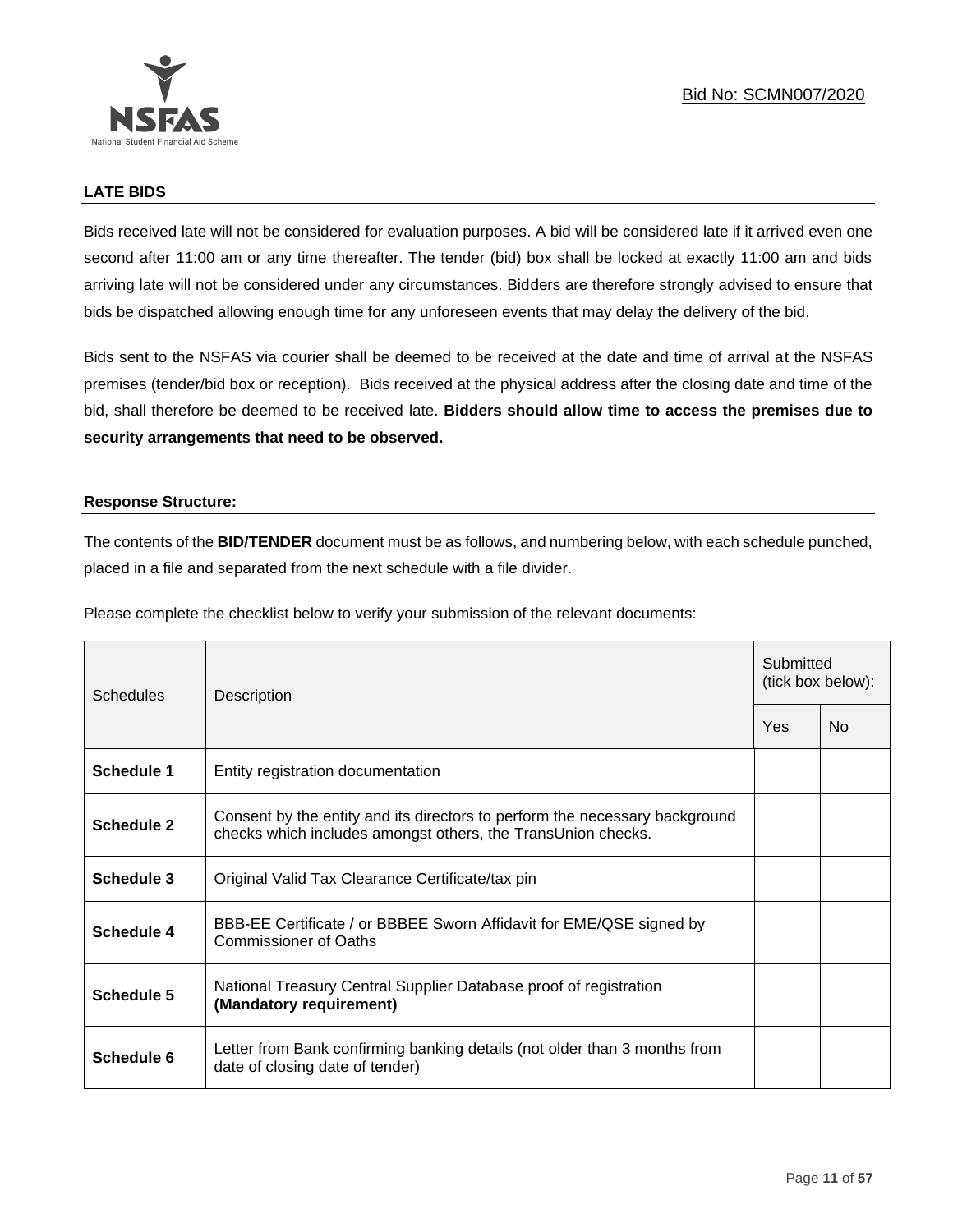

 $\overline{a}$ 

| <b>Schedules</b> | Description                                                                                                                                                                                                                                                      |     | Submitted<br>(tick box below): |  |
|------------------|------------------------------------------------------------------------------------------------------------------------------------------------------------------------------------------------------------------------------------------------------------------|-----|--------------------------------|--|
|                  |                                                                                                                                                                                                                                                                  | Yes | No.                            |  |
| Schedule 7       | Completed and signed Tender Documents: including the following;<br>SBD <sub>1</sub><br>SBD <sub>3</sub><br>SBD <sub>4</sub><br>SBD 6.1<br>SDB 6.2 (where applicable)<br>SBD <sub>8</sub><br>SBD 9<br>General Conditions of Contracts (with every page initiated) |     |                                |  |
| Schedule 7       | Detailed Bid proposal in response to bid specification requirements                                                                                                                                                                                              |     |                                |  |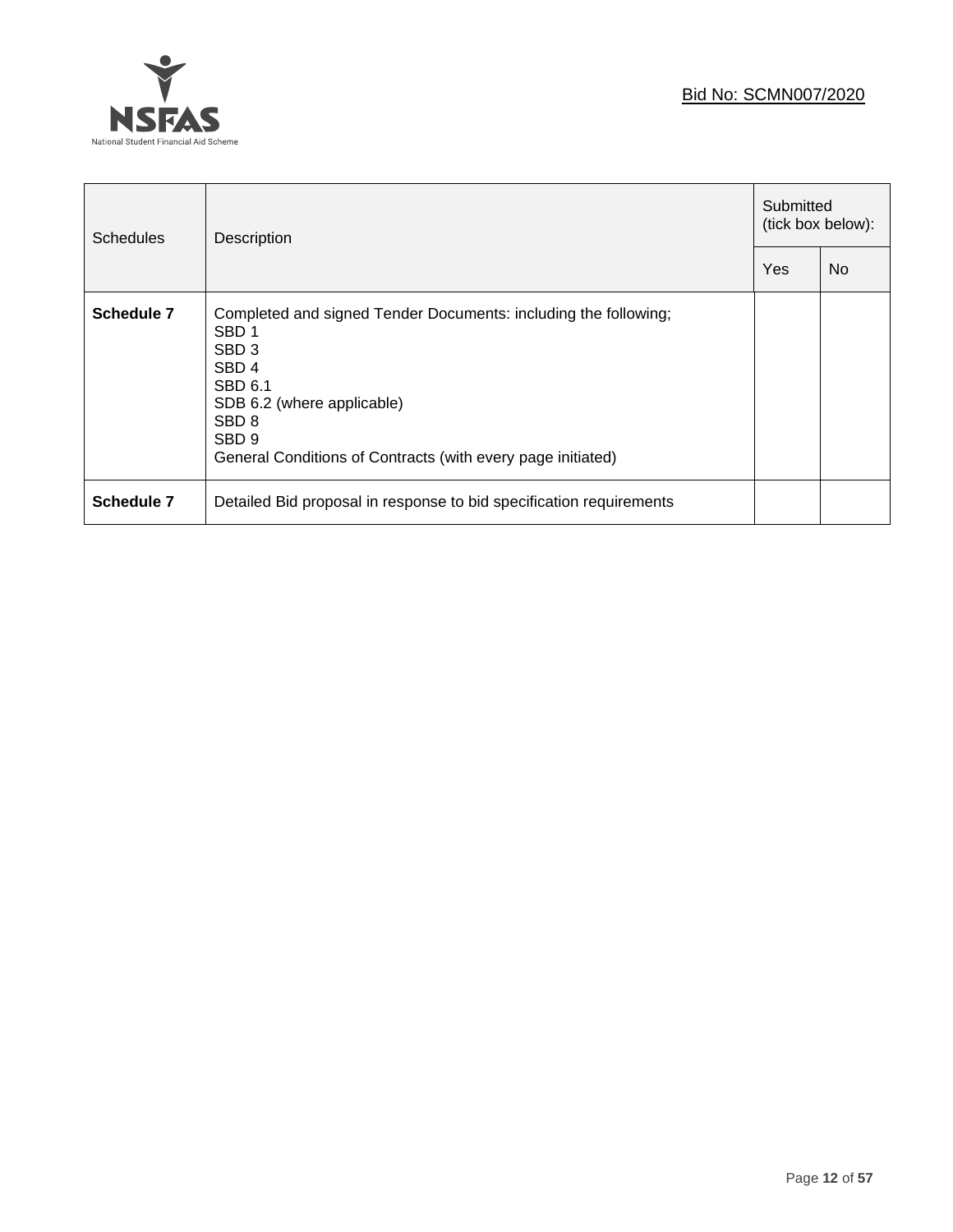

## **Contract Negotiations**

The successful bidder (s) will be required to enter into a written contract/SLA with NSFAS. The final terms and conditions will be negotiated between NSFAS and the successful bidders (s). Should the awarded bidder fail to sign the SLA within a reasonable timeframe deemed by NSFAS, NSFAS reserves the right to cancel the award/contract and award the tender to the 2<sup>nd</sup> placed bidder.

The **GENERAL CONDITIONS OF CONTRACT (GCC)** will form the basis of the contract; however, NSFAS reserves its rights to impose additional terms and conditions at its sole discretion. General Conditions of Contract are obtainable from [www.nsfas.org.za.](http://www.nsfas.org.za/) The General Conditions of Contract must be accepted.

## **Payments**

NSFAS will pay the successful bidder (s) the fees set out in the final contract according to the table of deliverables. No additional amounts will be payable by NSFAS to the successful bidder (s).

The successful bidder (s) shall invoice NSFAS for the services rendered in a reasonable timeframe. The invoices billed to NSFAS must be in relation to the original scope of work/terms of reference.

The invoice must be accompanied by supporting source document(s) containing detailed information, as NSFAS may reasonably require, for the purposes of establishing the specific nature, extent and quality of the services which were undertaken by the successful bidder (s).

No payment will be made to the successful bidder (s) unless an original tax invoice complying with section 20 of the VAT Act, 1991 (Act No 89 of 1991), as amended, has been submitted to NSFAS.

Payment shall be made by bank transfer into the successful bidder (s) back account normally 30 days after receipt of an acceptable, original, valid tax invoice. Money will only be transferred into a South African bank account. (Banking details on a bank letterhead must be submitted as soon as the bid is awarded).

Payments will only be made to the bidder in accordance with the purchase order issued to the awarded bidder. Any services delivered by the bidder outside of the original bid specifications and over and above the purchase order value will not be paid for as NSFAS is not liable for these payments. Should the service provider perform any additional work outside of the tender award and its requirements, NSFAS will not be held liable for such payment to the service provider.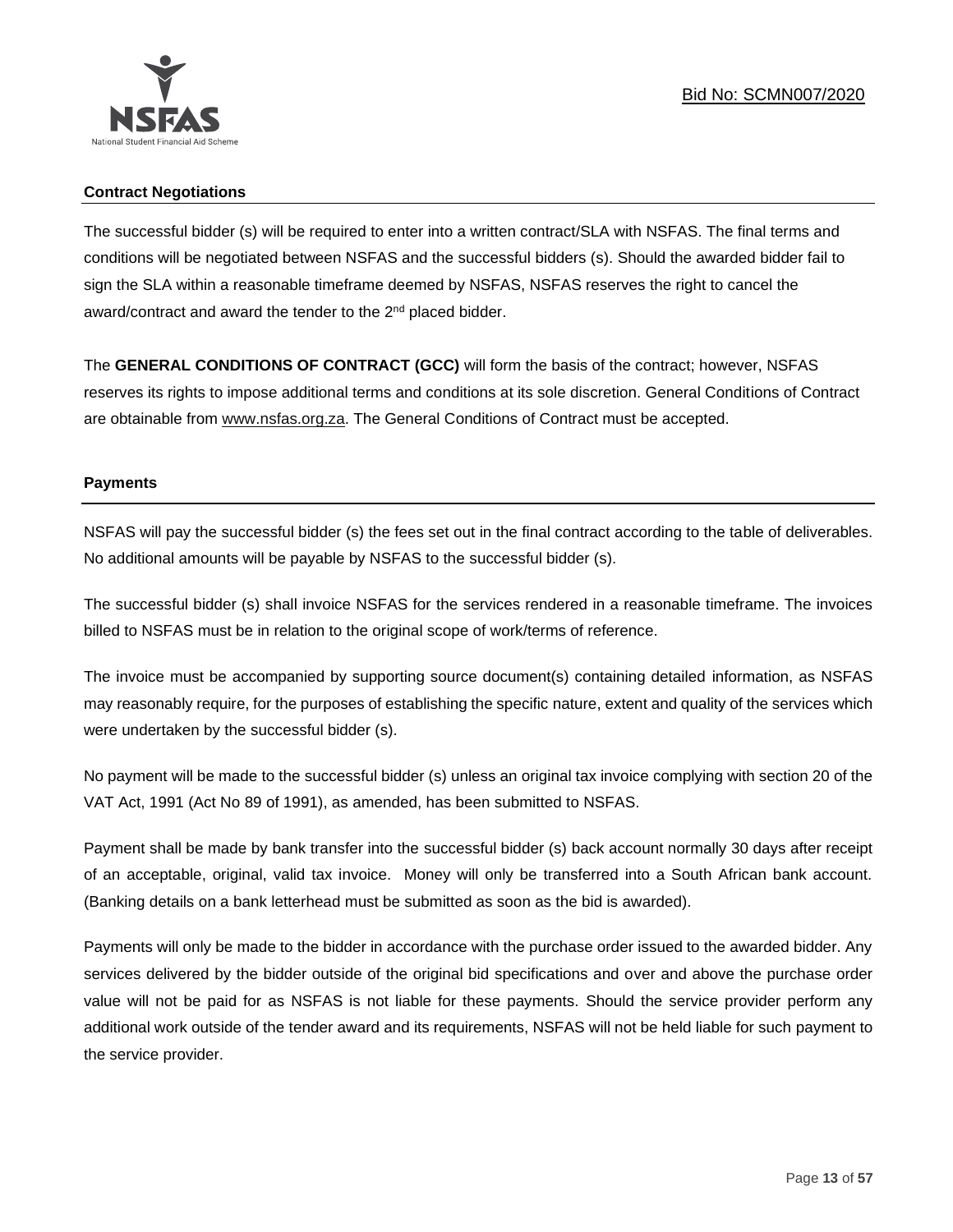

## **1. Purpose**

- 1. NSFAS requires the services of a suitable service provider that specialises in the verification, validation of income earned by the applicant parents/guardian/spouse, and assessment of applicant information that may be provided. Income earned must cover formal employment income, informal employment income where recorded, as well as investment income. NSFAS will provide the service providers with the key applicant information which includes the ID numbers of the applicant and the parents/guardian, following which the service providers would be required to provide to NSFAS the following information per applicant and parents/guardian or spouse:
	- 1.1.1 Verification and validation of the actual monthly/annual income (provisional estimates of income will need to be assessed for those employed in the informal sector or self-employed) of the applicant and parents/guardian/spouse.
	- 1.1.2 The sources of information utilised, the assumptions applied, and the model that is used to estimate the monthly/annual income for the parents/guardians/spouse.

## **2 Background**

- 2.1 NSFAS is mandated to provide financial assistance to eligible students at Public Universities and at Technical Vocational Education and Training (TVET) colleges throughout South Africa with its head office based in Wynberg, Cape Town.
- 2.2 In order to assess the eligibility of applicants, the NSFAS needs to verify the combined household income details (parents/guardians/spouse) which will be provided by the applicants on their applications

## **3 Mandatory requirements**

*All bids must comply with the mandatory requirements and failure to comply with any of these requirements will disqualify the bid.*

## **FOR EASE OF EVALUATION BIDDERS ARE ENCOURAGED TO REFERENCE THEIR BID SUMISSIONS.**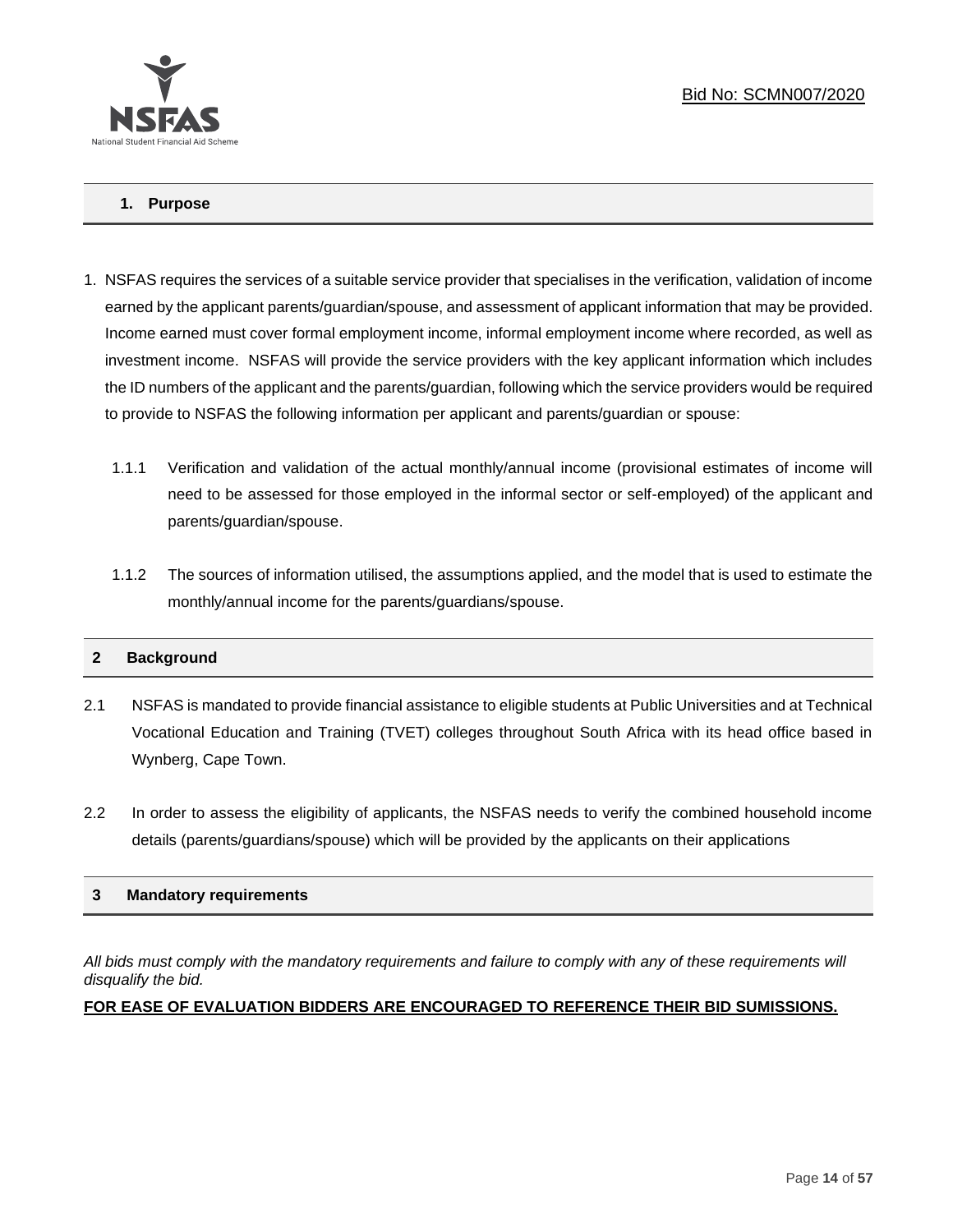

| <b>COMPANY ACCREDITATION NATIONAL CREDIT REGULATOR</b>                  | <b>Comply</b> | <b>Not Comply</b> | Reference        |
|-------------------------------------------------------------------------|---------------|-------------------|------------------|
| 3.1 The bidder must be accredited by the National Credit Regulator      |               |                   |                  |
| (NCR). The bidder must submit proof of a valid (NCR) certificate at     |               |                   |                  |
| the time of the closing date of the bid advertisement.                  |               |                   |                  |
| <b>COMPANY ACCREDITATION CREDIT BUREAU ASSOCIATION</b>                  | <b>Comply</b> | <b>Not Comply</b> | Reference        |
| 3.2 The bidder must be a member of the Credit Bureau Association        |               |                   |                  |
| (CBU). The bidder must submit proof of a valid (CBU) Certificate at     |               |                   |                  |
| the time of the closing date of the bid advertisement which NSFAS       |               |                   |                  |
| will validate.                                                          |               |                   |                  |
|                                                                         |               |                   |                  |
| <b>A CONFIRMATION LETTER</b>                                            | <b>Comply</b> | <b>Not Comply</b> | <b>Reference</b> |
| 3.3 The bidder must submit the required information (verification of    |               |                   |                  |
| 100 000 batches) to NSFAS within 72 hours of the request. A             |               |                   |                  |
| confirmation letter is required to confirm this on the company          |               |                   |                  |
| letterhead in this regard.                                              |               |                   |                  |
| <b>Online-Integration</b>                                               |               |                   |                  |
| 3.4 The service provider is required to supply a web base real time     |               |                   |                  |
| (99% uptime calculated over a 30 day period) portal and web             |               |                   |                  |
| services (a standard Web service interface must be provided e.g.        |               |                   |                  |
| REST or SOAP API's) with the ability to also complete bulk service      |               |                   |                  |
| requests with FTP as secondary backup. The bidder must confirm          |               |                   |                  |
| this in writing on their respective letter head.                        |               |                   |                  |
|                                                                         |               |                   |                  |
| <b>RECORD CONTROL</b>                                                   |               |                   |                  |
| 3.5 The bidder must provide confirmation of how up to date their        |               |                   |                  |
| records (source information and data) are. The bidder must confirm      |               |                   |                  |
| in writing on their respective letter head the date the source data was |               |                   |                  |
| last updated and how often these updates are performed.                 |               |                   |                  |
|                                                                         |               |                   |                  |

## **4 Functional Specification**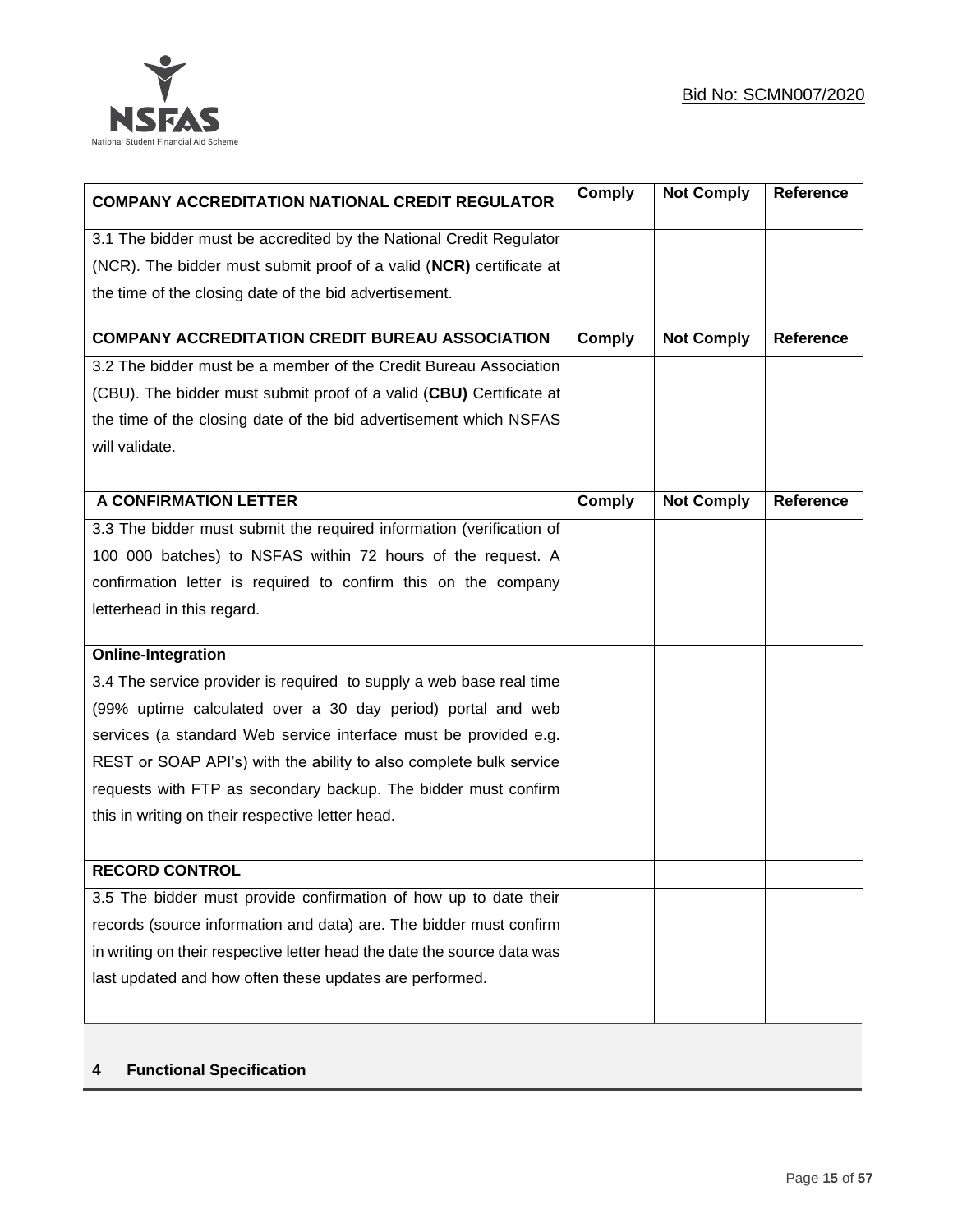

- 4.1. The bidder is required to provide a detailed methodology on how they will validate income received by the applicant/parents/guardian/spouse, and the assumptions that will be applied in the validation and verification of the information that will be required by NSFAS as stipulated in the Purpose section above, together with the output/report format details, taking into account Protection of Personal Information Act (Act 4 of 13) (POPI) guidelines.
- 4.2. The bidder is required to demonstrate their ability to handle large volumes of requests, as total applications to be verified and validated is estimated at 700 000 (each application includes the verification of income of applicant/parents/guardian/spouse), of which these will be sent in batches of 100 000 by NSFAS during the NSFAS period of applications.
- 4.3. The bidder is required to provide the details of the method of transferring the verification and validation results to NSFAS, which must be done through a **Web portal real time** access portal as the primary means of access data and a secure FTP as secondary method of obtaining information, so as to ensure information security compliance (minimum information security standards (MISS)). The service provider must allow NSFAS to independently assess the security platform to gain assurance on MISS.
- 4.4. The bidder is required to send to NSFAS bi-weekly progress batch reporting (i.e. data sent, data received, successful data and rejected date) and must include information received from NSFAS, all information regarding verified and validated, all information that still has to be verified and validated, and any exceptions/troubleshooting experienced.
- 4.5. The bidder will be required to process data real-time as submitted by NSFAS in line with the functional requirement 3.4 and to ensure a maximum turnaround time of no longer than 72hrs processing time.
- 4.6. The service provider must be able to supply a web based real time portal with the ability to also complete bulk service requests.
- 4.7. The bidder must communicate to NSFAS 48hrs before, for planned maintenance downtime and preferably they should be outside business hours.
- 4.8. The bidder must immediately alert NSFAS of any unplanned downtime and ensure services are restored within 30 minutes during business hours and within 2hrs after business hours.
- 4.9. The bidder must ensure immediate response in suspected security breaches and remediation action with 4hrs of reported cases.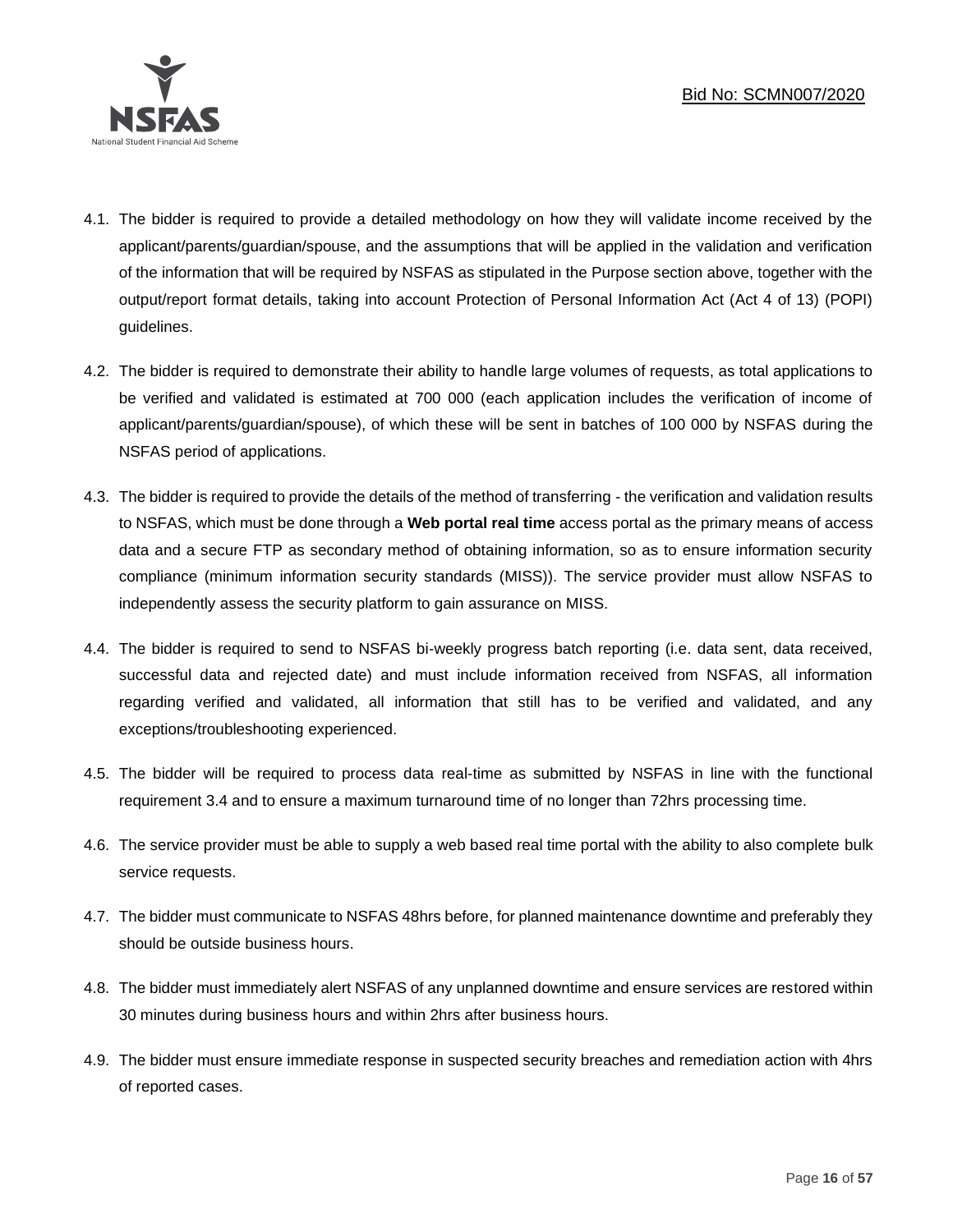

- 4.10.The bidder must share detailed release documentations for any new system changes that NSFAS needs to be aware of.
- 4.11.The bidder must ensure any structural changes to their real-time service request/response are backward compatible.
- 4.12.The bidder must ensure 2000 msecs maximum response time for real time calls.
- 4.13.At the end of the project, the bidder must provide a project close out report to NSFAS which summarises the activities undertaken, deliverables achieved, as well as include a formal handover with all documentation generated, knowledge transfer of lessons learnt, and any gaps resolved.

## **5 Contract Period**

The contract period is for a period of 24 months, however NSFAS reserves the right to cancel the contract after 12 months.

## **6 Pricing Schedule**

6.1 The price submitted must be for the total contract period of 24 months and inclusive of VAT and disbursements.

|  | 6.2 The bidder must complete the following pricing schedule inclusive of all logistical costs: |
|--|------------------------------------------------------------------------------------------------|
|--|------------------------------------------------------------------------------------------------|

| Item Number | Description (per applicant)                                                                                                          | Price in Rands (VAT included) |
|-------------|--------------------------------------------------------------------------------------------------------------------------------------|-------------------------------|
| 1.          | Once off development cost and set up cost<br>for a period of two (2) months                                                          |                               |
| 2           | On-going monthly supporting cost for a<br>period of 24 months                                                                        |                               |
| 3           | One hundred (100) consulting hours over<br>the 24-month period                                                                       |                               |
|             | Cost <b>per record</b> (Verification<br>and<br>validation of estimated monthly income)<br>with a simulation cost of 100 000 records. |                               |
|             | Total price (inclusive of VAT, disbursements and CPI)                                                                                |                               |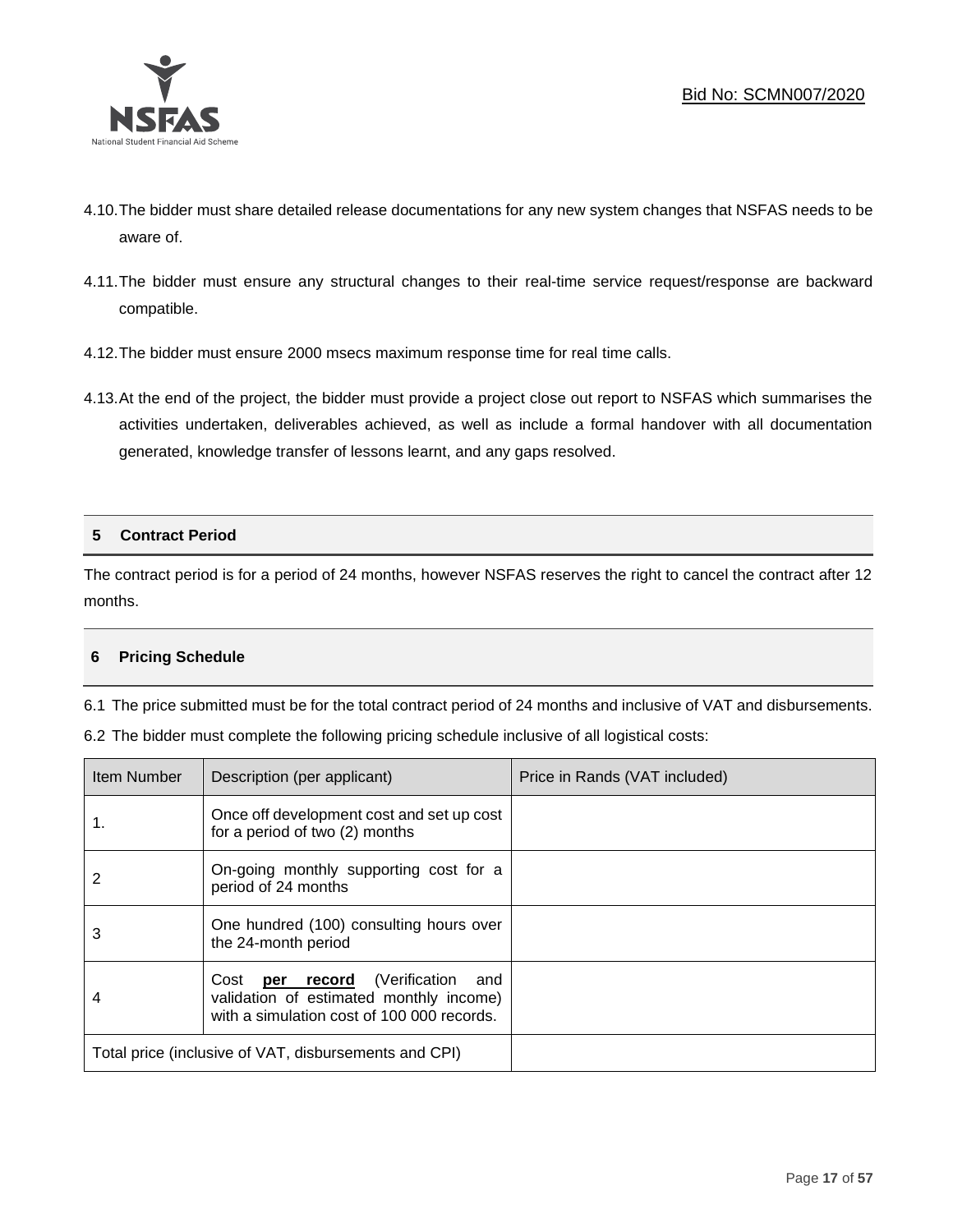

## **7 Evaluation Criteria**

## 7.1 Technical evaluation criteria element:

| <b>Element</b>               | Weight     |
|------------------------------|------------|
| Company experience           | 15 points  |
| Project manager experience   | 15 points  |
| Company previous performance | 20 points  |
| Online integration           | 25 points  |
| Methodology                  | 25 points  |
| <b>TOTAL</b>                 | 100 points |

## 7.2 Criteria and Weighting:

*Bidders need to score a minimum of 70% for functionality. Bidders who score less than 70% minimum for functionality will not be considered further for price and BBBEE. Bids will be evaluated in accordance with the following technical criteria:*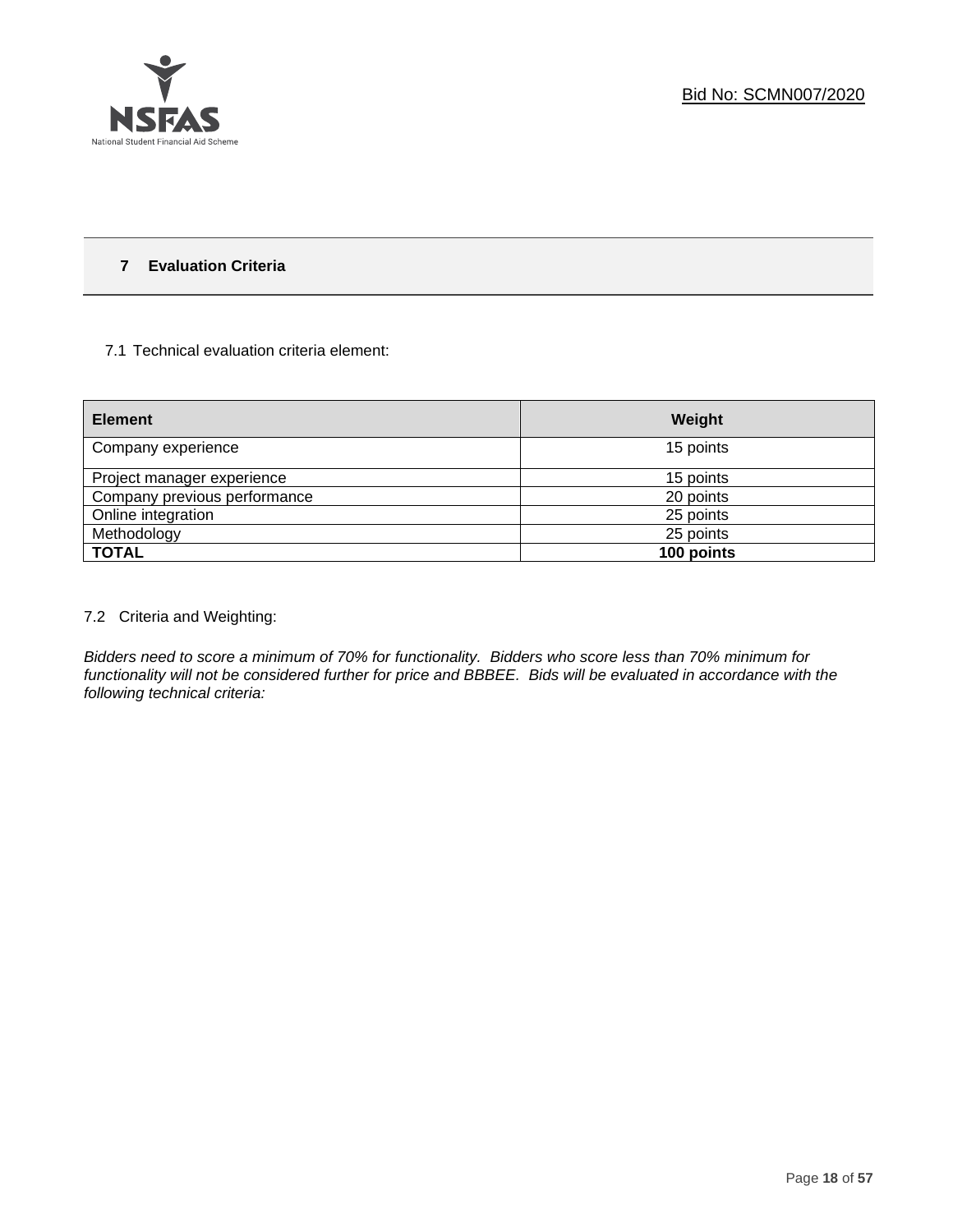

## Bid No: SCMN007/2020

| Company Experience- maximum of 15 points                                                                                                                                                                                                                                                                                              | Points Scorings                                                                                                                                                                                     | <b>Bidder</b><br>Scoring | <b>Points</b> |
|---------------------------------------------------------------------------------------------------------------------------------------------------------------------------------------------------------------------------------------------------------------------------------------------------------------------------------------|-----------------------------------------------------------------------------------------------------------------------------------------------------------------------------------------------------|--------------------------|---------------|
| The bidder must be able to perform the following:<br>Verification and validation of the actual monthly/annual<br>income will need to be assessed for those employed in<br>the formal sector, (provisional estimates of income for<br>those self-employed or in the informal sector). of the<br>applicant and parents/guardian/spouse. | Proposal does not include<br>the ability to perform the<br>requirement $=0$<br>Proposal includes the ability<br>to perform the<br>requirement=15                                                    |                          | 15            |
| Project Manager experience- maximum of 15 points                                                                                                                                                                                                                                                                                      | Points Scorings                                                                                                                                                                                     | <b>Bidder</b><br>Scoring | <b>Points</b> |
| Detailed CV of the project manager which must indicate<br>previous working experience where they have undertaken<br>similar projects.                                                                                                                                                                                                 | Less than 3 years'<br>experience with similar<br>$projects = 0$<br>Years of experience<br>between 3-5 years on<br>similar projects= 5<br>More than 5 years'<br>experience on similar<br>projects=15 |                          | 15            |
| Company previous performance- maximum of 20 points                                                                                                                                                                                                                                                                                    | <b>Points Scorings</b>                                                                                                                                                                              | <b>Bidder</b><br>Scoring | Points        |
| The bidder must have a record of past performance on a<br>minimum of three (3) contracts on previous client's letterheads                                                                                                                                                                                                             | Less than 3 reference letters<br>$= 0$                                                                                                                                                              |                          |               |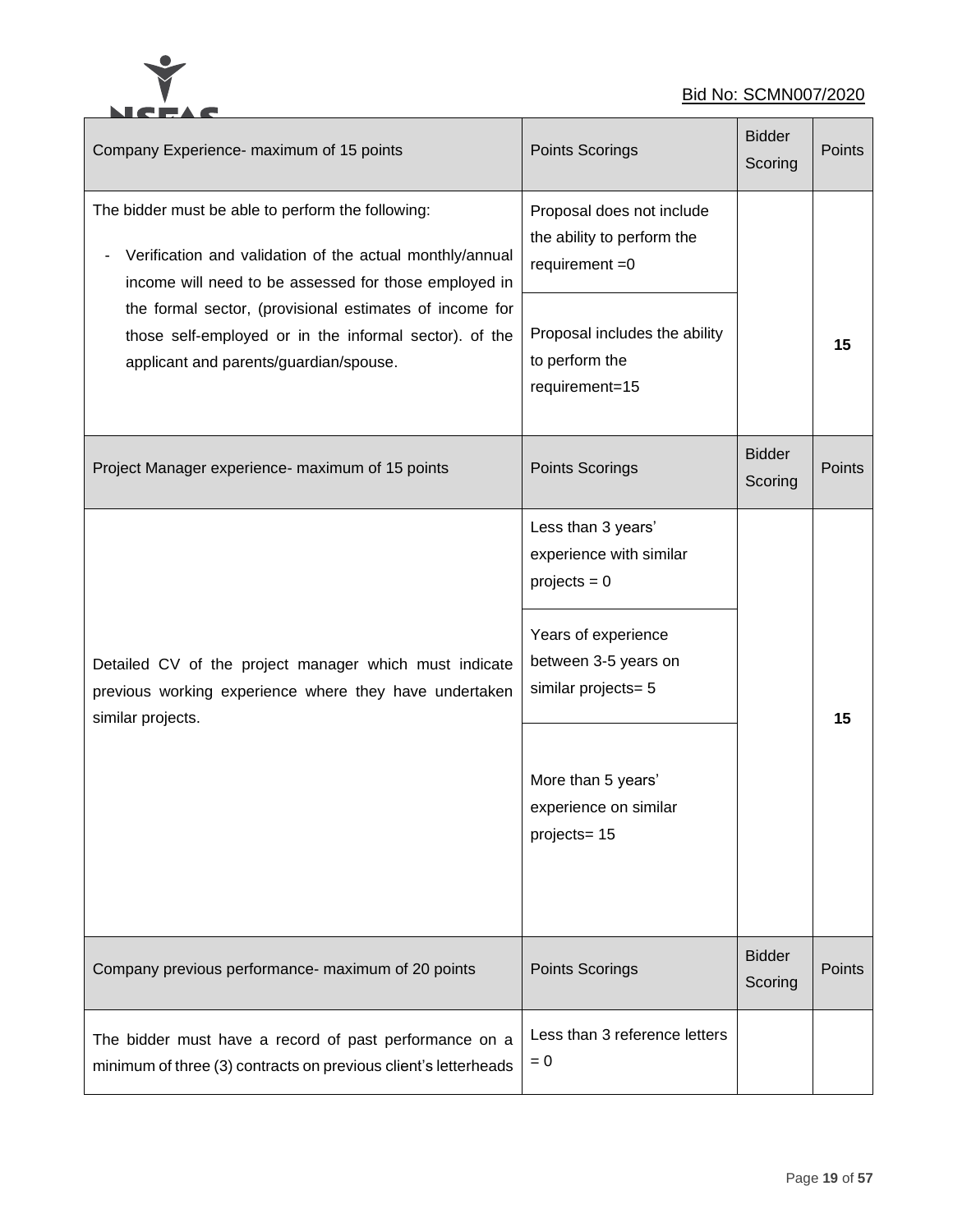

| detailing the services delivered. A reference letter from<br>NSFAS will not count as a valid submission. NSFAS reserves<br>the right to contact the references.                                                                                | 3 reference letters =10                                                                                                                |                          | 20            |
|------------------------------------------------------------------------------------------------------------------------------------------------------------------------------------------------------------------------------------------------|----------------------------------------------------------------------------------------------------------------------------------------|--------------------------|---------------|
|                                                                                                                                                                                                                                                | More than three reference<br>letters $= 20$                                                                                            |                          |               |
| Methodology- maximum of 25 points                                                                                                                                                                                                              | Points Scorings                                                                                                                        | <b>Bidder</b><br>Scoring | Points        |
| The bidder must provide their methodology and assumptions                                                                                                                                                                                      | Proposal does not include<br>methodology $=0$                                                                                          |                          |               |
| that will be applied in the validation and verification of the<br>information that will be required by NSFAS (as stipulated in<br>the purpose above), together with the output/report format<br>details, taking in to account POPI guidelines. | Proposal includes<br>methodology but not<br>including output/report<br>format details=15                                               |                          | 25            |
| The bidder must provide confirmation of how up to date their<br>records are.                                                                                                                                                                   | Proposal includes<br>methodology and includes<br>output/report format details<br>$=25$                                                 |                          |               |
| Online integration- maximum of 25 points                                                                                                                                                                                                       | Points Scorings                                                                                                                        | <b>Bidder</b><br>Scoring | <b>Points</b> |
| The service provider must be able to supply a web based real<br>time portal (99% uptime) which has the ability to complete<br>bulk service requests.                                                                                           | Proposal does not include<br>web based real time (99%<br>uptime) portal with ability to<br>also complete bulk service<br>$request = 0$ |                          | 25            |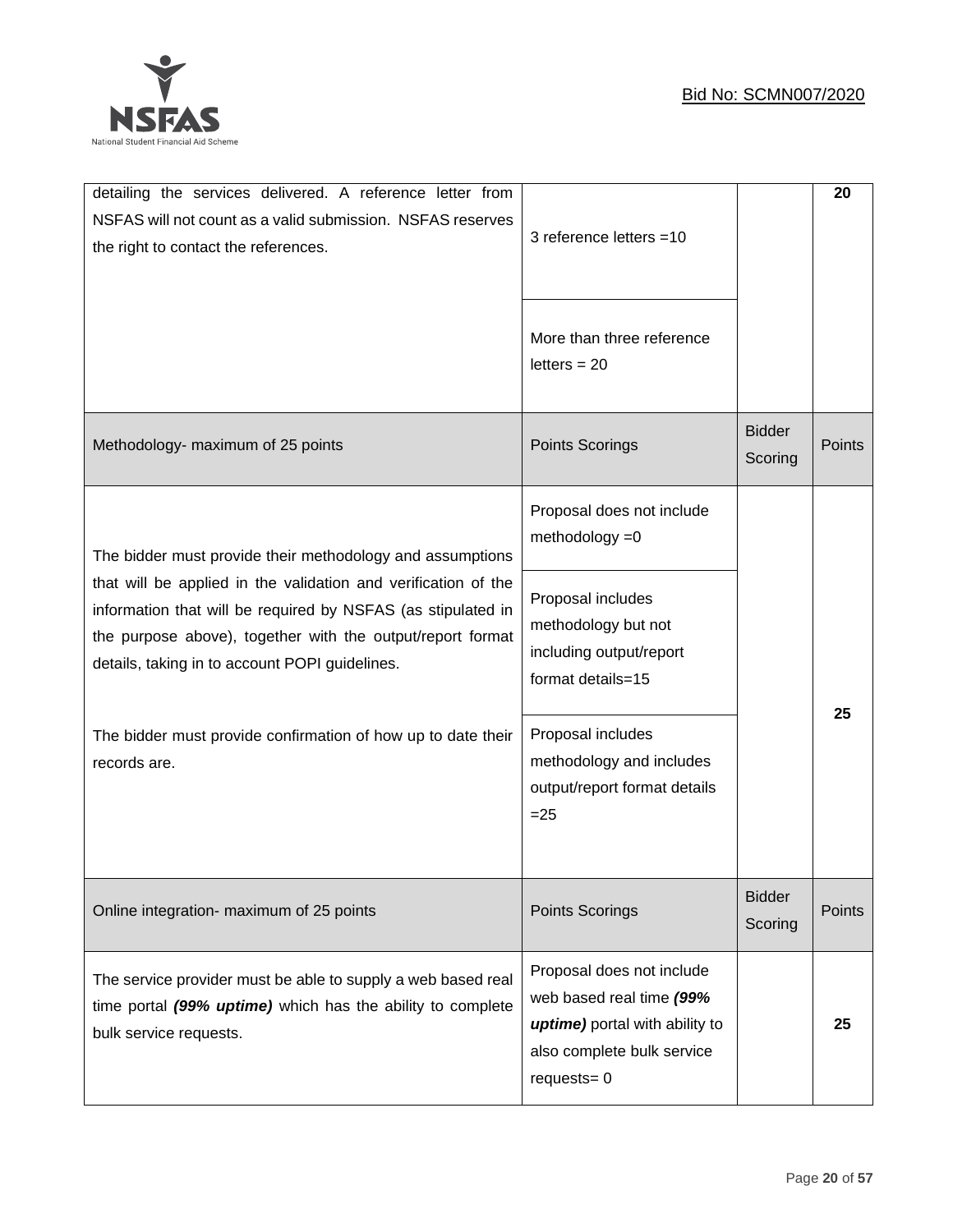

|              | Proposal includes web<br>based real time (99%<br>uptime) portal with ability to<br>also complete bulk service<br>requests $= 25$ |     |
|--------------|----------------------------------------------------------------------------------------------------------------------------------|-----|
| <b>Total</b> |                                                                                                                                  | 100 |

## **8 Preference Point System**

All proposals that will achieve the minimum qualifying score (acceptable tenders) will be evaluated further in terms of the preference point system as follows: A maximum of 80 points is allocated for price on the following basis:

**80/20**

$$
Ps = 80 \left( 1 - \frac{Pt - P \min}{P \min} \right)
$$

Where

Ps = Points scored for comparative price of proposal under consideration

Pt = Comparative price of bid under consideration

Pmin = Comparative price of lowest acceptable proposal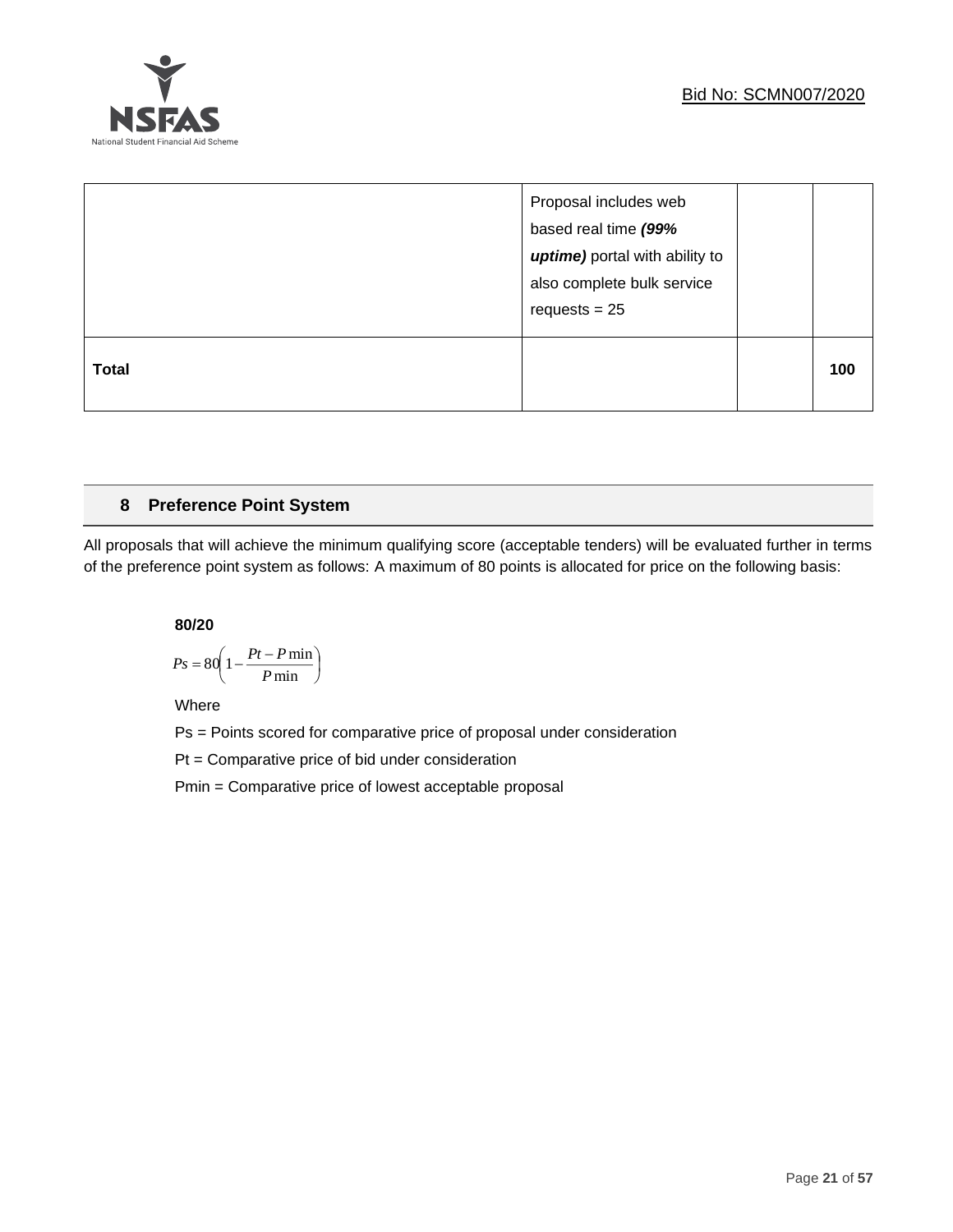

## **PRICING SCHEDULE**

**SBD3**

Please consider the inevitable Consumer Price Index (CPI) increases year on year on the pricing upon the duration of the contract period being in excess of a 12-month period. The pricing must be inclusive of all costs including disbursements (travel, accommodation etc) where applicable.

| Item Number                                           | Description (per applicant)                                                                                                       | Price in Rands (VAT included) |
|-------------------------------------------------------|-----------------------------------------------------------------------------------------------------------------------------------|-------------------------------|
| 1.                                                    | Once off development cost and set up cost<br>for a period of two (2) months                                                       |                               |
| 2                                                     | On-going monthly supporting cost for a<br>period of 24 months                                                                     |                               |
| 3                                                     | One hundred (100) consulting hours over<br>the 24-month period                                                                    |                               |
|                                                       | Cost <b>per record</b> (Verification and<br>validation of estimated monthly income)<br>with a simulation cost of 100 000 records. |                               |
| Total price (inclusive of VAT, disbursements and CPI) |                                                                                                                                   |                               |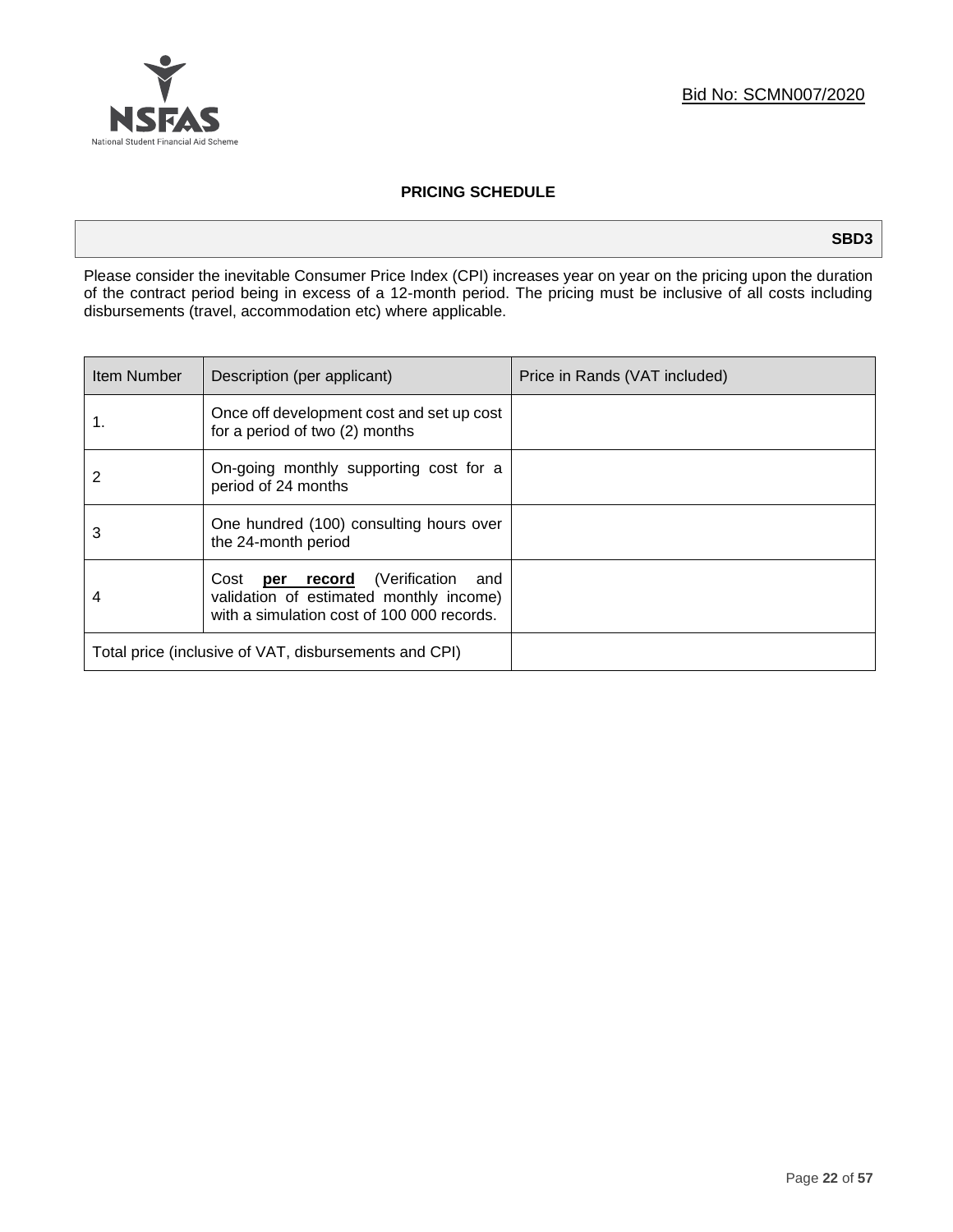

## **1. Declaration of Interest**

This declaration will be used by institutions to ensure that when goods and services are being procured, all reasonable steps are taken to combat the abuse of the supply chain management system.

The bid of any bidder may be disregarded if that bidder, or any of its directors have:

- A. abused the NSFAS's supply chain management system;
- B. committed fraud or any other improper conduct in relation to such system; or
- C. failed to perform on any previous contract.

**In order to give effect to the above, the following questionnaire must be completed and submitted with the bid**.

|     | The following particulars must be furnished:                                             |  |  |
|-----|------------------------------------------------------------------------------------------|--|--|
| 2.1 | Full Name of bidder or his or her representative:                                        |  |  |
|     |                                                                                          |  |  |
| 2.2 | <b>Identity Number:</b>                                                                  |  |  |
|     |                                                                                          |  |  |
| 2.3 | Position occupied in the Company (director, trustee, shareholder <sup>2</sup> , member): |  |  |
|     |                                                                                          |  |  |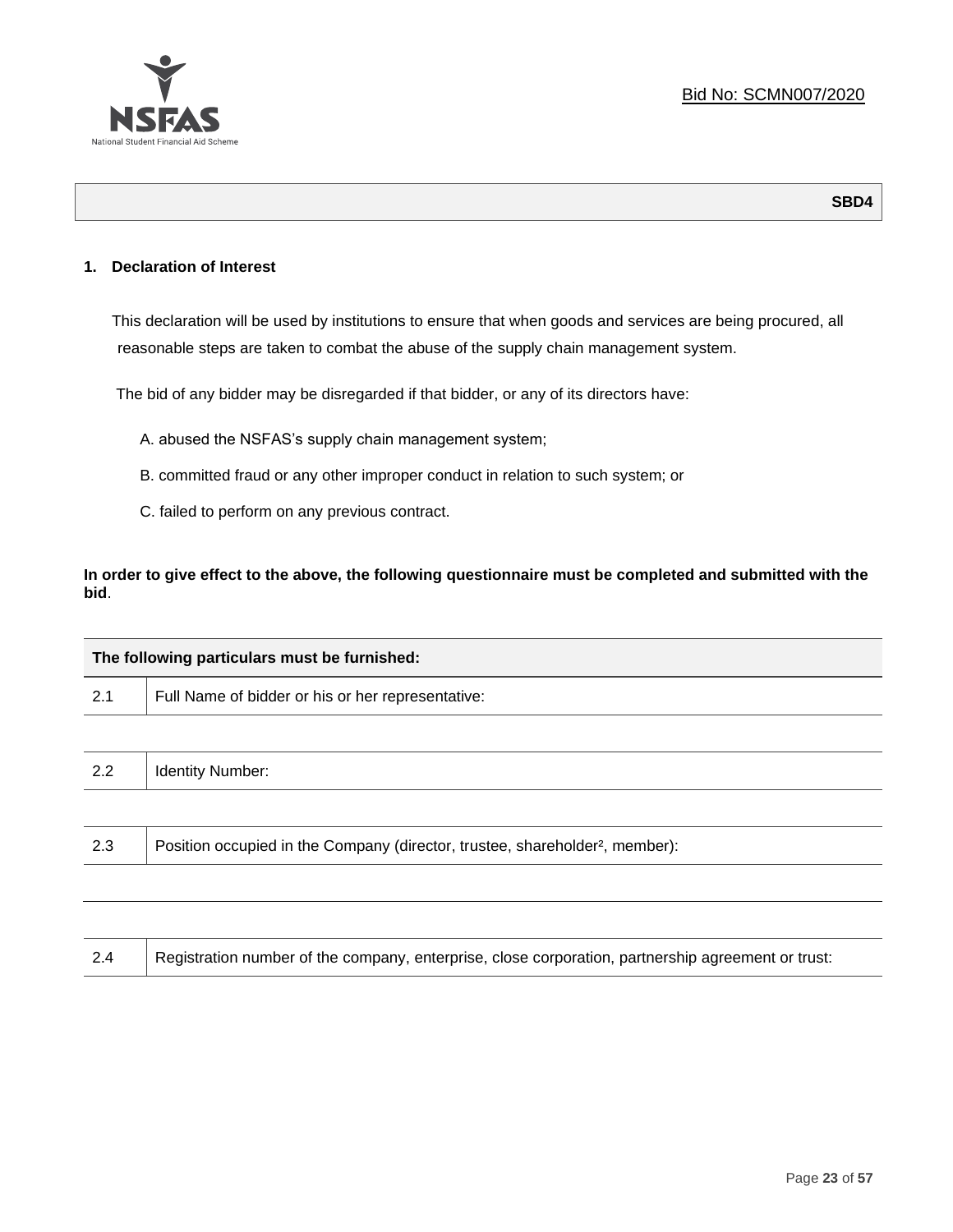

| っょ  |                       |
|-----|-----------------------|
| ن ک | Tax Reference Number: |
|     |                       |

| 2.6 | VAT Registration Number: |
|-----|--------------------------|
|-----|--------------------------|

| 2.6.1  | The names of all directors / trustees / shareholders / members, their individual identity numbers, tax<br>reference numbers and, if applicable, employee / PESAL numbers must be indicated in paragraph 3<br>below. |     |  |
|--------|---------------------------------------------------------------------------------------------------------------------------------------------------------------------------------------------------------------------|-----|--|
| 2.7    | Are you or any person connected with the bidder presently employed by the state?                                                                                                                                    |     |  |
|        | Yes                                                                                                                                                                                                                 | No. |  |
| 2.7.2. | If yes, furnish the following particulars:                                                                                                                                                                          |     |  |
|        | Name of person / director / trustee / shareholder/ member:                                                                                                                                                          |     |  |

| Name of state institution at which you or the person connected to the bidder is employed: |
|-------------------------------------------------------------------------------------------|
|                                                                                           |

Position occupied in the state institution:

## "State" means

┱

- (a) Any national or provincial department, national or provincial public entity or constitutional institution within the meaning of the Public Finance Management Act, 1999 (Act No 1 of 1999);
- (b) Any municipality or municipal entity;
- (c) Provincial legislature;
- (d) National Assembly or the National Council of Provinces;
- (e) Parliament.

"Shareholder" means a person who owns shares in the company and is actively involved in the management of the enterprise or business and exercises control over the enterprise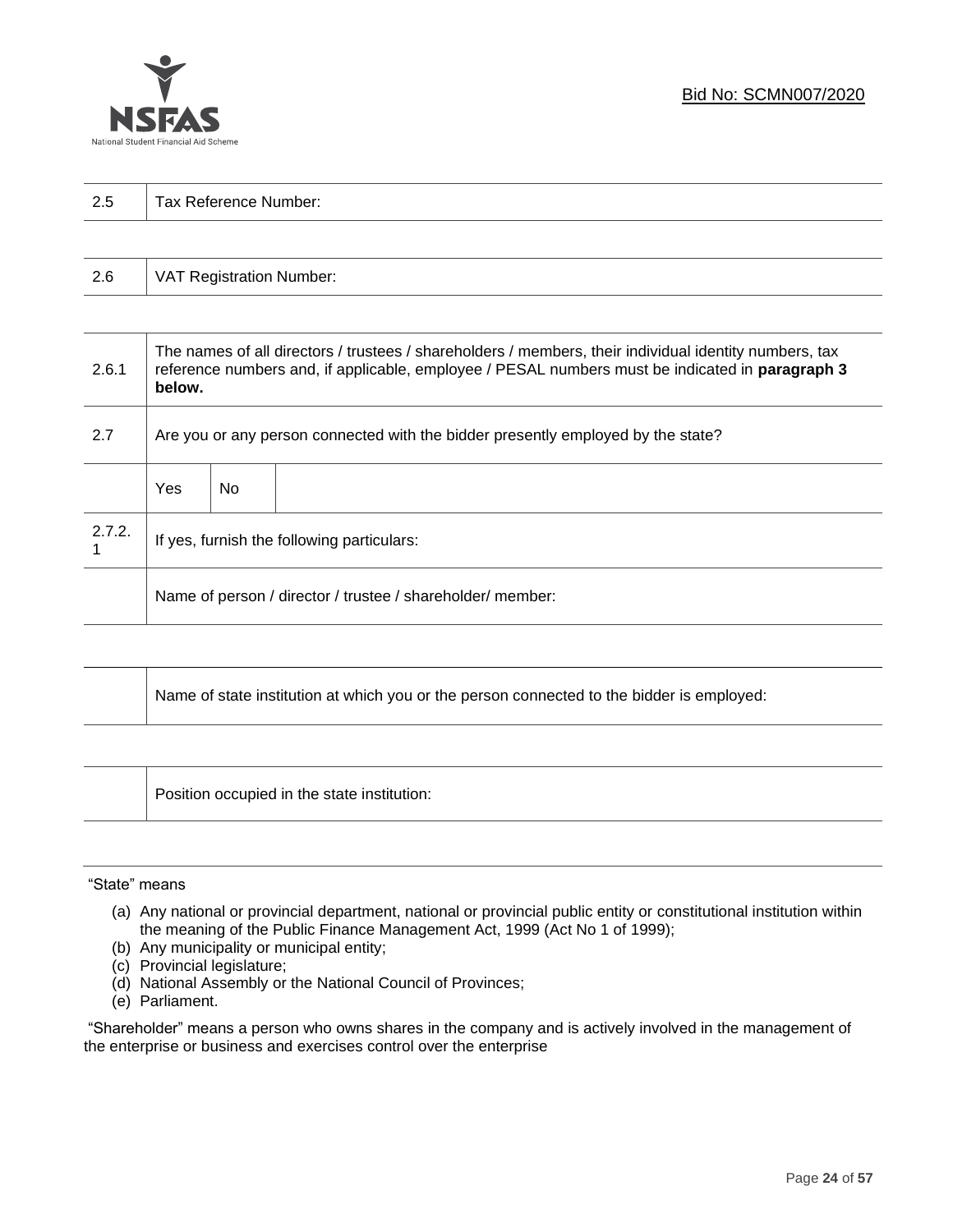

|                          | Any other particulars:                                                                                                                                                                                                                           |    |                                                          |  |
|--------------------------|--------------------------------------------------------------------------------------------------------------------------------------------------------------------------------------------------------------------------------------------------|----|----------------------------------------------------------|--|
| 2.7.2                    | If you are presently employed by the state, did you obtain the appropriate authority to undertake<br>remunerative work outside employment in the public sector?                                                                                  |    |                                                          |  |
|                          | Yes                                                                                                                                                                                                                                              | No |                                                          |  |
|                          | If yes, did you attach proof of such authority to the bid document?                                                                                                                                                                              |    |                                                          |  |
| 2.7.2.<br>1              | Note: Failure to submit proof of such authority, where applicable, may result in the disqualification of the<br>bid.                                                                                                                             |    |                                                          |  |
|                          | Yes                                                                                                                                                                                                                                              | No |                                                          |  |
| 2.7.2.<br>$\overline{2}$ |                                                                                                                                                                                                                                                  |    | If no, furnish reasons for non-submission of such proof: |  |
| 2.8                      | Did you or your spouse, or any of the company's directors / trustees / shareholders / members or their<br>spouses conduct business with the state in the previous twelve months?                                                                 |    |                                                          |  |
|                          | Yes                                                                                                                                                                                                                                              | No |                                                          |  |
| 2.8.1                    | If so, furnish particulars:                                                                                                                                                                                                                      |    |                                                          |  |
| 2.9                      | Do you, or any person connected with the bidder, have any relationship (family, friend, other) with a<br>person employed by the state and who may be involved with the evaluation and or adjudication of this<br>bid?                            |    |                                                          |  |
|                          | Yes                                                                                                                                                                                                                                              | No |                                                          |  |
| 2.9.1                    | If so, furnish particulars:                                                                                                                                                                                                                      |    |                                                          |  |
| 2.10                     | Are you, or any person connected with the bidder, aware of any relationship (family, friend, other)<br>between any other bidder and any person employed by the state who may be involved with the<br>evaluation and or adjudication of this bid? |    |                                                          |  |
|                          | Yes                                                                                                                                                                                                                                              | No |                                                          |  |
| 2.10.1                   | If so, furnish particulars:                                                                                                                                                                                                                      |    |                                                          |  |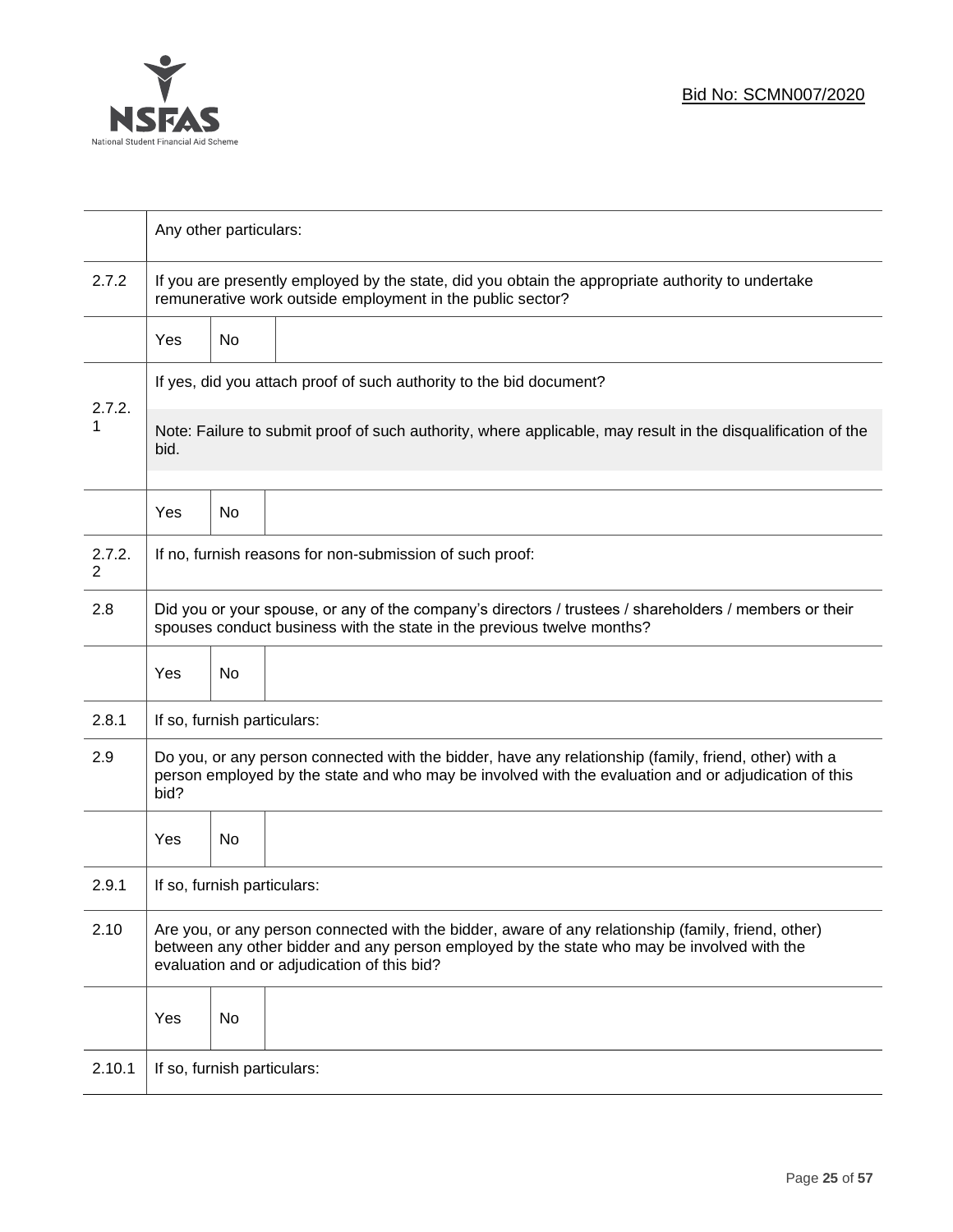

| 2.11   | Do you or any of the directors / trustees / shareholders / members of the company have any interest in<br>any other related companies whether or not they are bidding for this contract? |    |  |  |
|--------|------------------------------------------------------------------------------------------------------------------------------------------------------------------------------------------|----|--|--|
|        | Yes                                                                                                                                                                                      | No |  |  |
| 2.11.1 | If so, furnish particulars:                                                                                                                                                              |    |  |  |

## **Full details of directors / trustees / members / shareholders**.

| <b>Full Name</b> | <b>Identity Number</b> | Personal Income Tax<br>Reference Number | State Employee Number /<br>PERSEL Number |
|------------------|------------------------|-----------------------------------------|------------------------------------------|
|                  |                        |                                         |                                          |
|                  |                        |                                         |                                          |
|                  |                        |                                         |                                          |
|                  |                        |                                         |                                          |
|                  |                        |                                         |                                          |
|                  |                        |                                         |                                          |
|                  |                        |                                         |                                          |
|                  |                        |                                         |                                          |
|                  |                        |                                         |                                          |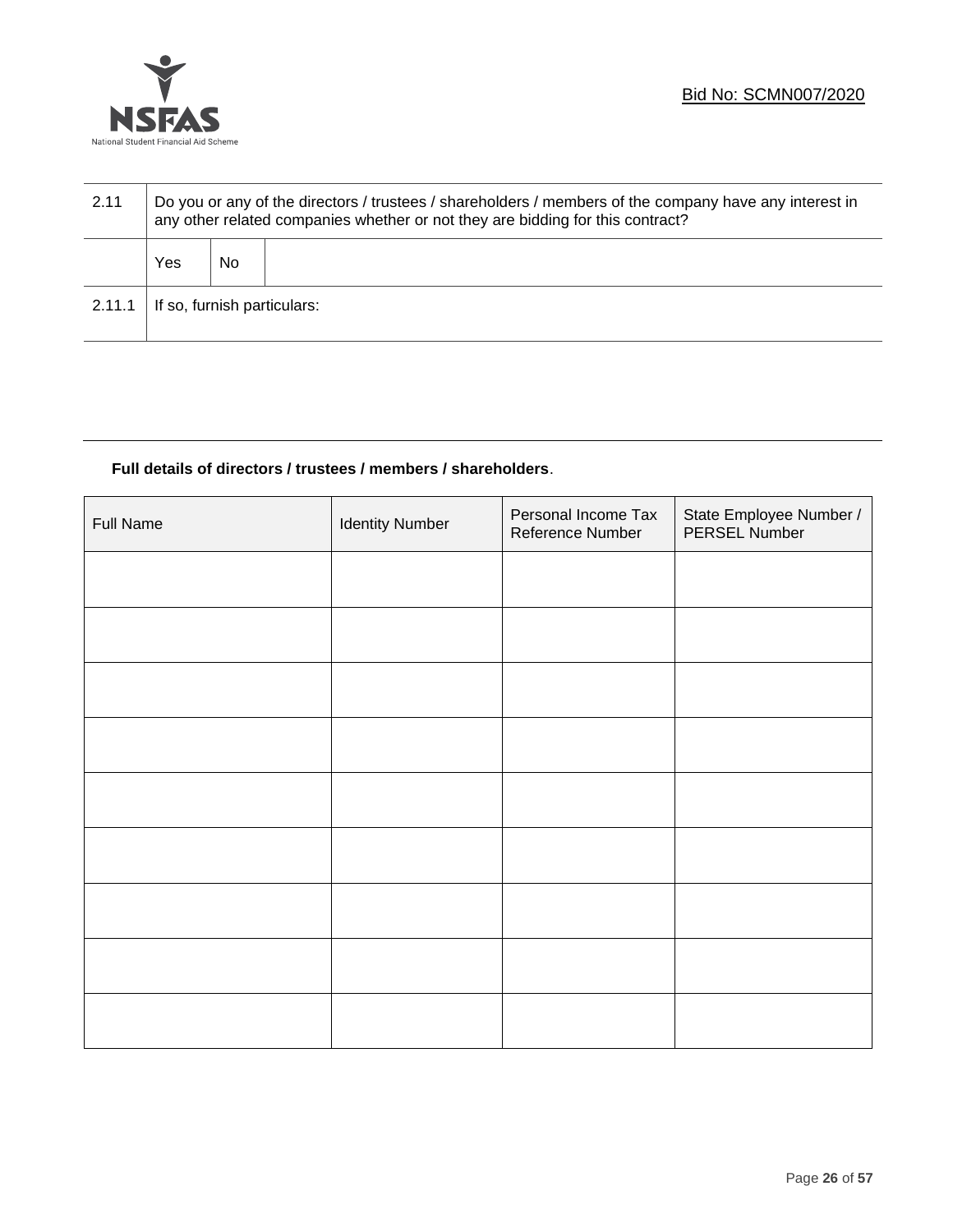

## **Declaration**

I, the undersigned (NAME)………………………………………………………………………

Certify that the information furnished in paragraphs 2 and 3 above is correct. I accept that the state may reject the bid or act against me should this declaration prove to be false.

| <b>Signature</b> | <b>Date</b>    |
|------------------|----------------|
|                  |                |
| <b>Position</b>  | Name of bidder |
|                  |                |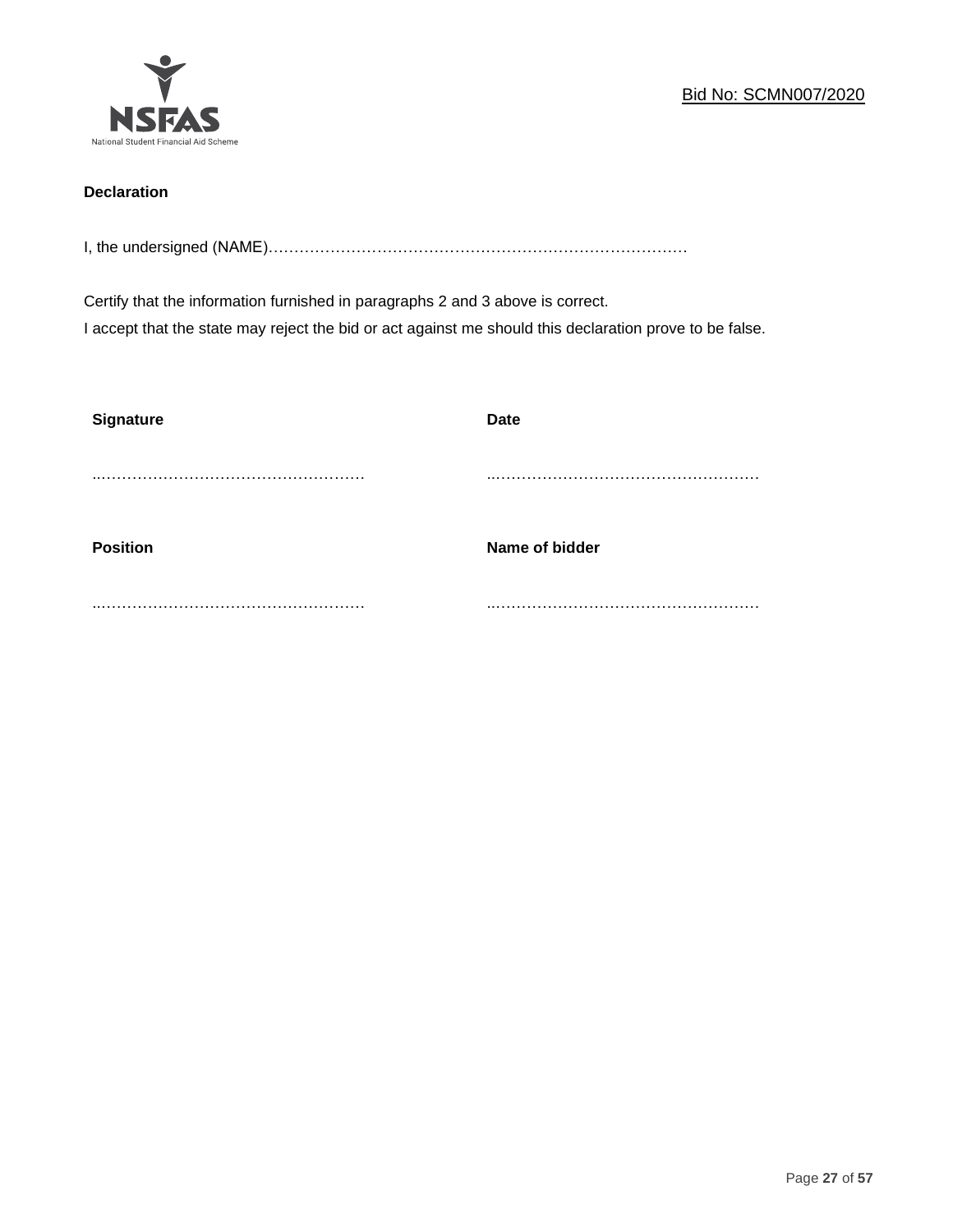

## **Declaration of bidder's past Supply Chain Management practices**

**SBD 8**

This declaration will be used by institutions to ensure that when goods and services are being procured, all reasonable steps are taken to combat the abuse of the supply chain management system.

The bid of any bidder may be disregarded if that bidder, or any of its directors have -

- (a) abused the institution's supply chain management system.
- (b) committed fraud or any other improper conduct in relation to such system; or
- (c) failed to perform on any previous contract.

In order to give effect to the above, **the following questionnaire must be completed and submitted with the bid.**

**The following particulars must be furnished:**

|      |                                                                                                                                                                                                                                               |                             | Is the bidder or any of its directors listed on the National Treasury's Database of Restricted Suppliers as<br>companies or persons prohibited from doing business with the public sector?                                                                                                                                                                                       |
|------|-----------------------------------------------------------------------------------------------------------------------------------------------------------------------------------------------------------------------------------------------|-----------------------------|----------------------------------------------------------------------------------------------------------------------------------------------------------------------------------------------------------------------------------------------------------------------------------------------------------------------------------------------------------------------------------|
| 1.1. | (Companies or persons who are listed on this Database were informed in writing of this restriction by the<br>Accounting Officer/Authority of the institution that imposed the restriction after the audi alteram partem<br>rule was applied). |                             |                                                                                                                                                                                                                                                                                                                                                                                  |
|      | The                                                                                                                                                                                                                                           |                             | Database of Restricted Suppliers now resides on the National Treasury's website<br>(http://www.treasury.gov.za) and can be accessed by clicking on its link at the bottom of the home page.                                                                                                                                                                                      |
|      | Yes                                                                                                                                                                                                                                           | <b>No</b>                   |                                                                                                                                                                                                                                                                                                                                                                                  |
| 1.2. |                                                                                                                                                                                                                                               | If so, furnish particulars: |                                                                                                                                                                                                                                                                                                                                                                                  |
| 1.3. | the<br>The                                                                                                                                                                                                                                    | Prevention                  | Is the bidder or any of its directors listed on the Register for Tender Defaulters in terms of section 29 of<br>Combating<br>Activities<br>(No<br>of<br>Corrupt<br>12<br>2004)?<br>and<br>Act<br>οf<br>Register for Tender Defaulters can be accessed on the National Treasury's website<br>(http://www.treasury.gov.za) by clicking on its link at the bottom of the home page. |
|      | Yes                                                                                                                                                                                                                                           | No                          |                                                                                                                                                                                                                                                                                                                                                                                  |
| 1.4. |                                                                                                                                                                                                                                               | If so, furnish particulars: |                                                                                                                                                                                                                                                                                                                                                                                  |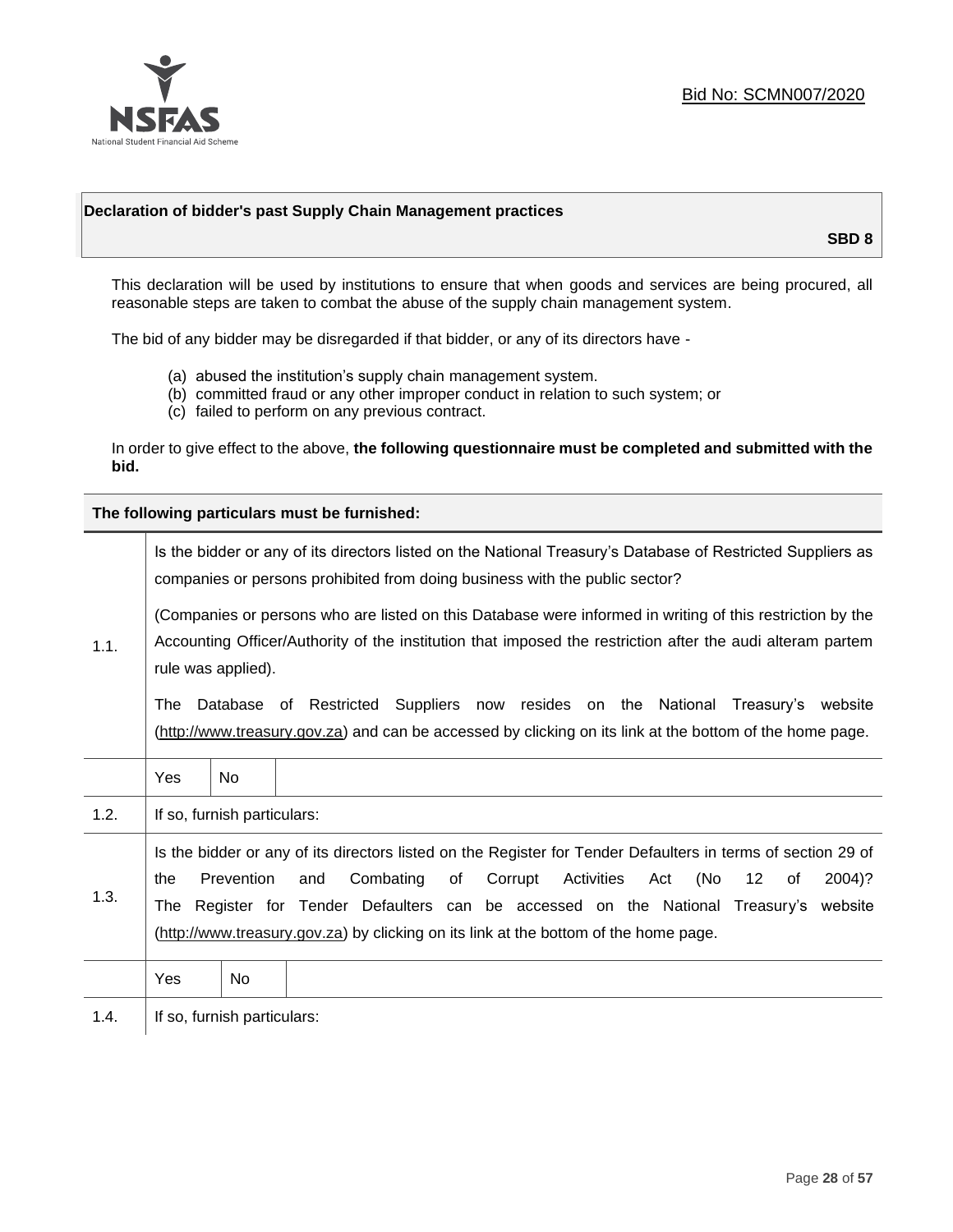

Τ

| 1.5. | Was the bidder or any of its directors convicted by a court of law (including a court outside of the<br>Republic of South Africa) for fraud or corruption during the past five years? |    |  |
|------|---------------------------------------------------------------------------------------------------------------------------------------------------------------------------------------|----|--|
|      | Yes                                                                                                                                                                                   | No |  |
| 1.6. | If so, furnish particulars:                                                                                                                                                           |    |  |
| 1.7. | Was any contract between the bidder and any organ of state terminated during the past five years on<br>account of failure to perform on or comply with the contract?                  |    |  |
|      | Yes<br>No                                                                                                                                                                             |    |  |
| 1.8. | If so, furnish particulars:                                                                                                                                                           |    |  |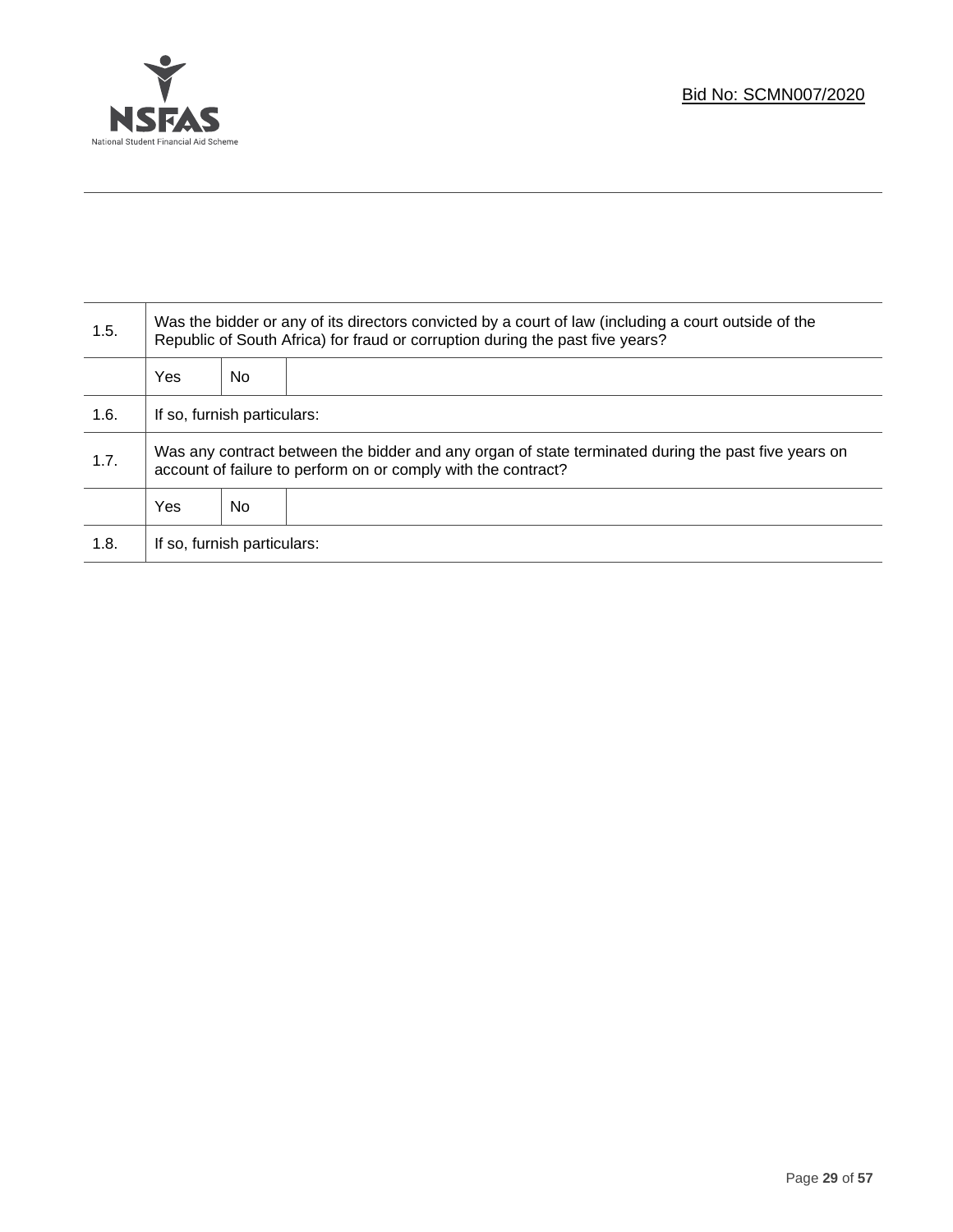

## **Declaration**

I, the undersigned (NAME)………………………………………………………………………

Certify that the information furnished on the declaration from is true and correct.

I accept that, in addition to cancellation of a contract, action may be taken against me should this declaration provide to be false.

| Signature       | <b>Date</b>    |
|-----------------|----------------|
|                 |                |
|                 |                |
| <b>Position</b> | Name of bidder |
|                 |                |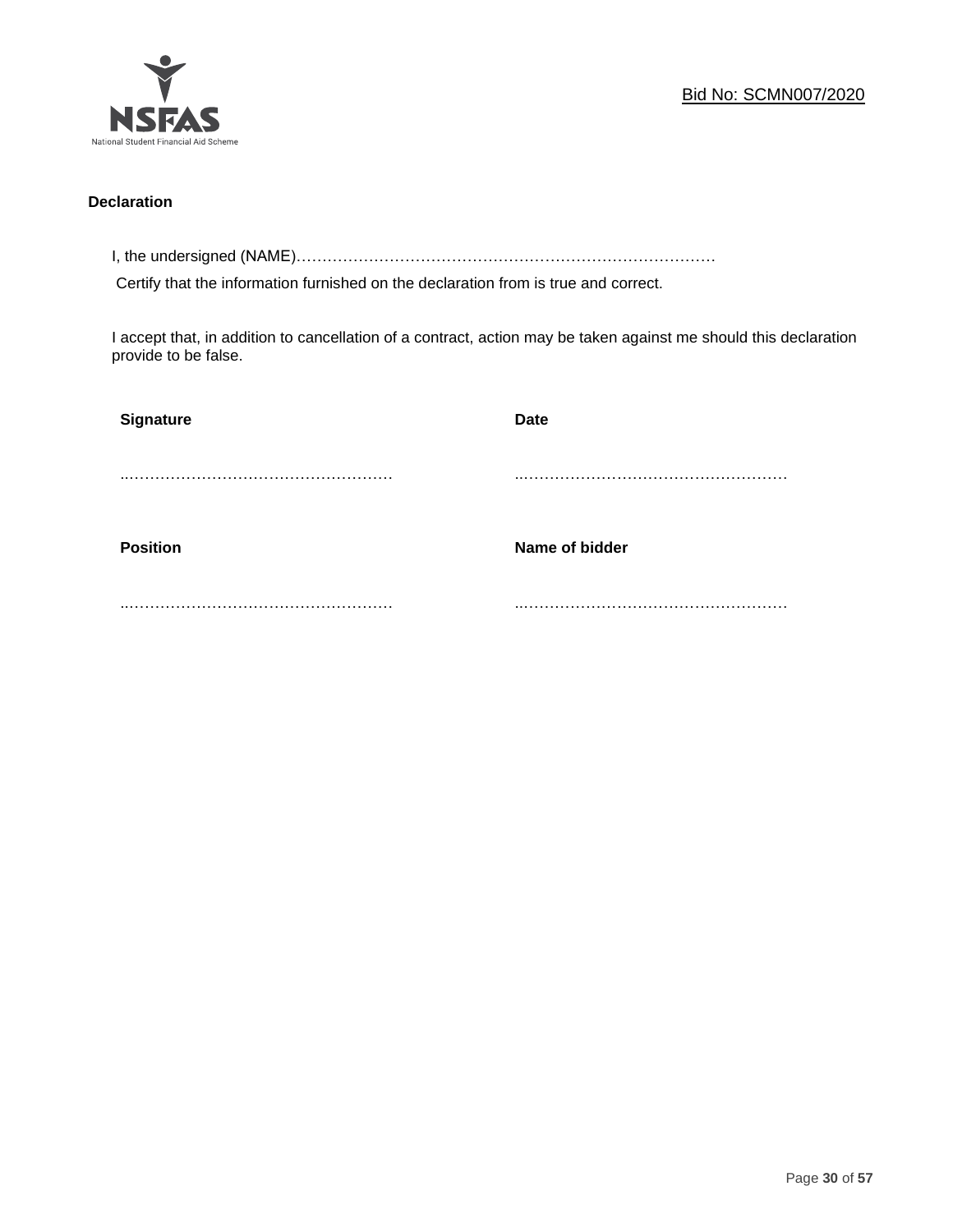

## **SBD 9**

## **CERTIFICATE OF INDEPENDENT BID DETERMINATION**

I, the undersigned, in submitting the accompanying bid in response to the invitation for the bid made by: NSFAS

(Name of Institution)

Do hereby make the following statements that I certify to be true and complete in every respect:

| I certify, on behalf of: |  |
|--------------------------|--|
| (Name of Bidder)         |  |

- 1. I have read, and I understand the contents of this Certificate.
- 6.1.I understand that the accompanying bid will be disqualified if this Certificate is found not to be true and complete in every respect.
- 6.2.I am authorized by the bidder to sign this Certificate, and to submit the accompanying bid, on behalf of the bidder.
- 6.3.Each person whose signature appears on the accompanying bid has been authorized by the bidder to determine the terms of, and to sign the bid, on behalf of the bidder.
- 6.4.For the purposes of this Certificate and the accompanying bid, I understand that the word "competitor" shall include any individual or organization, other than the bidder, whether or not affiliated with the bidder, who:
	- 6.4.1.1.1. has been requested to submit a bid in response to this bid invitation.
	- 6.4.1.1.2. could potentially submit a bid in response to this bid invitation, based on their qualifications,
	- 6.4.1.1.3. Abilities or experience.
- 6.10. Provides the same goods and services as the bidder and/or is in the same line of business as the bidder.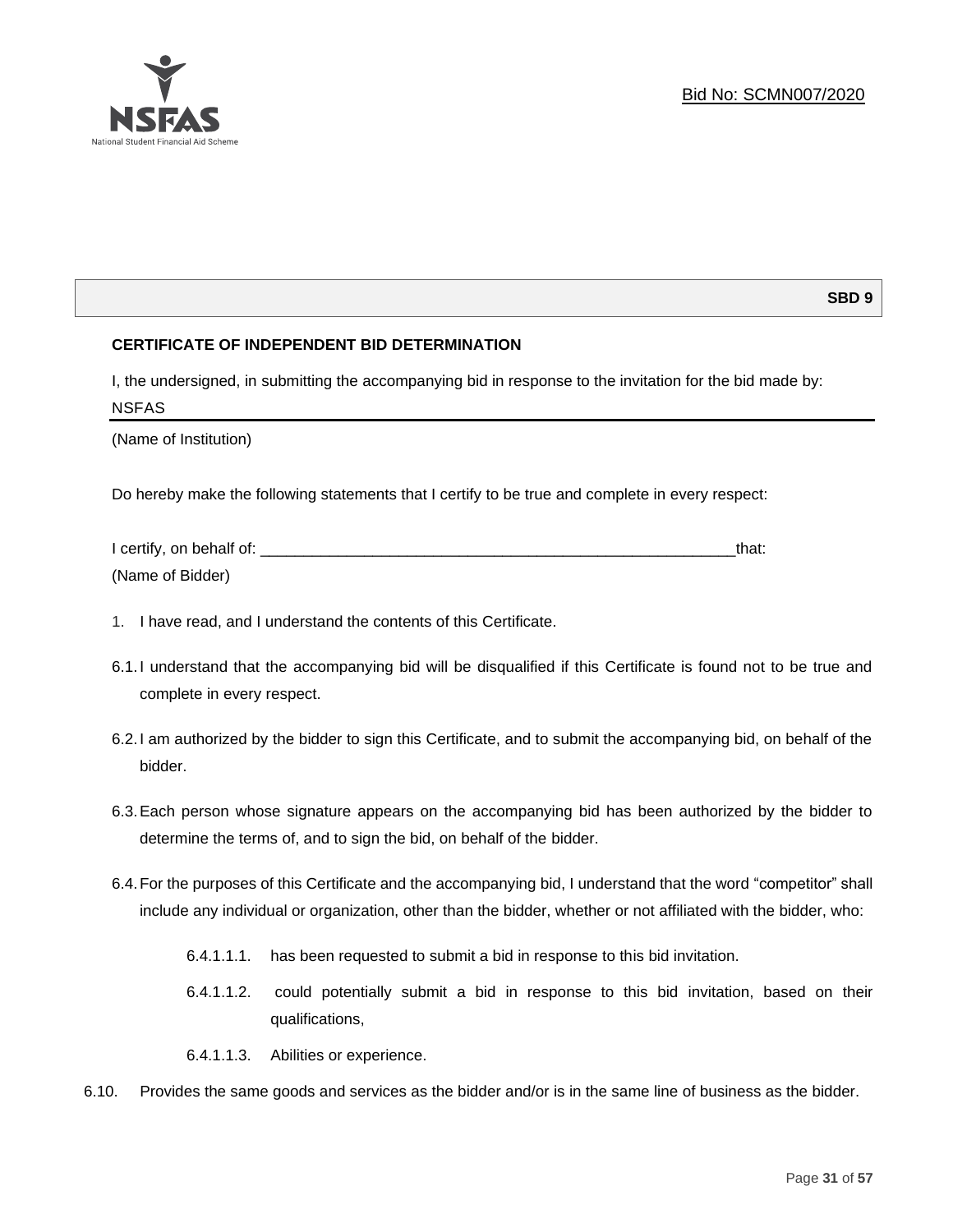

6.11. The bidder has arrived at the accompanying bid independently from, and without consultation, communication, agreement or arrangement with any competitor. However, communication between partners in a joint venture or consortium<sup>3</sup> will not be construed as collusive bidding.

<sup>3</sup> Joint venture or Consortium means an association of persons for the purpose of combining their expertise, property, capital, efforts, skill and knowledge in an activity for the execution of a contract.

- 6.12. In particular, without limiting the generality of paragraphs 6 above, there has been no consultation, communication, agreement or arrangement with any competitor regarding:
	- (a) prices
	- (b) geographical area where product or service will be rendered (market allocation)
	- (c) methods, factors or formulas used to calculate prices;
	- (d) the intention or decision to submit or not to submit, a bid;
	- (e) the submission of a bid which does not meet the specifications and conditions of the bid; or
	- (f) bidding with the intention not to win the bid.
- 6.13. In addition, there have been no consultations, communications, agreements or arrangements with any competitor regarding the quality, quantity, specifications and conditions or delivery particulars of the products or services to which this bid invitation relates.
- 6.14. The terms of the accompanying bid have not been, and will not be, disclosed by the bidder, directly or indirectly, to any competitor, prior to the date and time of the official bid opening or of the awarding of the contract.
- 6.15. I am aware that, in addition and without prejudice to any other remedy provided to combat any restrictive practices related to bids and contracts, bids that are suspicious will be reported to the Competition Commission for investigation and possible imposition of administrative penalties in terms of section 59 of the Competition Act No 89 of 1998 and or may be reported to the National Prosecuting Authority (NPA) for criminal investigation and or may be restricted from conducting business with the public sector for a period not exceeding ten (10) years in terms of the Prevention and Combating of Corrupt Activities Act No 12 of 2004 or any other applicable legislation.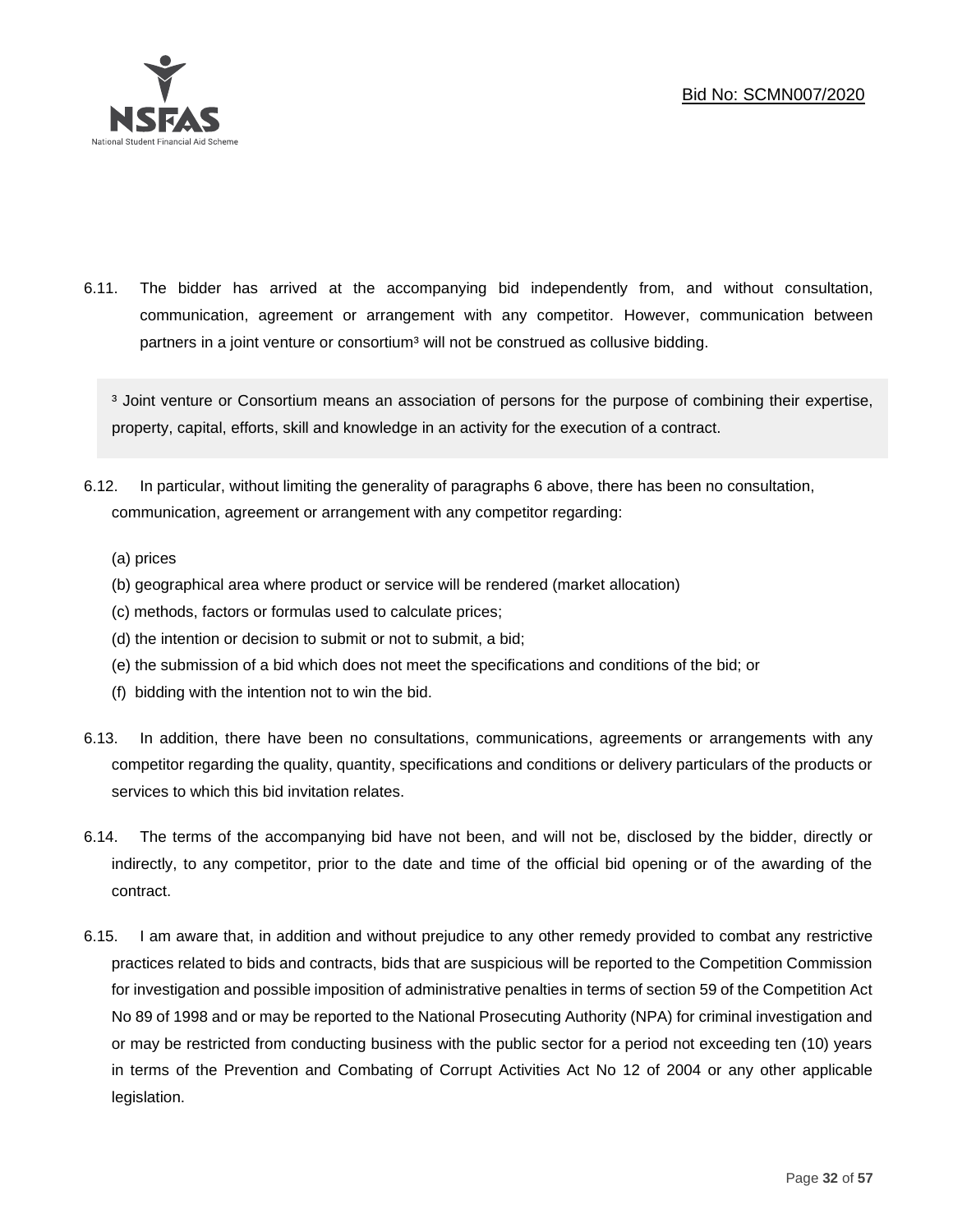

| Signature | Date           |
|-----------|----------------|
|           |                |
|           |                |
|           |                |
| Position  | Name of bidder |
|           |                |
|           |                |
|           |                |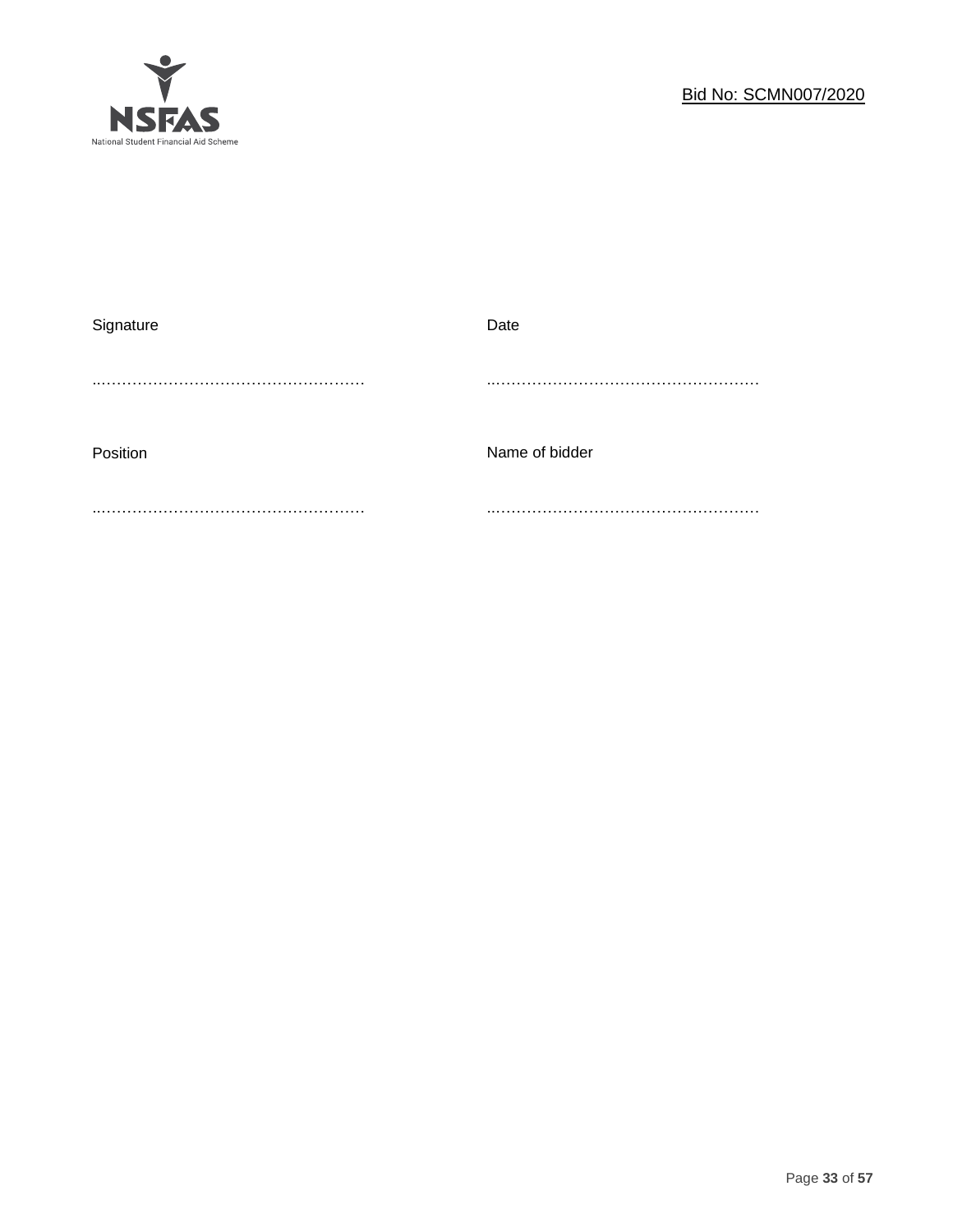

**SBD 6.1**

## **1. PREFERENCE POINTS CLAIM FORM IN TERMS OF THE PREFERENTIAL PROCUREMENT REGULATIONS 2017**

This preference form must form part of all bids invited. It contains general information and serves as a claim form for preference points for Broad-Based Black Economic Empowerment (B-BBEE) Status Level of Contribution

## **NB: BEFORE COMPLETING THIS FORM, BIDDERS MUST STUDY THE GENERAL CONDITIONS, DEFINITIONS AND DIRECTIVES APPLICABLE IN RESPECT OF B-BBEE, AS PRESCRIBED IN THE PREFERENTIAL PROCUREMENT REGULATIONS, 2017.**

## **1. GENERAL CONDITIONS**

- 1.1 The following preference point systems are applicable to all bid:
	- the 80/20 system for requirements with a Rand value of up to R50 000 000 (all applicable taxes included); and

1.2

a) The value of this bid is estimated not to exceed R50 000 000 (all applicable taxes included) and therefore the 80/20 Preference point system shall be applicable.

Points for this bid shall be awarded for:

- (a) Price; and
- (b) B-BBEE Status Level of Contributor.
- 1.3 The maximum points for this bid are allocated as follows:

|                                                   | <b>POINTS</b> |
|---------------------------------------------------|---------------|
| <b>PRICE</b>                                      | 80            |
| <b>B-BBEE STATUS LEVEL OF CONTRIBUTOR</b>         | 20            |
| Total points for Price and B-BBEE must not exceed | 100           |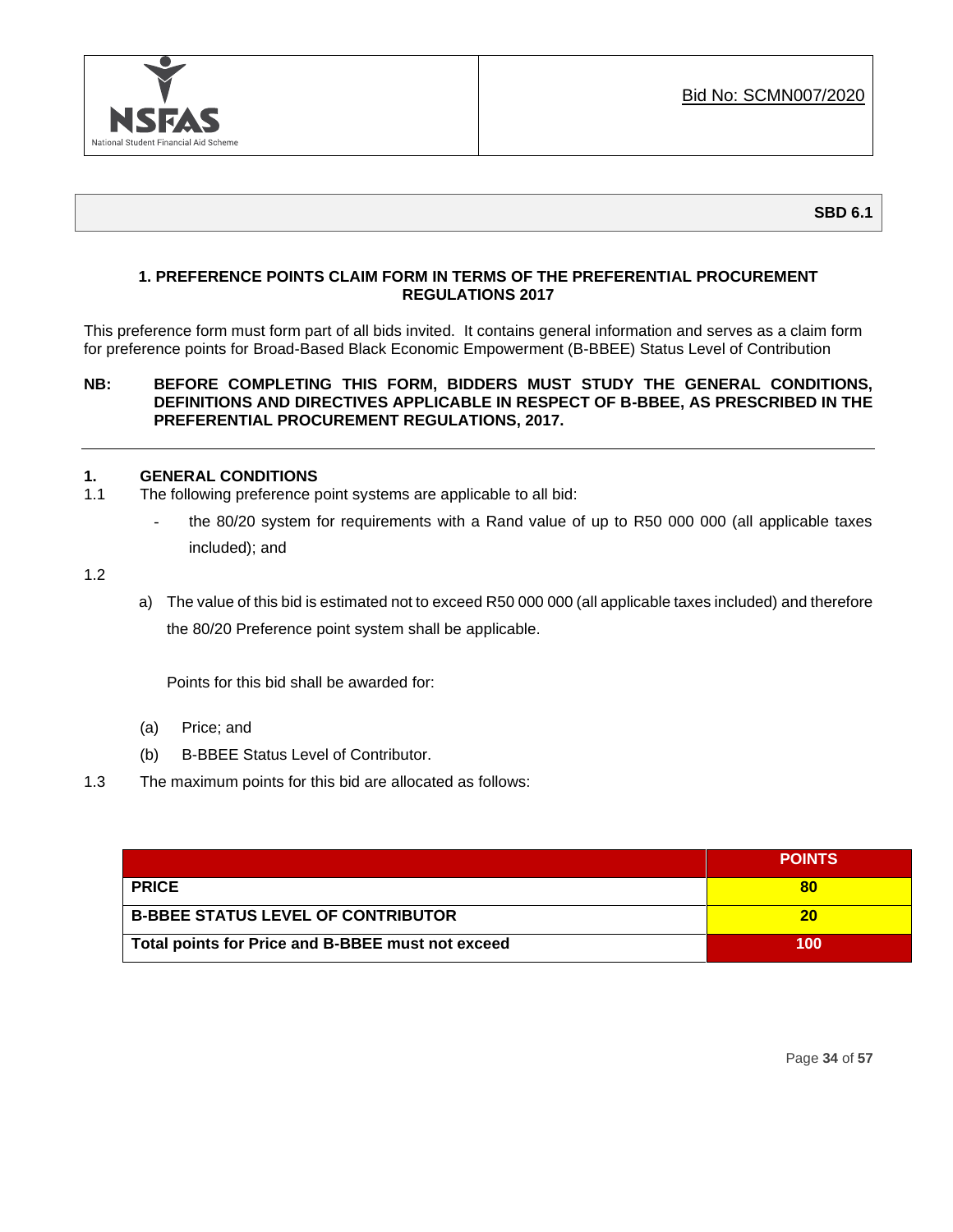

- 1.4 Failure on the part of a bidder to submit proof of B-BBEE Status level of contributor together with the bid, will be interpreted to mean that preference points for B-BBEE status level of contribution are not claimed.
- 1.5 The purchaser reserves the right to require of a bidder, either before a bid is adjudicated or at any time subsequently, to substantiate any claim in regard to preferences, in any manner required by the purchaser.

## **2. DEFINITIONS**

- (a) **"B-BBEE"** means broad-based black economic empowerment as defined in section 1 of the Broad-Based Black Economic Empowerment Act.
- (b) "**B-BBEE status level of contributor"** means the B-BBEE status of an entity in terms of a code of good practice on black economic empowerment, issued in terms of section 9(1) of the Broad-Based Black Economic Empowerment Act.
- (c) **"bid"** means a written offer in a prescribed or stipulated form in response to an invitation by an organ of state for the provision of goods or services, through price quotations, advertised competitive bidding processes or proposals.
- (d) **"Broad-Based Black Economic Empowerment Act"** means the Broad-Based Black Economic Empowerment Act, 2003 (Act No. 53 of 2003);
- **(e) "EME"** means an Exempted Micro Enterprise in terms of a code of good practice on black economic empowerment issued in terms of section 9 (1) of the Broad-Based Black Economic Empowerment Act.
- (f) **"functionality"** means the ability of a tenderer to provide goods or services in accordance with specifications as set out in the tender documents.
- (g) **"prices"** includes all applicable taxes less all unconditional discounts;
- (h) **"proof of B-BBEE status level of contributor"** means:
	- **1)** B-BBEE Status level certificate issued by an authorized body or person;
	- **2)** A sworn affidavit as prescribed by the B-BBEE Codes of Good Practice;
	- **3)** Any other requirement prescribed in terms of the B-BBEE Act;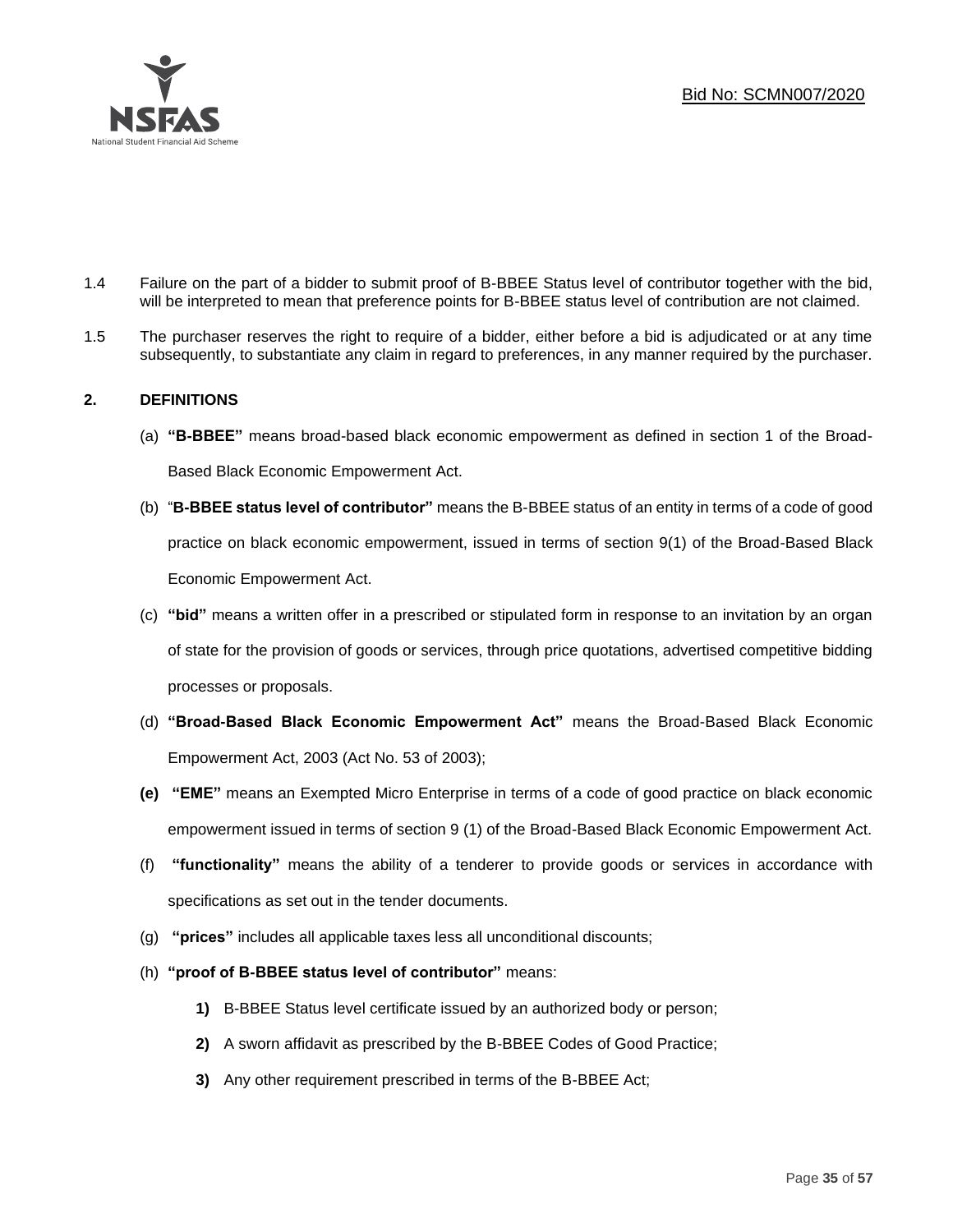

- (i) **"QSE"** means a qualifying small business enterprise in terms of a code of good practice on black economic empowerment issued in terms of section 9 (1) of the Broad-Based Black Economic Empowerment Act.
- *(j)* **"rand value"** means the total estimated value of a contract in Rand, calculated at the time of bid invitation, and includes all applicable taxes.

## **3. POINTS AWARDED FOR PRICE**

## 3.1 **THE 80/20 PREFERENCE POINT SYSTEMS**

A maximum of 80 points is allocated for price on the following basis:

**80/20**

$$
Ps = 80 \left( 1 - \frac{Pt - P \min}{P \min} \right)
$$

Where

- Ps = Points scored for price of bid under consideration
- Pt = Price of bid under consideration

Pmin = Price of lowest acceptable bid

## **4. POINTS AWARDED FOR B-BBEE STATUS LEVEL OF CONTRIBUTOR**

4.1 In terms of Regulation 6 (2) and 7 (2) of the Preferential Procurement Regulations, preference points must be awarded to a bidder for attaining the B-BBEE status level of contribution in accordance with the table below: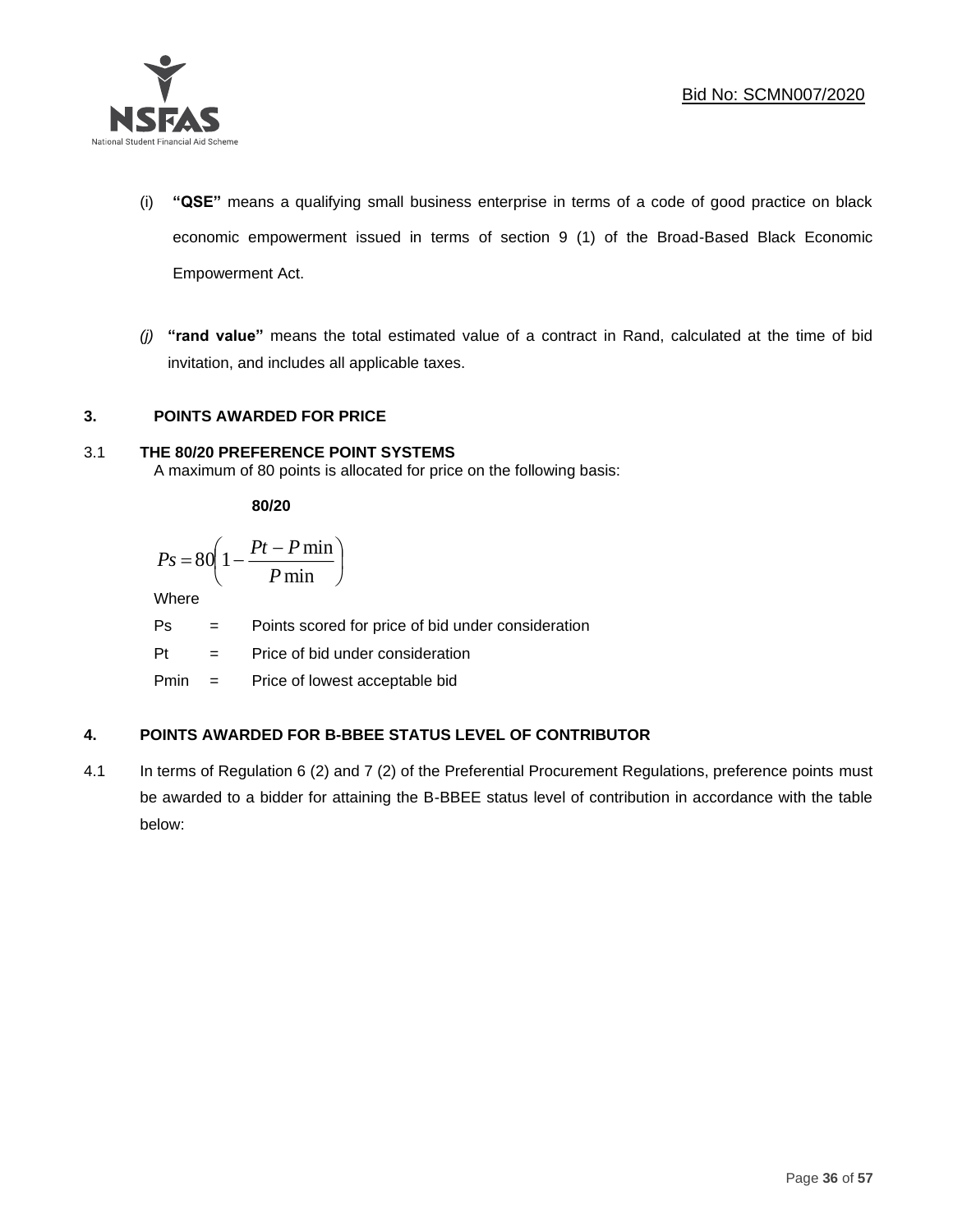

| <b>B-BBEE Status Level of</b><br><b>Contributor</b> | <b>Number of points</b><br>(90/10 system) | <b>Number of points</b><br>(80/20 system) |
|-----------------------------------------------------|-------------------------------------------|-------------------------------------------|
|                                                     | 10                                        | 20                                        |
| 2                                                   | 9                                         | 18                                        |
| 3                                                   | 6                                         | 14                                        |
|                                                     | 5                                         | 12                                        |
| 5                                                   |                                           | 8                                         |
| 6                                                   |                                           | 6                                         |
|                                                     |                                           |                                           |
| 8                                                   |                                           |                                           |
| Non-compliant contributor                           |                                           |                                           |

## **5. BID DECLARATION**

5.1 Bidders who claim points in respect of B-BBEE Status Level of Contribution must complete the following:

## **6. B-BBEE STATUS LEVEL OF CONTRIBUTOR CLAIMED IN TERMS OF PARAGRAPHS 1.4 AND 4.1**

6.1 B-BBEE Status Level of Contributor: = ……… (maximum of 20 points)

(Points claimed in respect of paragraph 7.1 must be in accordance with the table reflected in paragraph

4.1 and must be substantiated by relevant proof of B-BBEE status level of contributor.

## **7. SUB-CONTRACTING**

7.1 Will any portion of the contract be sub-contracted?

## (*Tick applicable box*)



7.1.1 If yes, indicate:

- i) What percentage of the contract will be subcontracted............…………….…………%
- ii) The name of the sub-contractor…………………………………………………………...
- iii) The B-BBEE status level of the sub-contractor......................................……………...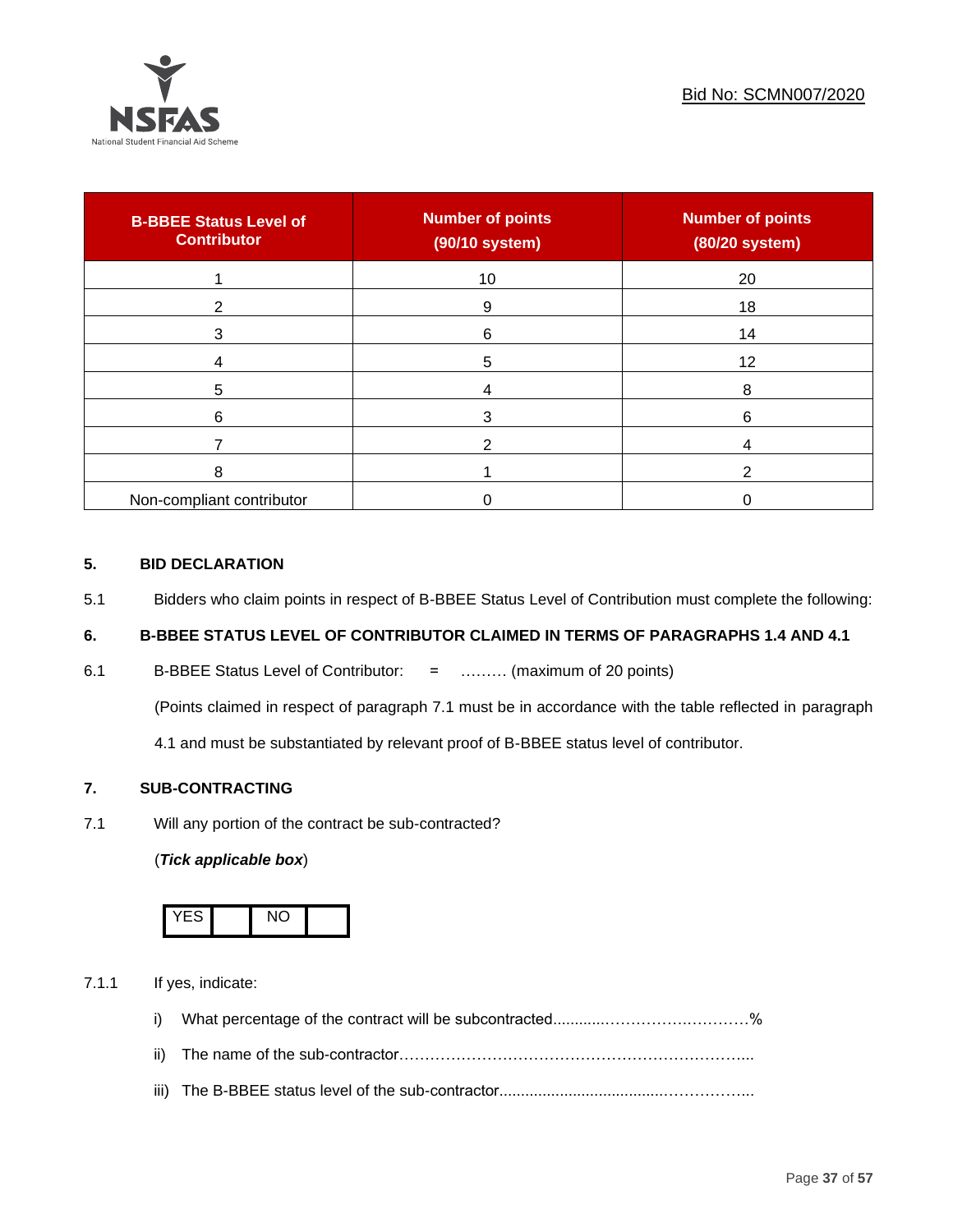

iv) Whether the sub-contractor is an EME or QSE

## *(Tick applicable box*)



v) Specify, by ticking the appropriate box, if subcontracting with an enterprise in terms of Preferential

Procurement Regulations,2017:

| Designated Group: An EME or QSE which is at last 51% owned by:    |            | QSE |
|-------------------------------------------------------------------|------------|-----|
|                                                                   | $\sqrt{ }$ | V   |
| <b>Black people</b>                                               |            |     |
| Black people who are youth                                        |            |     |
| Black people who are women                                        |            |     |
| Black people with disabilities                                    |            |     |
| Black people living in rural or underdeveloped areas or townships |            |     |
| Cooperative owned by black people                                 |            |     |
| Black people who are military veterans                            |            |     |
| <b>OR</b>                                                         |            |     |
| Any EME                                                           |            |     |
| Any QSE                                                           |            |     |

## 8. **DECLARATION WITH REGARD TO COMPANY/FIRM**

- 8.1 Name of company/firm………………………………………………………………………….
- 8.2 VAT registration number…………………………………….…………………………………
- 8.3 Company registration number…………….……………………….…………………………….

## 8.4 TYPE OF COMPANY/ FIRM

- D Partnership/Joint Venture / Consortium
- □ One-person business/sole propriety
- **Close corporation**
- D Company
- (Pty) Limited

[TICK APPLICABLE BOX]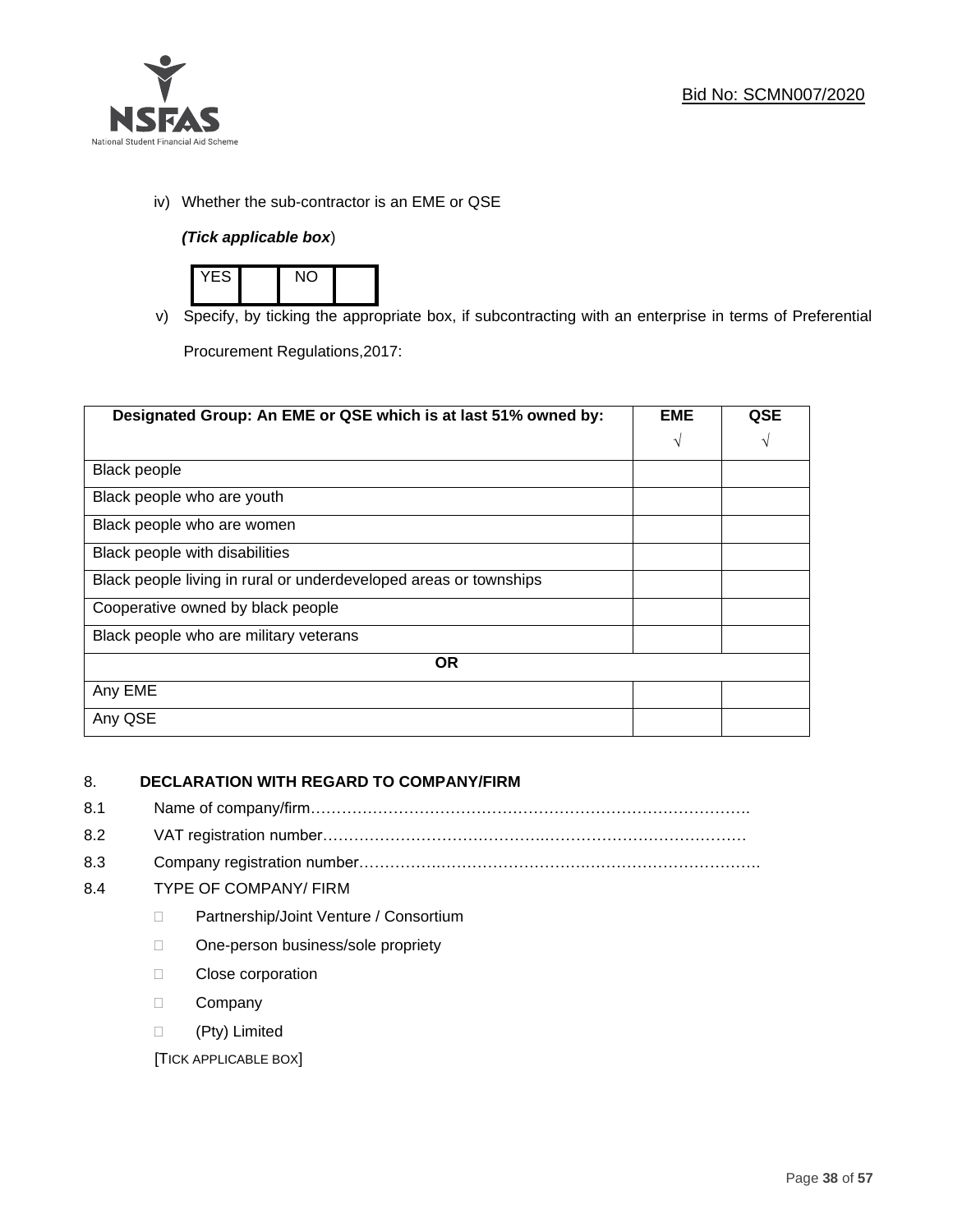

## Bid No: SCMN007/2020

| 8.5 | DESCRIBE PRINCIPAL BUSINESS ACTIVITIES                                                                        |  |  |
|-----|---------------------------------------------------------------------------------------------------------------|--|--|
|     |                                                                                                               |  |  |
|     |                                                                                                               |  |  |
| 8.6 | <b>COMPANY CLASSIFICATION</b>                                                                                 |  |  |
|     | Manufacturer<br>$\Box$                                                                                        |  |  |
|     | Supplier<br>$\Box$                                                                                            |  |  |
|     | Professional service provider<br>$\Box$                                                                       |  |  |
|     | Other service providers, e.g. transporter, etc.<br>$\Box$                                                     |  |  |
|     | [TICK APPLICABLE BOX]                                                                                         |  |  |
| 8.7 | Total number of years the company/firm has been in business:                                                  |  |  |
| 8.8 | I/we, the undersigned, who is / are duly authorised to do so on behalf of the company/firm, certify that the  |  |  |
|     | points claimed, based on the B-BBE status level of contributor indicated in paragraphs 1.4 and 6.1 of the     |  |  |
|     | foregoing certificates, qualifies the company/ firm for the preference(s) shown and I / we acknowledge        |  |  |
|     | that:                                                                                                         |  |  |
|     | The information furnished is true and correct.<br>i)                                                          |  |  |
|     | The preference points claimed are in accordance with the General Conditions as indicated in<br>ii)            |  |  |
|     | paragraph 1 of this form.                                                                                     |  |  |
|     | In the event of a contract being awarded as a result of points claimed as shown in paragraphs 1.4 and<br>iii) |  |  |
|     | 6.1, the contractor may be required to furnish documentary proof to the satisfaction of the purchaser         |  |  |
|     | that the claims are correct.                                                                                  |  |  |
|     | If the B-BBEE status level of contributor has been claimed or obtained on a fraudulent basis or any of<br>iv) |  |  |
|     | the conditions of contract have not been fulfilled, the purchaser may, in addition to any other remedy        |  |  |
|     | it may have -                                                                                                 |  |  |
|     | disqualify the person from the bidding process.<br>(a)                                                        |  |  |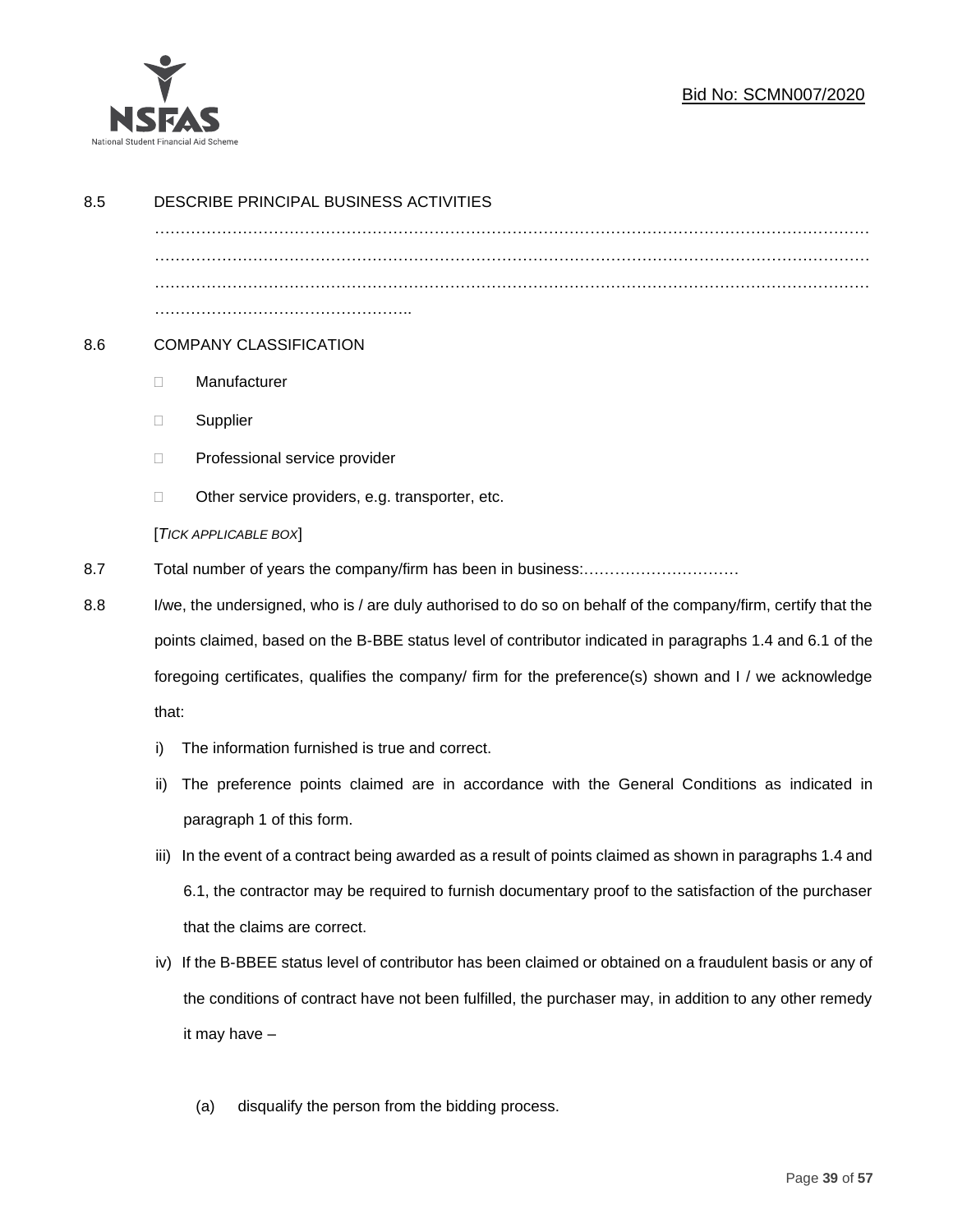

- (b) recover costs, losses or damages it has incurred or suffered as a result of that person's conduct.
- (c) cancel the contract and claim any damages which it has suffered as a result of having to make less favourable arrangements due to such cancellation.
- (d) recommend that the bidder or contractor, its shareholders and directors, or only the shareholders and directors who acted on a fraudulent basis, be restricted by the National Treasury from obtaining business from any organ of state for a period not exceeding 10 years, after the *audi alteram partem* (hear the other side) rule has been applied; and
- (e) forward the matter for criminal prosecution.

| <b>WITNESSES</b> |                              |
|------------------|------------------------------|
|                  | SIGNATURE(S) OF BIDDERS(S)   |
|                  | DATE:<br>.<br><b>ADDRESS</b> |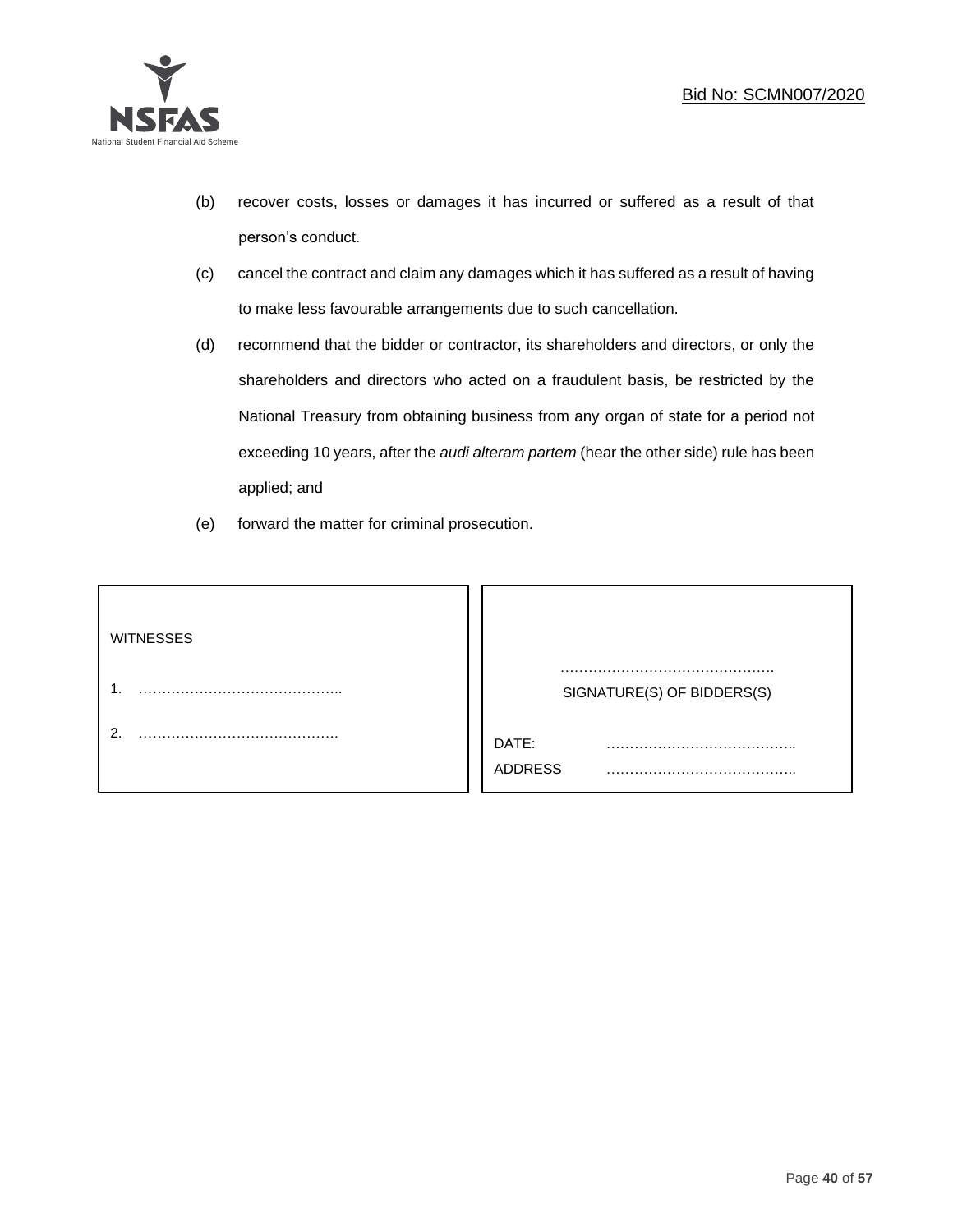

## GOVERNMENT PROCUREMENT

## **GENERAL CONDITIONS OF CONTRACT July 2010**

## **NOTES**

The purpose of this document is to:

(i) Draw special attention to certain general conditions applicable to government bids, contracts and orders; and

(ii) To ensure that clients be familiar with regard to the rights and obligations of all parties involved in doing business with government.

In this document words in the singular also mean in the plural and vice versa and words in the masculine also mean in the feminine and neuter.

• The General Conditions of Contract will form part of all bid documents and may not be amended.

Special Conditions of Contract (SCC) relevant to a specific bid, should be compiled separately for every bid (if applicable) and will supplement the General Conditions of Contract. Whenever there is a conflict, the provisions in the SCC shall prevail.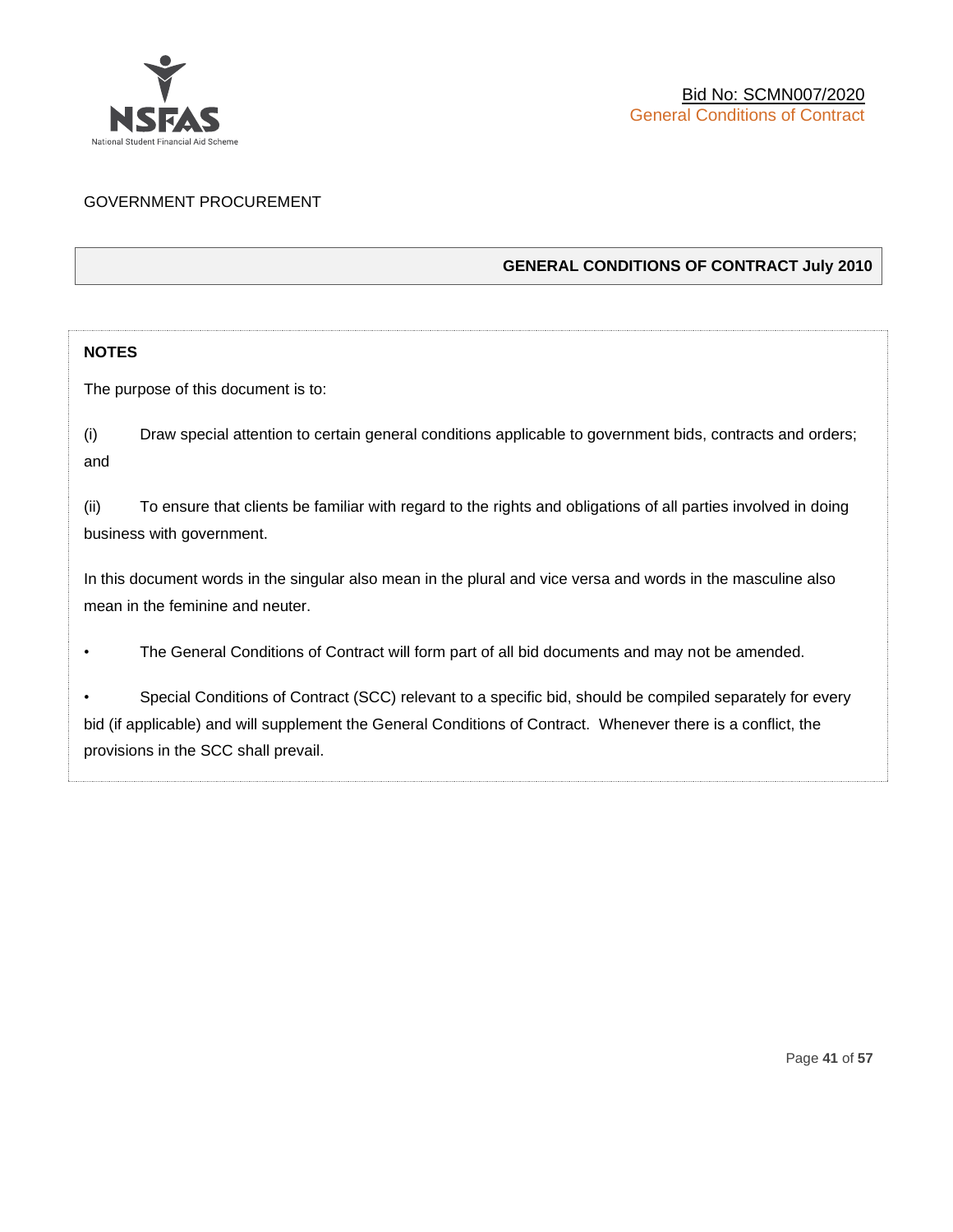

## TABLE OF CLAUSES

- 1. Definitions
- 2. Application
- 3. General
- 4. Standards
- 5. Use of contract documents and information; inspection
- 6. Patent rights
- 7. Performance security
- 8. Inspections, tests and analysis
- 9. Packing
- 10. Delivery and documents
- 11. Insurance
- 12. Transportation
- 13. Incidental services
- 14. Spare parts
- 15. Warranty
- 16. Payment
- 17. Prices
- 18. Contract amendments
- 19. Assignment
- 20. Subcontracts
- 21. Delays in the supplier's performance
- 22. Penalties
- 23. Termination for default
- 24. Dumping and countervailing duties
- 25. Force Majeure
- 26. Termination for insolvency
- 27. Settlement of disputes
- 28. Limitation of liability
- 29. Governing language
- 30. Applicable law
- 31. Notices
- 32. Taxes and duties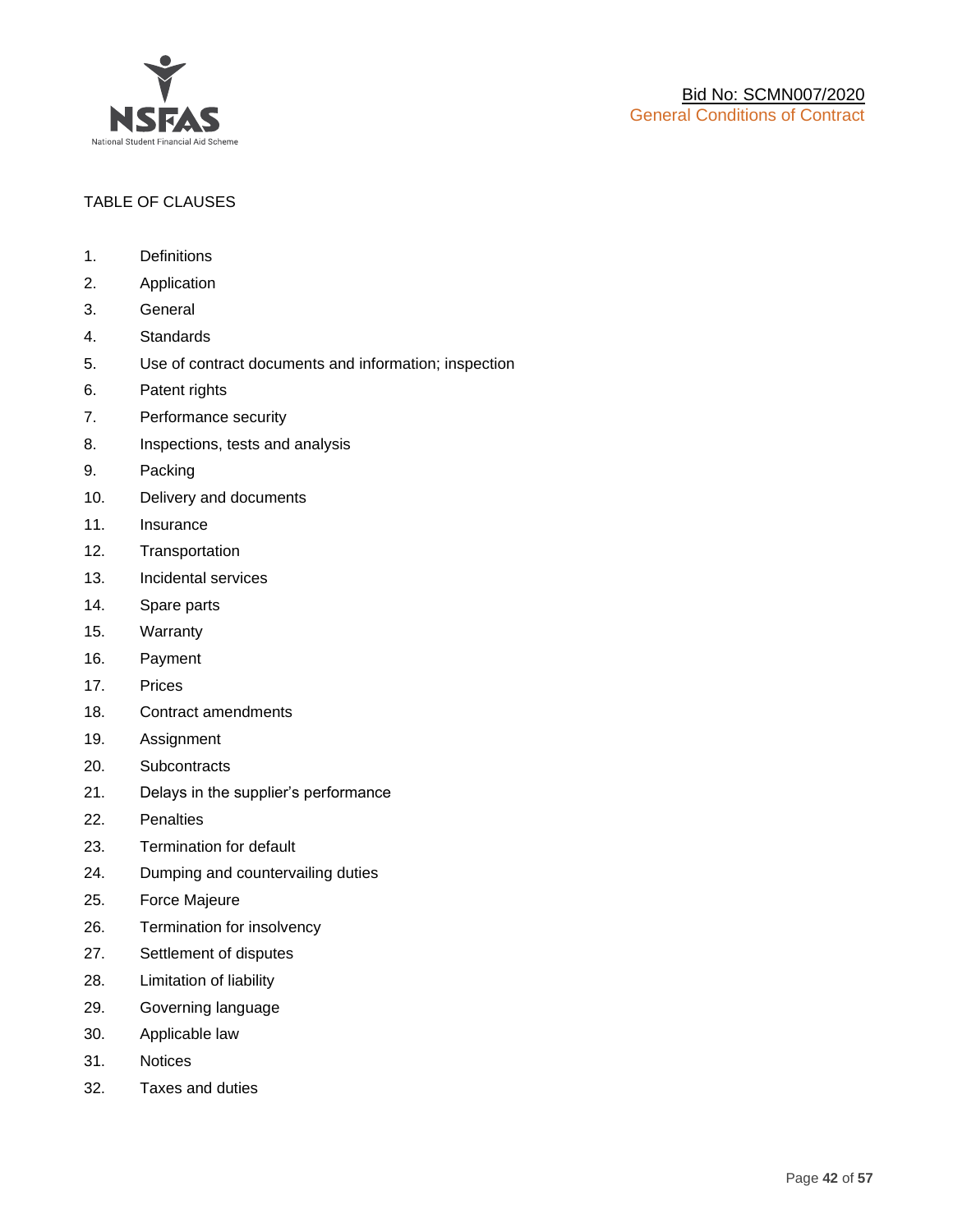

- 33. National Industrial Participation Programme (NIPP)
- 34. Prohibition of restrictive practices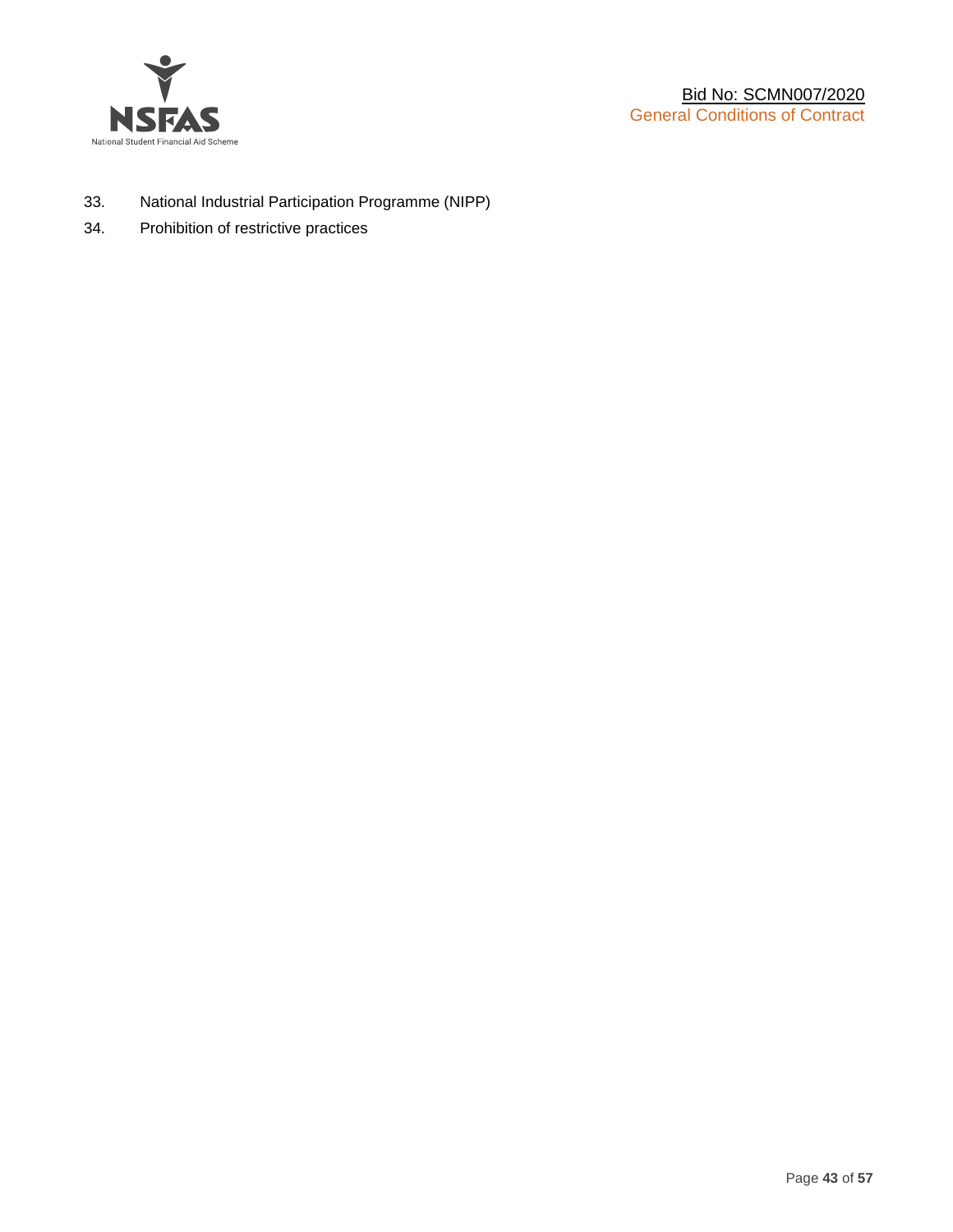

## **General Conditions of Contract**

## **1. Definitions**

- 1. The following terms shall be interpreted as indicated:
- 1.1 "Closing time" means the date and hour specified in the bidding documents for the receipt of bids.
- 1.2 "Contract" means the written agreement entered into between the purchaser and the supplier, as recorded in the contract form signed by the parties, including all attachments and appendices thereto and all documents incorporated by reference therein.
- 1.3 "Contract price" means the price payable to the supplier under the contract for the full and proper performance of his contractual obligations.
- 1.4 "Corrupt practice" means the offering, giving, receiving, or soliciting of anything of value to influence the action of a public official in the procurement process or in contract execution.
- 1.5 "Countervailing duties" are imposed in cases where an enterprise abroad is subsidized by its government and encouraged to market its products internationally.
- 1.6 "Country of origin" means the place where the goods were mined, grown or produced or from which the services are supplied. Goods are produced when, through manufacturing, processing or substantial and major assembly of components, a commercially recognized new product results that is substantially different in basic characteristics or in purpose or utility from its components.
- 1.7 "Day" means calendar day.
- 1.8 "Delivery" means delivery in compliance of the conditions of the contract or order.
- 1.9 "Delivery ex stock" means immediate delivery directly from stock actually on hand.
- 1.10 "Delivery into consignees store or to his site" means delivered and unloaded in the specified store or depot or on the specified site in compliance with the conditions of the contract or order, the supplier bearing all risks and charges involved until the supplies are so delivered and a valid receipt is obtained.
- 1.11 "Dumping" occurs when a private enterprise abroad market its goods on own initiative in the RSA at lower prices than that of the country of origin and which have the potential to harm the local industries in the RSA.
- 1.12 " Force majeure" means an event beyond the control of the supplier and not involving the supplier's fault or negligence and not foreseeable. Such events may include, but is not restricted to, acts of the purchaser in its sovereign capacity, wars or revolutions, fires, floods, epidemics, quarantine restrictions and freight embargoes.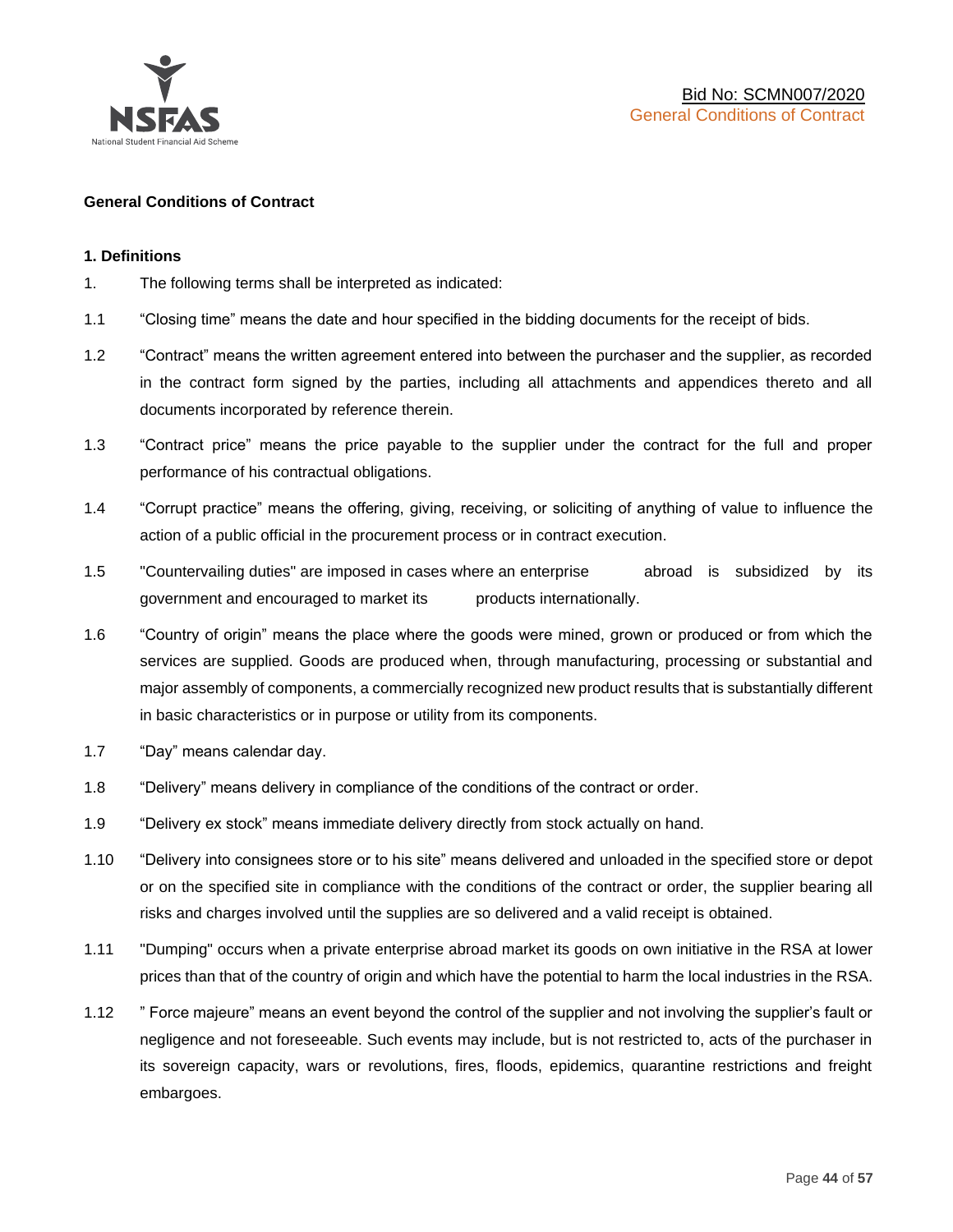

- 1.13 "Fraudulent practice" means a misrepresentation of facts in order to influence a procurement process or the execution of a contract to the detriment of any bidder and includes collusive practice among bidders (prior to or after bid submission) designed to establish bid prices at artificial non-competitive levels and to deprive the bidder of the benefits of free and open competition.
- 1.14 "GCC" means the General Conditions of Contract.
- 1.15 "Goods" means all of the equipment, machinery, and/or other materials that the supplier is required to supply to the purchaser under the contract.
- 1.16 "Imported content" means that portion of the bidding price represented by the cost of components, parts or materials which have been or are still to be imported (whether by the supplier or his subcontractors) and which costs are inclusive of the costs abroad, plus freight and other direct importation costs such as landing costs, dock dues, import duty, sales duty or other similar tax or duty at the South African place of entry as well as transportation and handling charges to the factory in the Republic where the supplies covered by the bid will be manufactured.
- 1.17 "Local content" means that portion of the bidding price which is not included in the imported content provided that local manufacture does take place.
- 1.18 "Manufacture" means the production of products in a factory using labour, materials, components and machinery and includes other related value-adding activities.
- 1.19 "Order" means an official written order issued for the supply of goods or works or the rendering of a service.
- 1.20 "Project site," where applicable, means the place indicated in bidding documents.
- 1.21 "Purchaser" means the organization purchasing the goods.
- 1.22 "Republic" means the Republic of South Africa.
- 1.23 "SCC" means the Special Conditions of Contract.
- 1.24 "Services" means those functional services ancillaries to the supply of the goods, such as transportation and any other incidental services, such as installation, commissioning, provision of technical assistance, training, catering, gardening, security, maintenance and other such obligations of the supplier covered under the contract.
- 1.25 "Written" or "in writing" means handwritten in ink or any form of electronic or mechanical writing.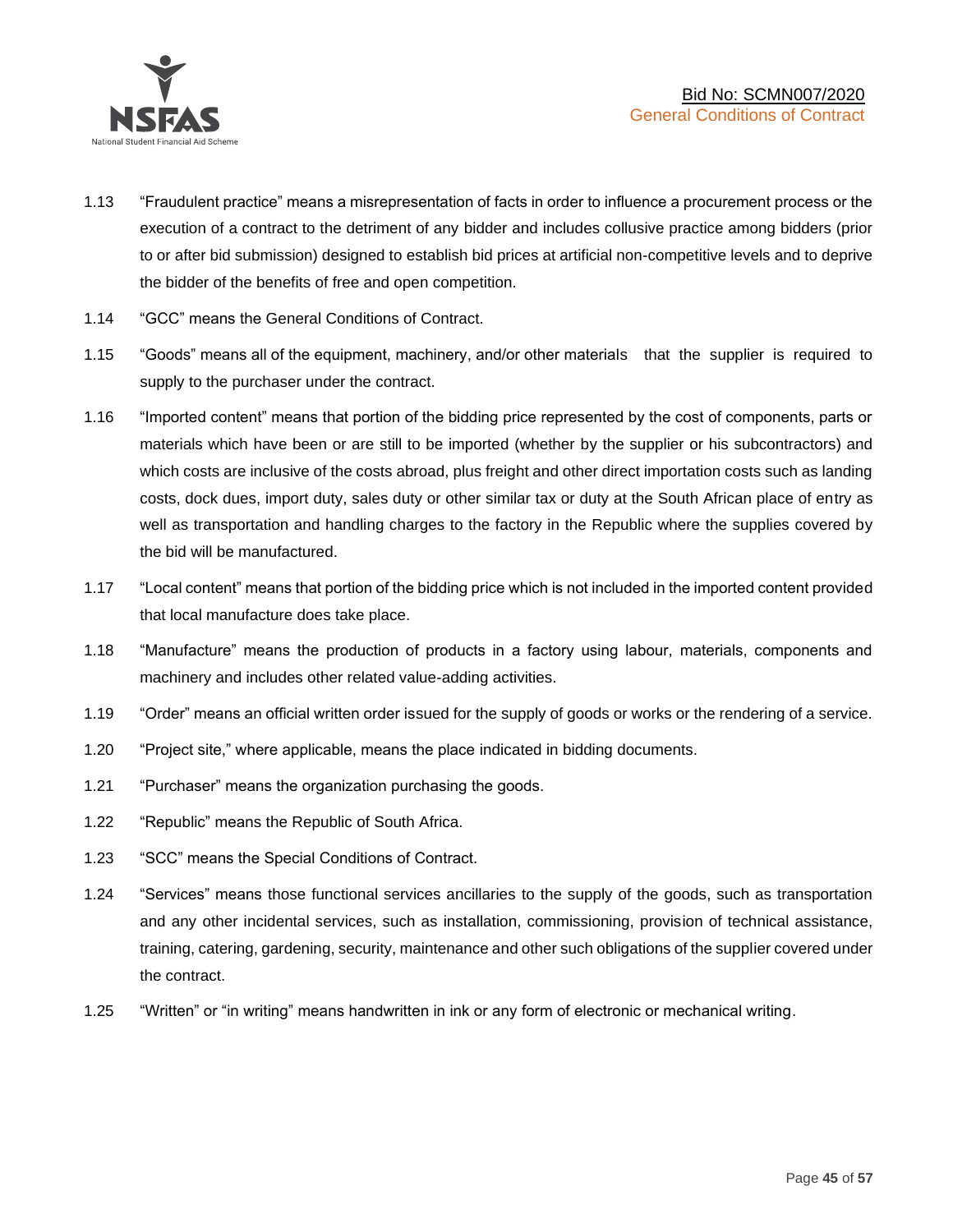

## **2. Application**

- 2.1 These general conditions are applicable to all bids, contracts and orders including bids for functional and professional services, sales, hiring, letting and the granting or acquiring of rights, but excluding immovable property, unless otherwise indicated in the bidding documents.
- 2.2 Where applicable, special conditions of contract are also laid down to cover specific supplies, services or works.
- 2.3 Where such special conditions of contract are in conflict with these general conditions, the special conditions shall apply.

## **3 General**

- 3.1 Unless otherwise indicated in the bidding documents, the purchaser shall not be liable for any expense incurred in the preparation and submission of a bid. Where applicable a non-refundable fee for documents may be charged.
- 3.2 With certain exceptions, invitations to bid are only published in the Government Tender Bulletin. The Government Tender Bulletin may be obtained directly from the Government Printer, Private Bag X85, Pretoria 0001, or accessed electronically from [www.treasury.gov.za](http://www.treasury.gov.za/)

## **4. Standards**

4.1 The goods supplied shall conform to the standards mentioned in the bidding documents and specifications.

## **5. Use of contract documents and information; inspection**.

- 5.1 The supplier shall not, without the purchaser's prior written consent, disclose the contract, or any provision thereof, or any specification, plan, drawing, pattern, sample, or information furnished by or on behalf of the purchaser in connection therewith, to any person other than a person employed by the supplier in the performance of the contract. Disclosure to any such employed person shall be made in confidence and shall extend only so far as may be necessary for purposes of such performance.
- 5.2 The supplier shall not, without the purchaser's prior written consent, make use of any document or information mentioned in GCC clause 5.1 except for purposes of performing the contract.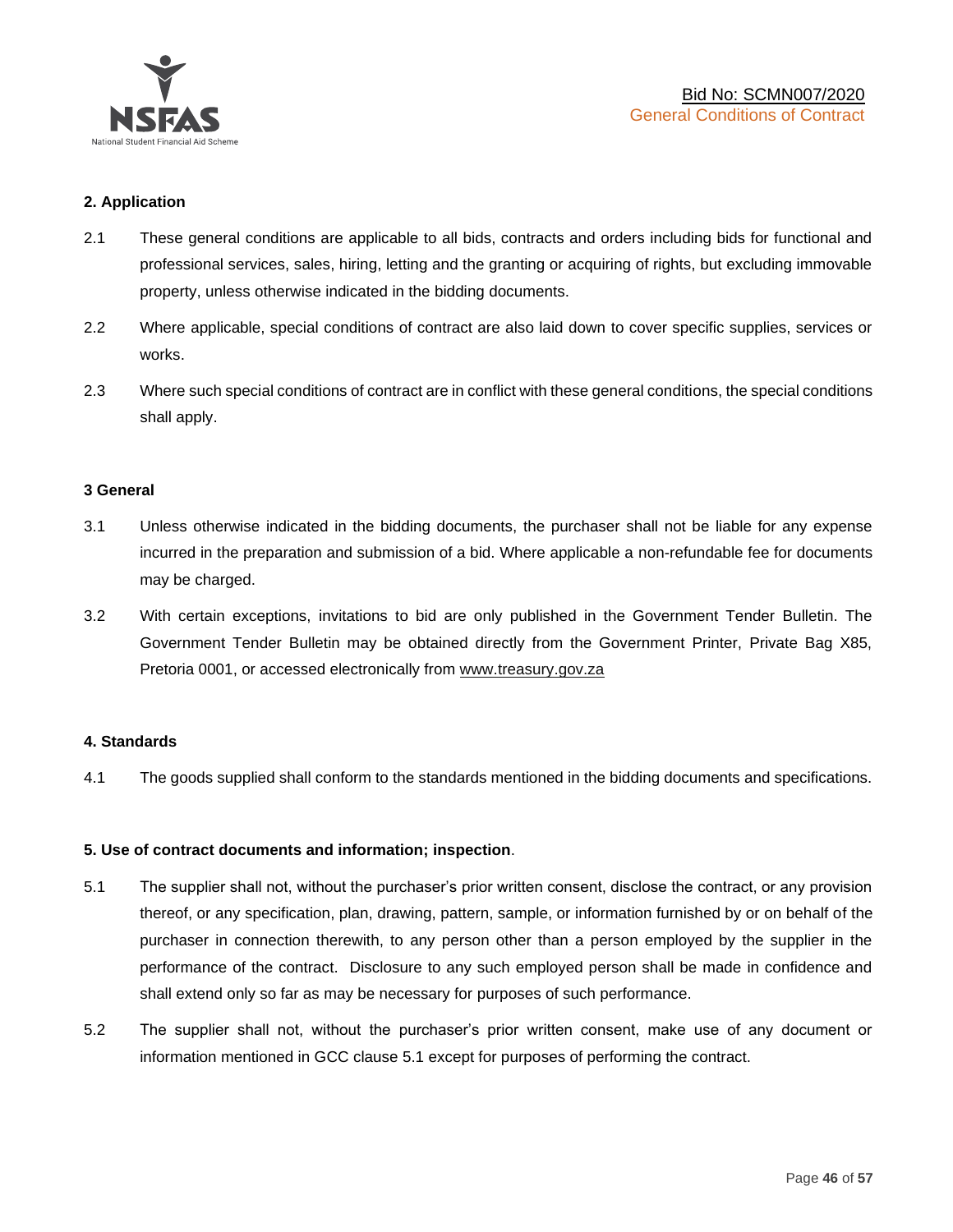

- 5.3 Any document, other than the contract itself mentioned in GCC clause 5.1 shall remain the property of the purchaser and shall be returned (all copies) to the purchaser on completion of the supplier's performance under the contract if so, required by the purchaser.
- 5.4 The supplier shall permit the purchaser to inspect the supplier's records relating to the performance of the supplier and to have them audited by auditors appointed by the purchaser, if so, required by the purchaser.

## **6. Patent rights**

6.1 The supplier shall indemnify the purchaser against all third-party claims of infringement of patent, trademark, or industrial design rights arising from use of the goods or any part thereof by the purchaser.

## **7. Performance security**

- 7.1 Within thirty (30) days of receipt of the notification of contract award, the successful bidder shall furnish to the purchaser the performance security of the amount specified in SCC.
- 7.2 The proceeds of the performance security shall be payable to the purchaser as compensation for any loss resulting from the supplier's failure to complete his obligations under the contract.
- 7.3 The performance security shall be denominated in the currency of the contract, or in a freely convertible currency acceptable to the purchaser and shall be in one of the following forms:
	- (a) a bank guarantee or an irrevocable letter of credit issued by a reputable bank located in the purchaser's country or abroad, acceptable to the purchaser, in the form provided in the bidding documents or another form acceptable to the purchaser; or
	- (b) a cashier's or certified cheque
- 7.4 The performance security will be discharged by the purchaser and returned to the supplier not later than thirty (30) days following the date of completion of the supplier's performance obligations under the contract, including any warranty obligations, unless otherwise specified in SCC.

## **8. Inspections, tests and analyses**

- 8.1 All pre-bidding testing will be for the account of the bidder.
- 8.2 If it is a bid condition that supplies to be produced or services to be rendered should at any stage during production or execution or on completion be subject to inspection, the premises of the bidder or contractor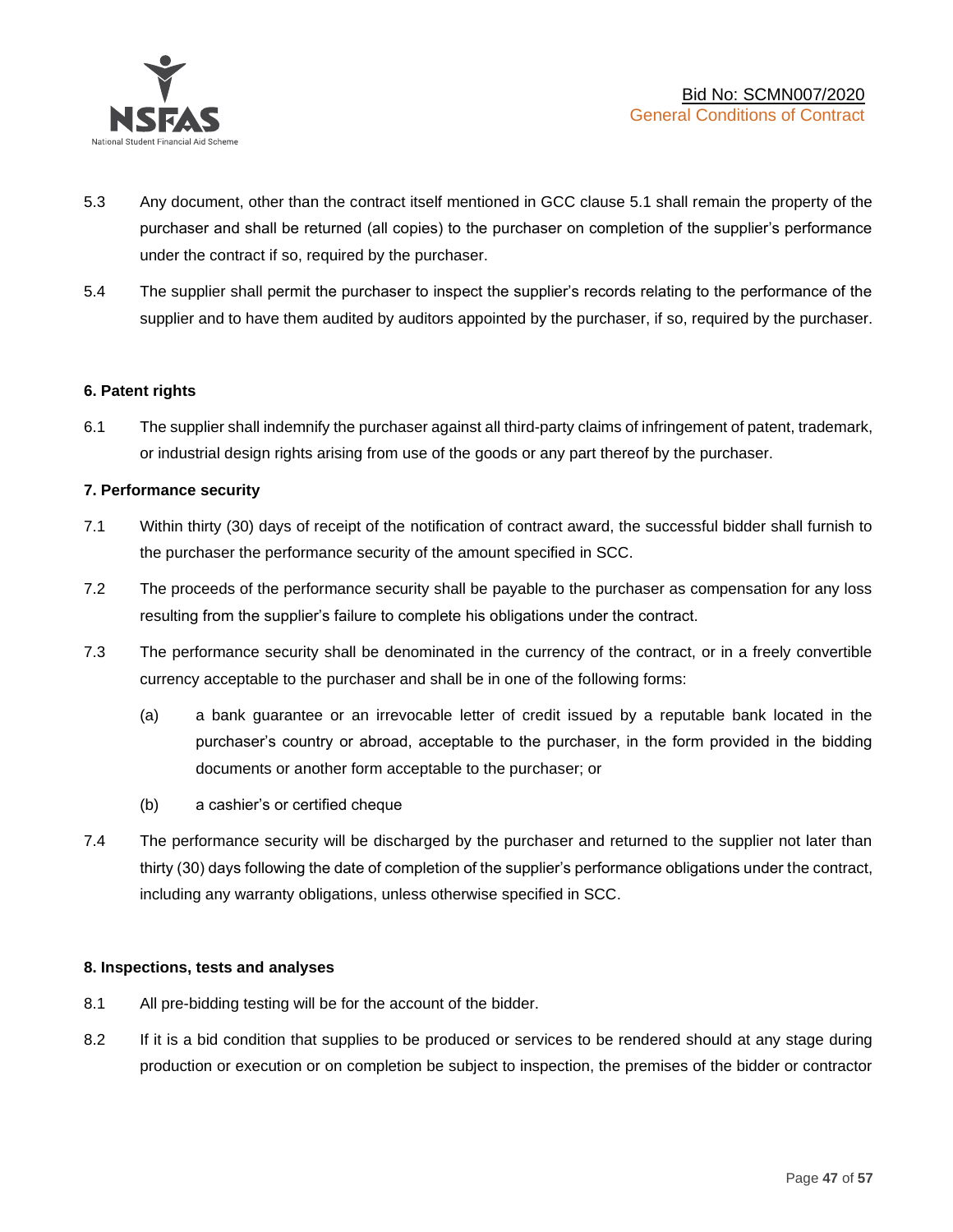shall be open, at all reasonable hours, for inspection by a representative of the Department or an organization acting on behalf of the Department.

- 8.3 If there are no inspection requirements indicated in the bidding documents and no mention is made in the contract, but during the contract period it is decided that inspections shall be carried out, the purchaser shall itself make the necessary arrangements, including payment arrangements with the testing authority concerned.
- 8.4 If the inspections, tests and analyses referred to in clauses 8.2 and 8.3 show the supplies to be in accordance with the contract requirements, the cost of the inspections, tests and analyses shall be defrayed by the purchaser.
- 8.5 Where the supplies or services referred to in clauses 8.2 and 8.3 do not comply with the contract requirements, irrespective of whether such supplies or services are accepted or not, the cost in connection with these inspections, tests or analyses shall be defrayed by the supplier.
- 8.6 Supplies and services which are referred to in clauses 8.2 and 8.3 and which do not comply with the contract requirements may be rejected.
- 8.7 Any contract supplies may on or after delivery be inspected, tested or analysed and may be rejected if found not to comply with the requirements of the contract. Such rejected supplies shall be held at the cost and risk of the supplier who shall, when called upon, remove them immediately at his own cost and forthwith substitute them with supplies which do comply with the requirements of the contract. Failing such removal, the rejected supplies shall be returned at the supplier's cost and risk. Should the supplier fail to provide the substitute supplies forthwith, the purchaser may, without giving the supplier further opportunity to substitute the rejected supplies, purchase such supplies as may be necessary at the expense of the supplier.
- 8.8 The provisions of clauses 8.4 to 8.7 shall not prejudice the right of the purchaser to cancel the contract on account of a breach of the conditions thereof, or to act in terms of Clause 23 of GCC.

## **9. Packing**

9.1 The supplier shall provide such packing of the goods as is required to prevent their damage or deterioration during transit to their final destination, as indicated in the contract. The packing shall be sufficient to withstand, without limitation, rough handling during transit and exposure to extreme temperatures, salt and precipitation during transit, and open storage. Packing, case size and weights shall take into consideration, where appropriate, the remoteness of the goods' final destination and the absence of heavy handling facilities at all points in transit.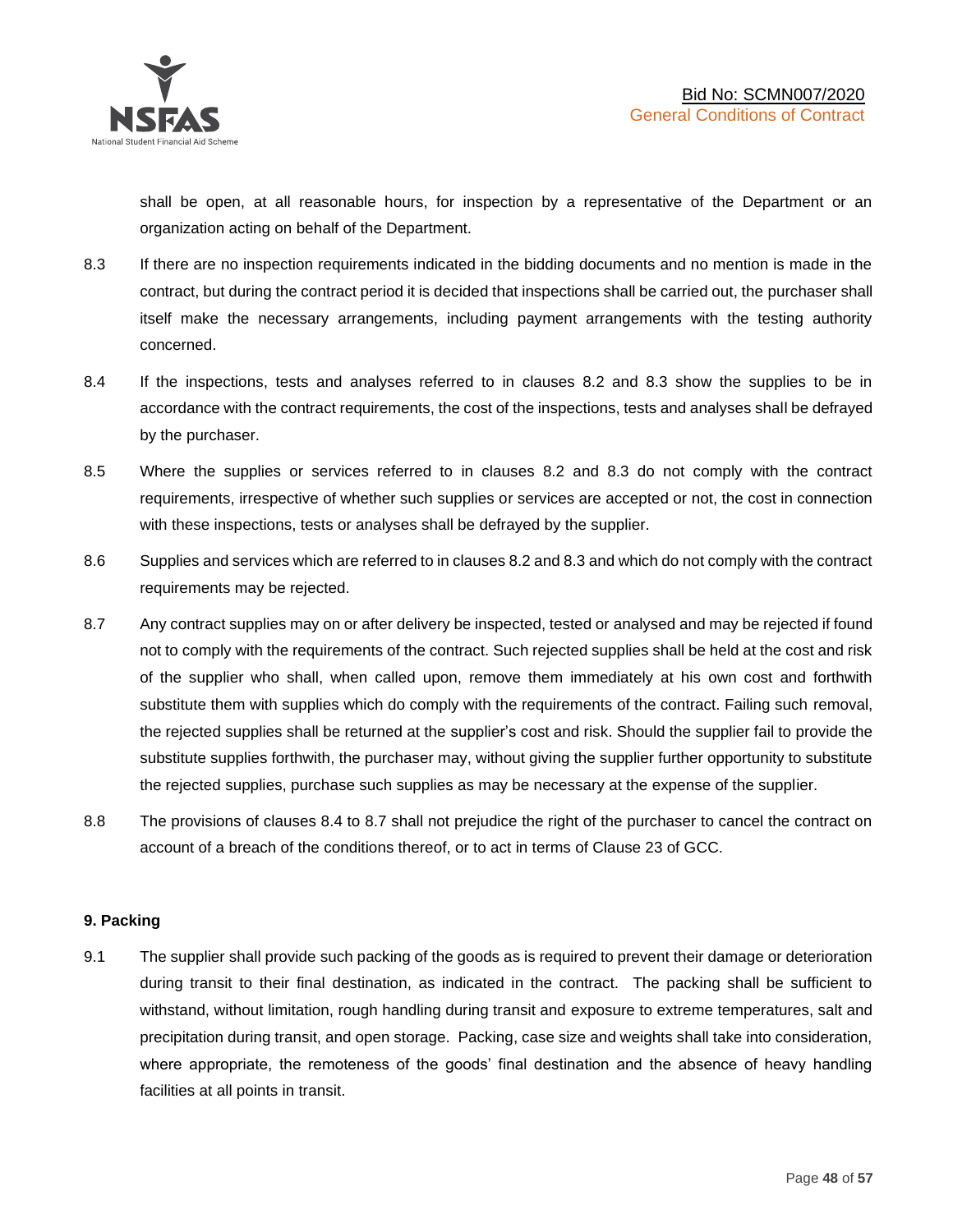

9.2 The packing, marking, and documentation within and outside the packages shall comply strictly with such special requirements as shall be expressly provided for in the contract, including additional requirements, if any, specified in SCC, and in any subsequent instructions ordered by the purchaser.

## **10. Delivery and documents**

- 10.1 Delivery of the goods shall be made by the supplier in accordance with the terms specified in the contract. The details of shipping and/or other documents to be furnished by the supplier are specified in SCC.
- 10.2 Documents to be submitted by the supplier are specified in SCC.

#### **11. Insurance**

11.1 The goods supplied under the contract shall be fully insured in a freely convertible currency against loss or damage incidental to manufacture or acquisition, transportation, storage and delivery in the manner specified in the SCC.

## **12. Transportation**

12.1 Should a price other than an all-inclusive delivered price be required, this shall be specified in the SCC.

#### **13. Incidental services**

13.1 The supplier may be required to provide any or all of the following services, including additional services, if any, specified in SCC:

(a) performance or supervision of on-site assembly and/or commissioning of the supplied ` goods;

- (b) furnishing of tools required for assembly and/or maintenance of the supplied goods;
- (c) furnishing of a detailed operations and maintenance manual for each appropriate unit of the supplied goods;
- (d) performance or supervision or maintenance and/or repair of the supplied goods, for a period of time agreed by the parties, provided that this service shall not relieve the supplier of any warranty obligations under this contract; and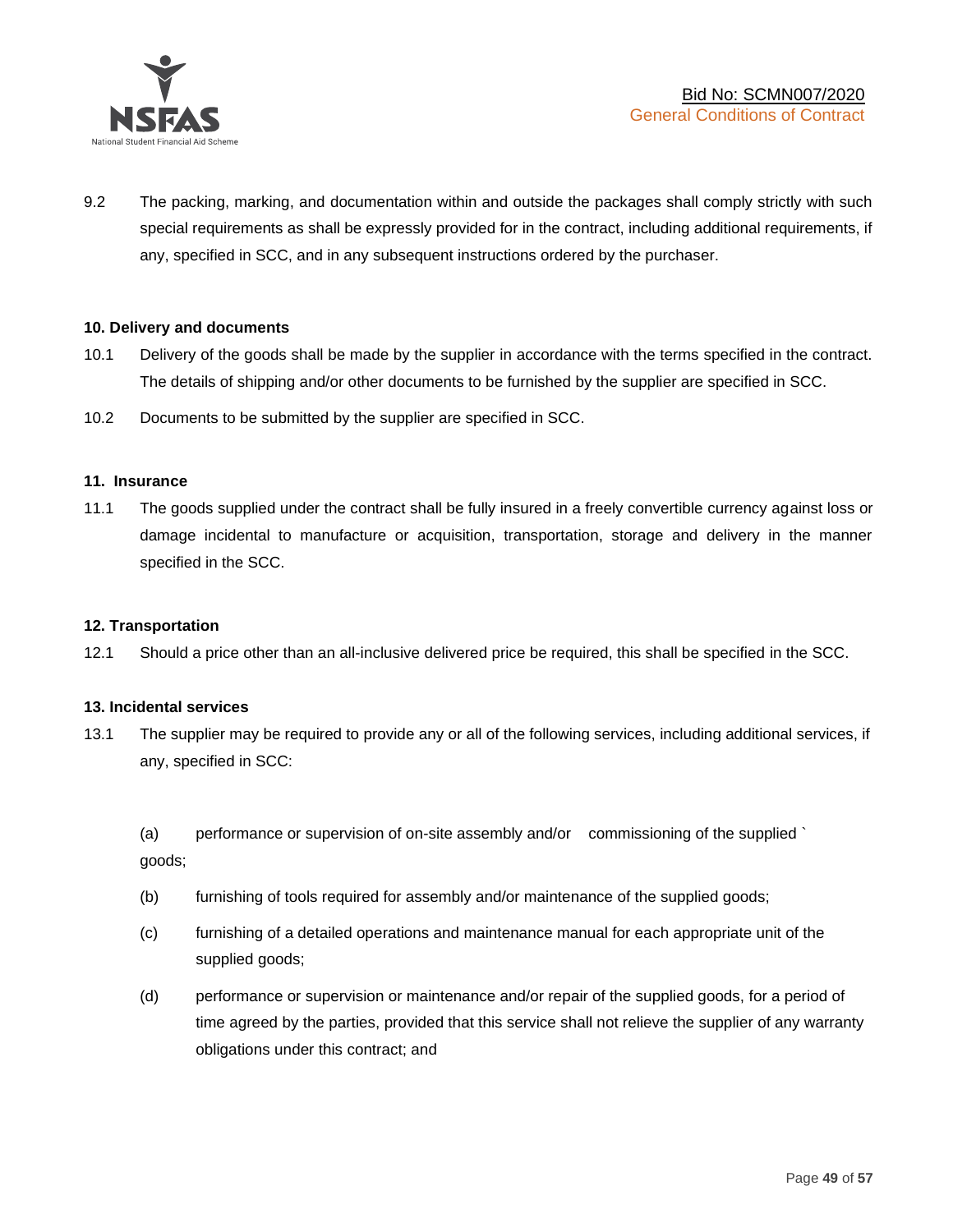

- (e) training of the purchaser's personnel, at the supplier's plant and/or on-site, in assembly, start-up, operation, maintenance, and/or repair of the supplied goods.
- 13.2 Prices charged by the supplier for incidental services, if not included in the contract price for the goods, shall be agreed upon in advance by the parties and shall not exceed the prevailing rates charged to other parties by the supplier for similar services.

## **14. Spare parts**

- 14.1 As specified in SCC, the supplier may be required to provide any or all of the following materials, notifications, and information pertaining to spare parts manufactured or distributed by the supplier:
	- (a) such spare parts as the purchaser may elect to purchase from the supplier, provided that this election shall not relieve the supplier of any warranty obligations under the contract; and
	- (b) in the event of termination of production of the spare parts:

(i) Advance notification to the purchaser of the pending termination, in sufficient time to permit the purchaser to procure needed requirements; and

(ii) following such termination, furnishing at no cost to the purchaser, the blueprints, drawings, and specifications of the spare parts, if requested.

## **15. Warranty**

- 15.1 The supplier warrants that the goods supplied under the contract are new, unused, of the most recent or current models, and that they incorporate all recent improvements in design and materials unless provided otherwise in the contract. The supplier further warrants that all goods supplied under this contract shall have no defect, arising from design, materials, or workmanship (except when the design and/or material is required by the purchaser's specifications) or from any act or omission of the supplier, that may develop under normal use of the supplied goods in the conditions prevailing in the country of final destination.
- 15.2 This warranty shall remain valid for twelve (12) months after the goods, or any portion thereof as the case may be, have been delivered to and accepted at the final destination indicated in the contract, or for eighteen (18) months after the date of shipment from the port or place of loading in the source country, whichever period concludes earlier, unless specified otherwise in SCC.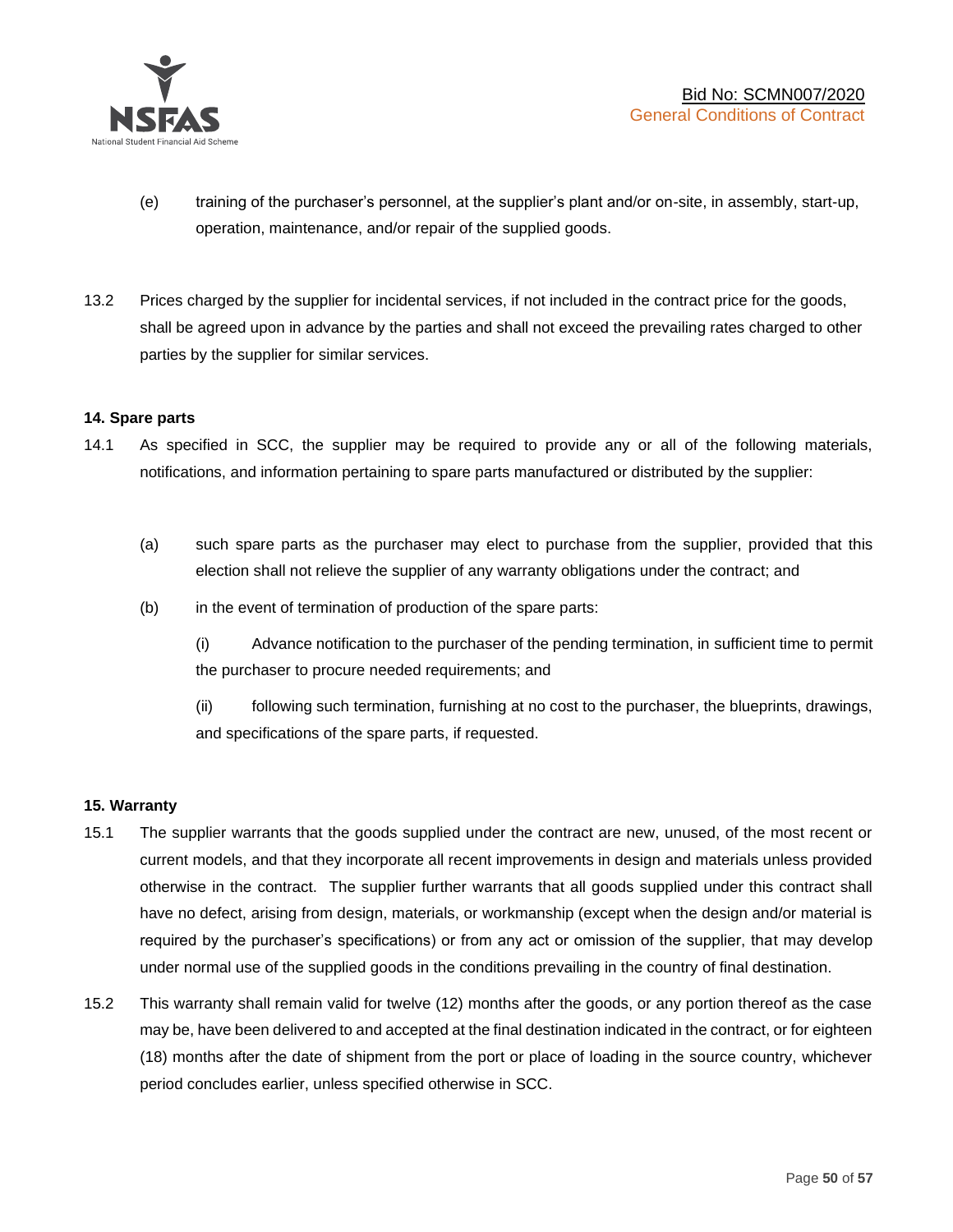

- 15.3 The purchaser shall promptly notify the supplier in writing of any claims arising under this warranty.
- 15.4 Upon receipt of such notice, the supplier shall, within the period specified in SCC and with all reasonable speed, repair or replace the defective goods or parts thereof, without costs to the purchaser.
- 15.5 If the supplier, having been notified, fails to remedy the defect(s) within the period specified in SCC, the purchaser may proceed to take such remedial action as may be necessary, at the supplier's risk and expense and without prejudice to any other rights which the purchaser may have against the supplier under the contract.

## **16. Payment**

- 16.1 The method and conditions of payment to be made to the supplier under this contract shall be specified in SCC.
- 16.2 The supplier shall furnish the purchaser with an invoice accompanied by a copy of the delivery note and upon fulfilment of other obligations stipulated in the contract.
- 16.3 Payments shall be made promptly by the purchaser, but in no case later than thirty (30) days after submission of an invoice or claim by the supplier.
- 16.4 Payment will be made in Rand unless otherwise stipulated in SCC.

## **17. Prices**

17.1 Prices charged by the supplier for goods delivered and services performed under the contract shall not vary from the prices quoted by the supplier in his bid, with the exception of any price adjustments authorized in SCC or in the purchaser's request for bid validity extension, as the case may be.

## **18. Contract amendments**

18.1 No variation in or modification of the terms of the contract shall be made except by written amendment signed by the parties concerned.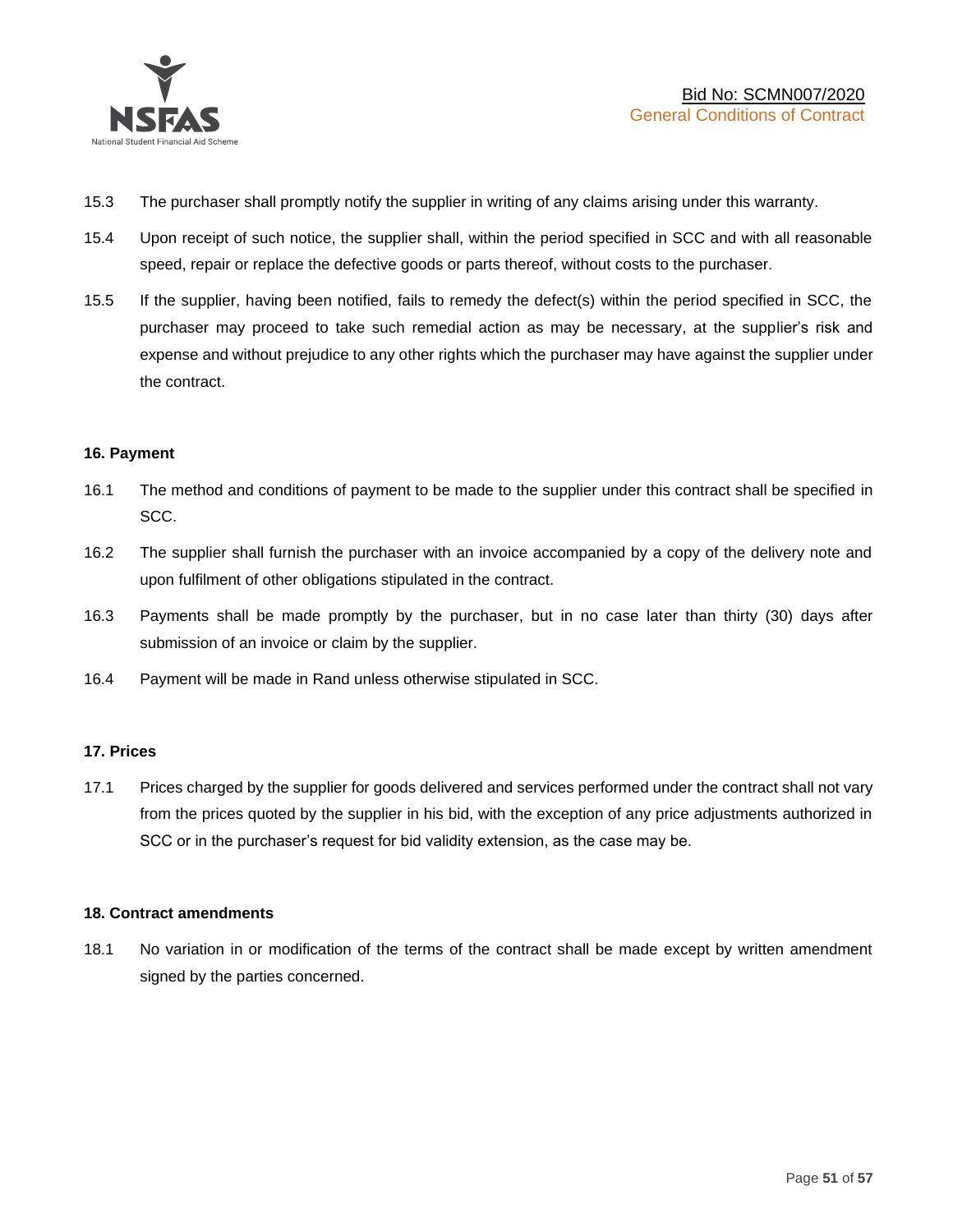

## **19. Assignment**

19.1 The supplier shall not assign, in whole or in part, its obligations to perform under the contract, except with the purchaser's prior written consent.

## **20. Subcontracts**

20.1 The supplier shall notify the purchaser in writing of all subcontracts awarded under this contract if not already specified in the bid. Such notification, in the original bid or later, shall not relieve the supplier from any liability or obligation under the contract.

## **21. Delays in the supplier's performance**

- 21.1 Delivery of the goods and performance of services shall be made by the supplier in accordance with the time schedule prescribed by the purchaser in the contract.
- 21.2 If at any time during performance of the contract, the supplier or its subcontractor(s) should encounter conditions impeding timely delivery of the goods and performance of services, the supplier shall promptly notify the purchaser in writing of the fact of the delay, its likely duration and its cause(s). As soon as practicable after receipt of the supplier's notice, the purchaser shall evaluate the situation and may at his discretion extend the supplier's time for performance, with or without the imposition of penalties, in which case the extension shall be ratified by the parties by amendment of contract.
- 21.3 No provision in a contract shall be deemed to prohibit the obtaining of supplies or services from a national department, provincial department, or a local authority.
- 21.4 The right is reserved to procure outside of the contract small quantities or to have minor essential services executed if an emergency arises, the supplier's point of supply is not situated at or near the place where the supplies are required, or the supplier's services are not readily available.
- 21.5 Except as provided under GCC Clause 25, a delay by the supplier in the performance of its delivery obligations shall render the supplier liable to the imposition of penalties, pursuant to GCC Clause 22, unless an extension of time is agreed upon pursuant to GCC Clause 21.2 without the application of penalties.
- 21.6 Upon any delay beyond the delivery period in the case of a supplies contract, the purchaser shall, without cancelling the contract, be entitled to purchase supplies of a similar quality and up to the same quantity in substitution of the goods not supplied in conformity with the contract and to return any goods delivered later at the supplier's expense and risk, or to cancel the contract and buy such goods as may be required to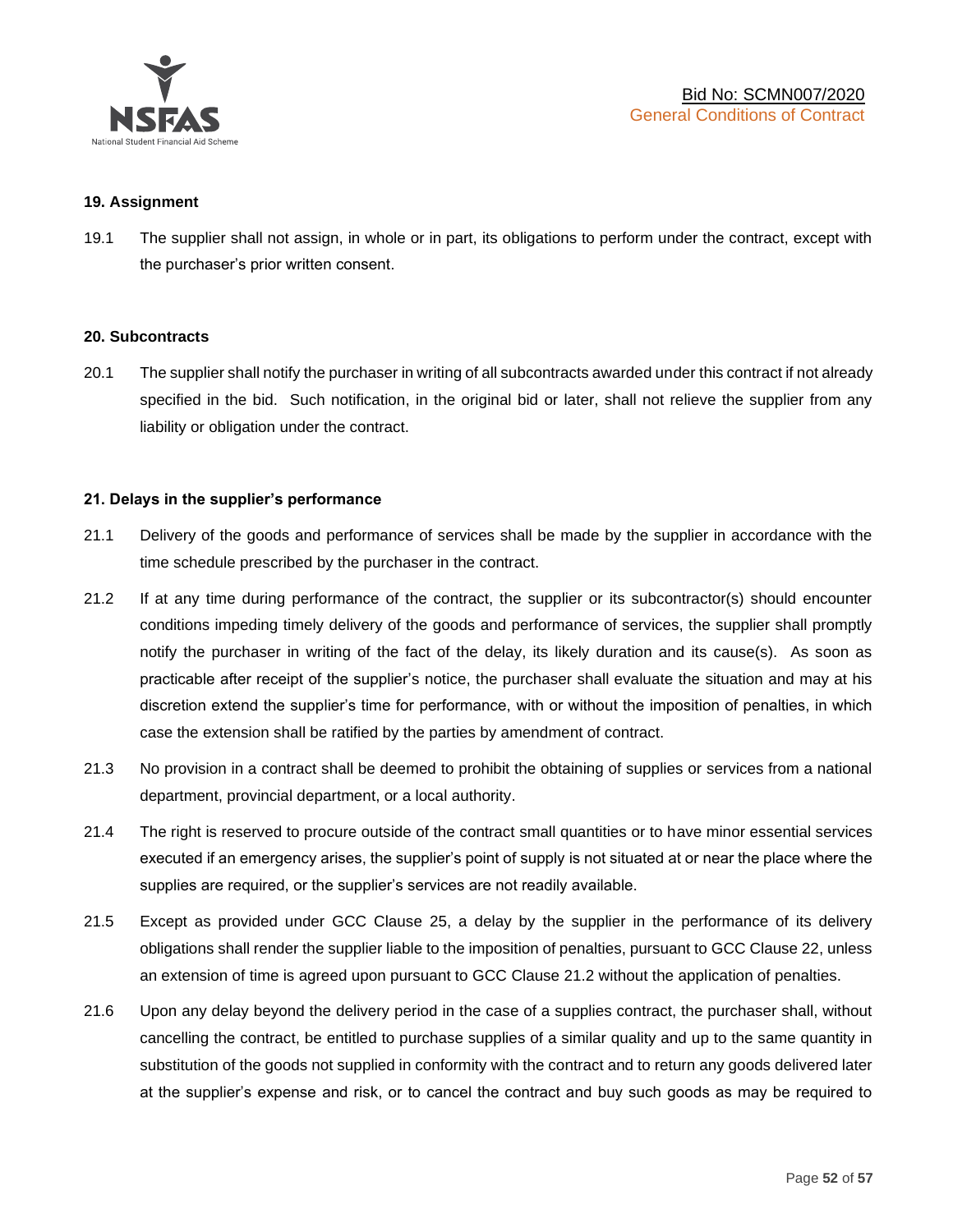

complete the contract and without prejudice to his other rights, be entitled to claim damages from the supplier.

## **22. Penalties**

22.1 Subject to GCC Clause 25, if the supplier fails to deliver any or all of the goods or to perform the services within the period(s) specified in the contract, the purchaser shall, without prejudice to its other remedies under the contract, deduct from the contract price, as a penalty, a sum calculated on the delivered price of the delayed goods or unperformed services using the current prime interest rate calculated for each day of the delay until actual delivery or performance. The purchaser may also consider termination of the contract pursuant to GCC Clause 23.

## **23. Termination for default**

- 23.1 The purchaser, without prejudice to any other remedy for breach of contract, by written notice of default sent to the supplier, may terminate this contract in whole or in part:
	- (a) if the supplier fails to deliver any or all of the goods within the period(s) specified in the contract, or within any extension thereof granted by the purchaser pursuant to GCC Clause 21.2;
	- (b) if the Supplier fails to perform any other obligation(s) under the contract; or
	- (c) if the supplier, in the judgment of the purchaser, has engaged in corrupt or fraudulent practices in competing for or in executing the contract.
- 23.2 In the event the purchaser terminates the contract in whole or in part, the purchaser may procure, upon such terms and in such manner as it deems appropriate, goods, works or services similar to those undelivered, and the supplier shall be liable to the purchaser for any excess costs for such similar goods, works or services. However, the supplier shall continue performance of the contract to the extent not terminated.
- 23.3 Where the purchaser terminates the contract in whole or in part, the purchaser may decide to impose a restriction penalty on the supplier by prohibiting such supplier from doing business with the public sector for a period not exceeding 10 years.
- 23.4 If a purchaser intends imposing a restriction on a supplier or any person associated with the supplier, the supplier will be allowed a time period of not more than fourteen (14) days to provide reasons why the envisaged restriction should not be imposed. Should the supplier fail to respond within the stipulated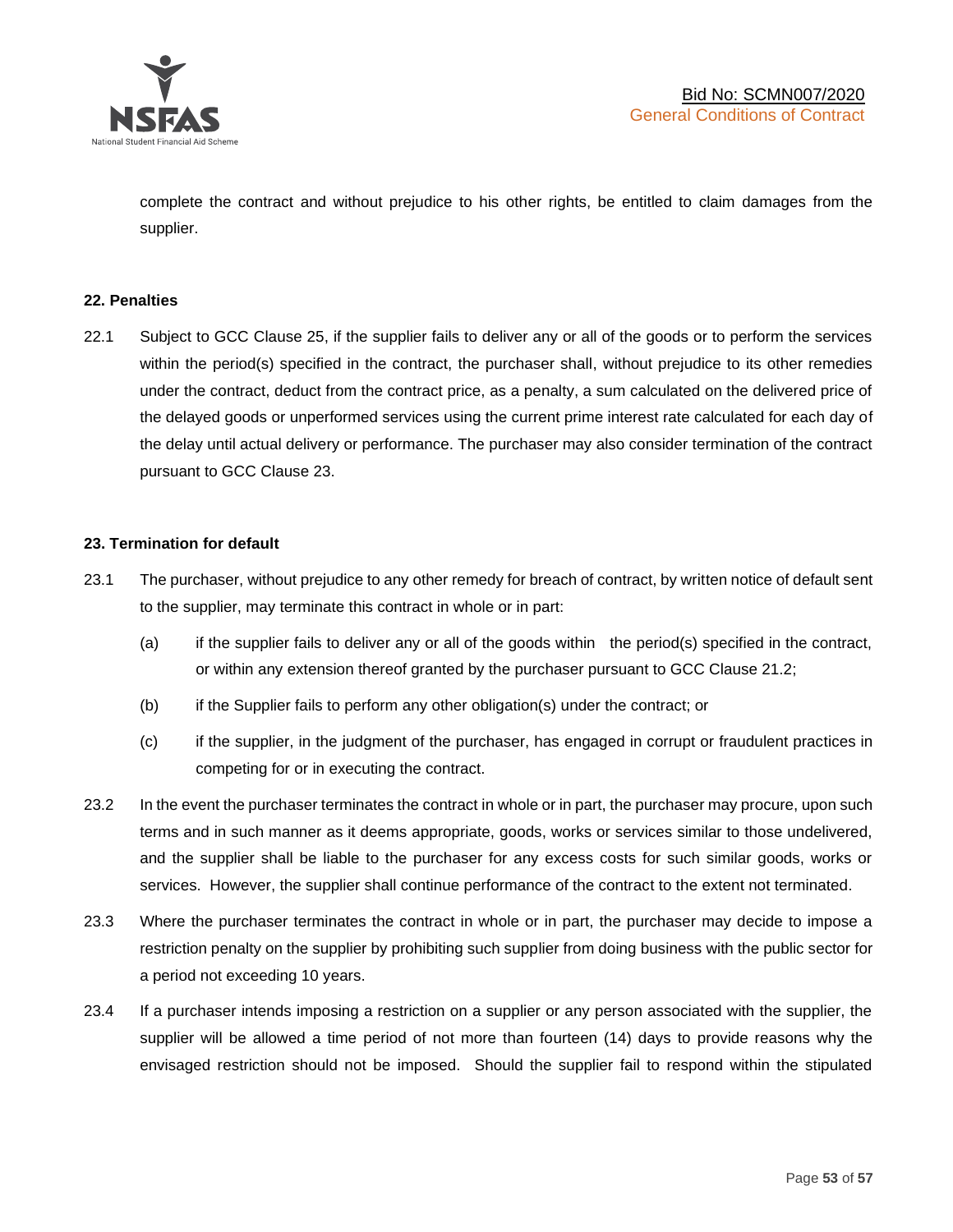

fourteen (14) days the purchaser may regard the intended penalty as not objected against and may impose it on the supplier.

- 23.5 Any restriction imposed on any person by the Accounting Officer / Authority will, at the discretion of the Accounting Officer / Authority, also be applicable to any other enterprise or any partner, manager, director or other person who wholly or partly exercises or exercised or may exercise control over the enterprise of the first-mentioned person, and with which enterprise or person the first-mentioned person, is or was in the opinion of the Accounting Officer / Authority actively associated.
- 23.6 If a restriction is imposed, the purchaser must, within five (5) working days of such imposition, furnish the National Treasury, with the following information:
	- (i) the name and address of the supplier and / or person restricted by the purchaser;
	- (ii) the date of commencement of the restriction
	- (iii) the period of restriction; and
	- (iv) the reasons for the restriction.

These details will be loaded in the National Treasury's central database of suppliers or persons prohibited from doing business with the public sector.

23.7 If a court of law convicts a person of an offence as contemplated in sections 12 or 13 of the Prevention and Combating of Corrupt Activities Act, No. 12 of 2004, the court may also rule that such person's name be endorsed on the Register for Tender Defaulters. When a person's name has been endorsed on the Register, the person will be prohibited from doing business with the public sector for a period not less than five years and not more than 10 years. The National Treasury is empowered to determine the period of restriction and each case will be dealt with on its own merits. According to section 32 of the Act the Register must be open to the public. The Register can be perused on the National Treasury website.

## **24. Anti- dumping and countervailing duties and rights**

24.1 When, after the date of bid, provisional payments are required, or anti-dumping or countervailing duties are imposed, or the amount of a provisional payment or anti-dumping or countervailing right is increased in respect of any dumped or subsidized import, the State is not liable for any amount so required or imposed, or for the amount of any such increase. When, after the said date, such a provisional payment is no longer required or any such anti-dumping or countervailing right is abolished, or where the amount of such provisional payment or any such right is reduced, any such favourable difference shall on demand be paid forthwith by the contractor to the State or the State may deduct such amounts from moneys (if any) which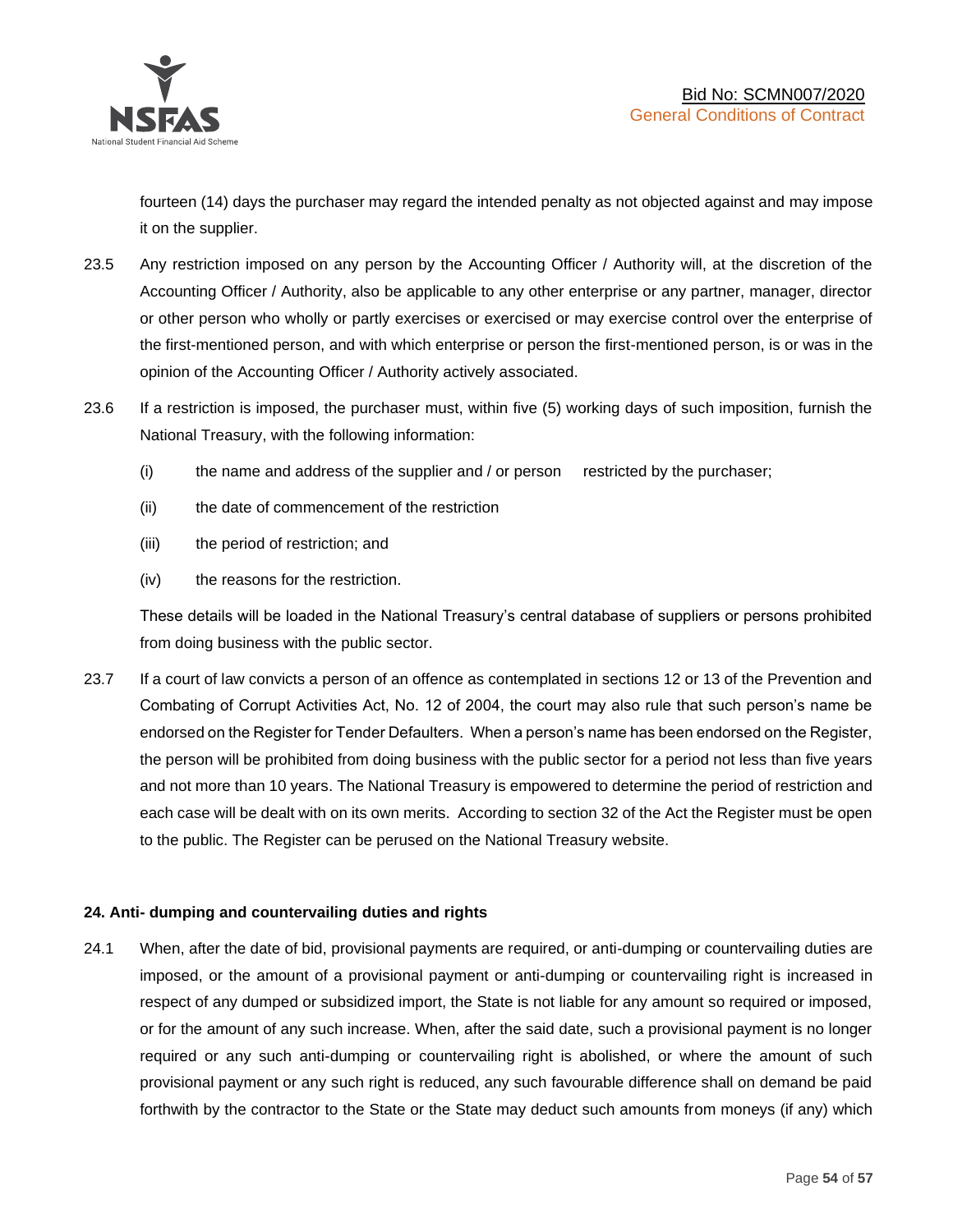

may otherwise be due to the contractor in regard to supplies or services which he delivered or rendered, or is to deliver or render in terms of the contract or any other contract or any other amount which may be due to him

## **25. Force Majeure**

- 25.1 Notwithstanding the provisions of GCC Clauses 22 and 23, the supplier shall not be liable for forfeiture of its performance security, damages, or termination for default if and to the extent that his delay in performance or other failure to perform his obligations under the contract is the result of an event of force majeure.
- 25.2 If a force majeure situation arises, the supplier shall promptly notify the purchaser in writing of such condition and the cause thereof. Unless otherwise directed by the purchaser in writing, the supplier shall continue to perform its obligations under the contract as far as is reasonably practical, and shall seek all reasonable alternative means for performance not prevented by the force majeure event.

#### **26. Termination for insolvency**

26.1 The purchaser may at any time terminate the contract by giving written notice to the supplier if the supplier becomes bankrupt or otherwise insolvent. In this event, termination will be without compensation to the supplier, provided that such termination will not prejudice or affect any right of action or remedy which has accrued or will accrue thereafter to the purchaser.

#### **27. Settlement of Disputes**

- 27.1 If any dispute or difference of any kind whatsoever arises between the purchaser and the supplier in connection with or arising out of the contract, the parties shall make every effort to resolve amicably such dispute or difference by mutual consultation.
- 27.2 If, after thirty (30) days, the parties have failed to resolve their dispute or difference by such mutual consultation, then either the purchaser or the supplier may give notice to the other party of his intention to commence with mediation. No mediation in respect of this matter may be commenced unless such notice is given to the other party.
- 27.3 Should it not be possible to settle a dispute by means of mediation, it may be settled in a South African court of law.
- 27.4 Mediation proceedings shall be conducted in accordance with the rules of procedure specified in the SCC.
- 27.5 Notwithstanding any reference to mediation and/or court proceedings herein,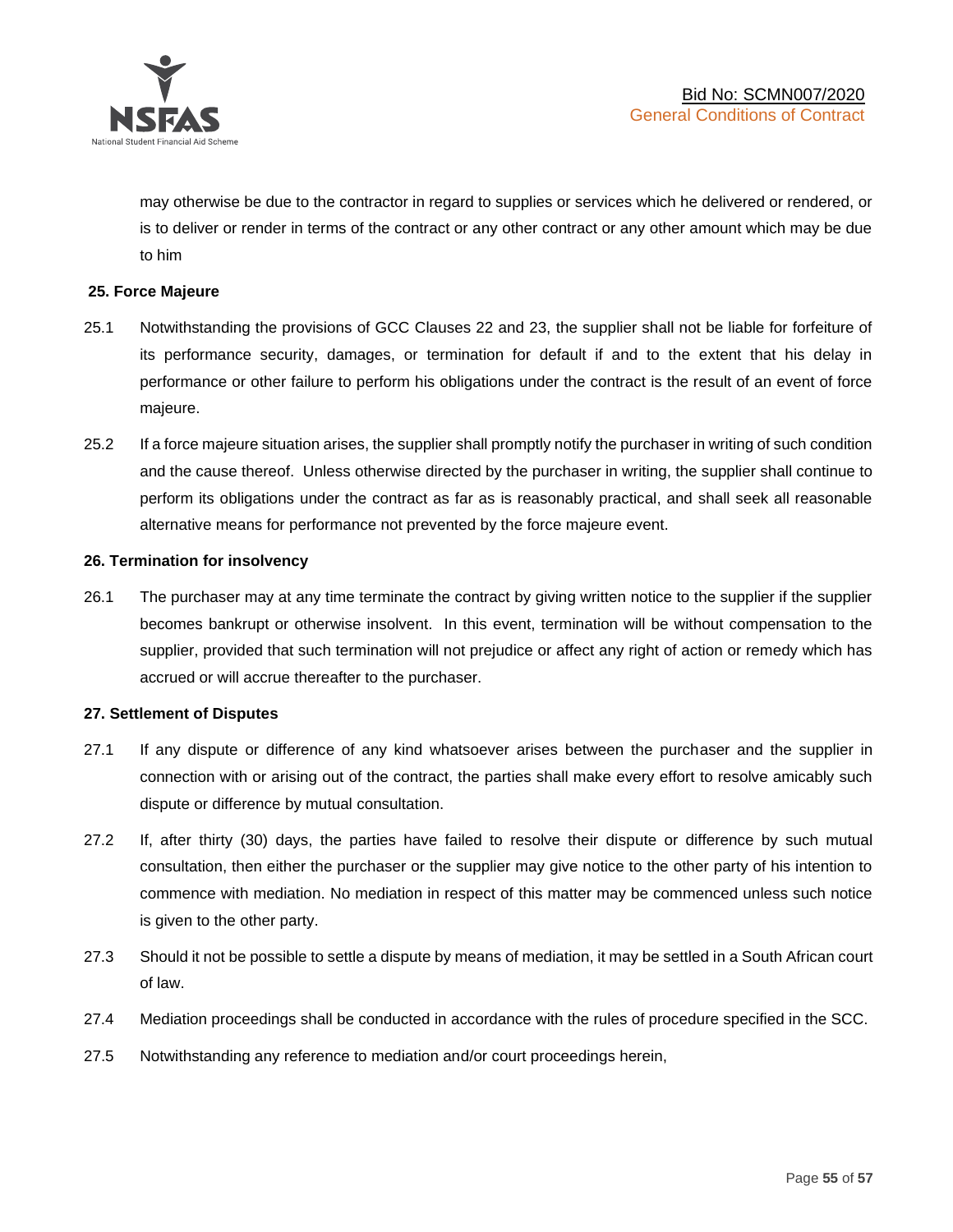

(a) the parties shall continue to perform their respective obligations under the contract unless they otherwise agree; and

(b) the purchaser shall pay the supplier any monies due the supplier.

## **28. Limitation of liability**

28.1 Except in cases of criminal negligence or wilful misconduct, and in the case of infringement pursuant to Clause 6;

(a) the supplier shall not be liable to the purchaser, whether in contract, tort, or otherwise, for any indirect or consequential loss or damage, loss of use, loss of production, or loss of profits or interest costs, provided that this exclusion shall not apply to any obligation of the supplier to pay penalties and/or damages to the purchaser; and

(b) the aggregate liability of the supplier to the purchaser, whether under the contract, in tort or otherwise, shall not exceed the total contract price, provided that this limitation shall not apply to the cost of repairing or replacing defective equipment.

## **29. Governing language**

29.1 The contract shall be written in English. All correspondence and other documents pertaining to the contract that is exchanged by the parties shall also be written in English.

## **30. Applicable Law**

30.1 The contract shall be interpreted in accordance with South African laws, unless otherwise specified in SCC.

## **31. Notices**

31.1 Every written acceptance of a bid shall be posted to the supplier concerned by registered or certified mail and any other notice to him shall be posted by ordinary mail to the address furnished in his bid or to the address notified later by him in writing and such posting shall be deemed to be proper service of such notice

The time mentioned in the contract documents for performing any act after such aforesaid notice has been given, shall be reckoned from the date of posting of such notice.